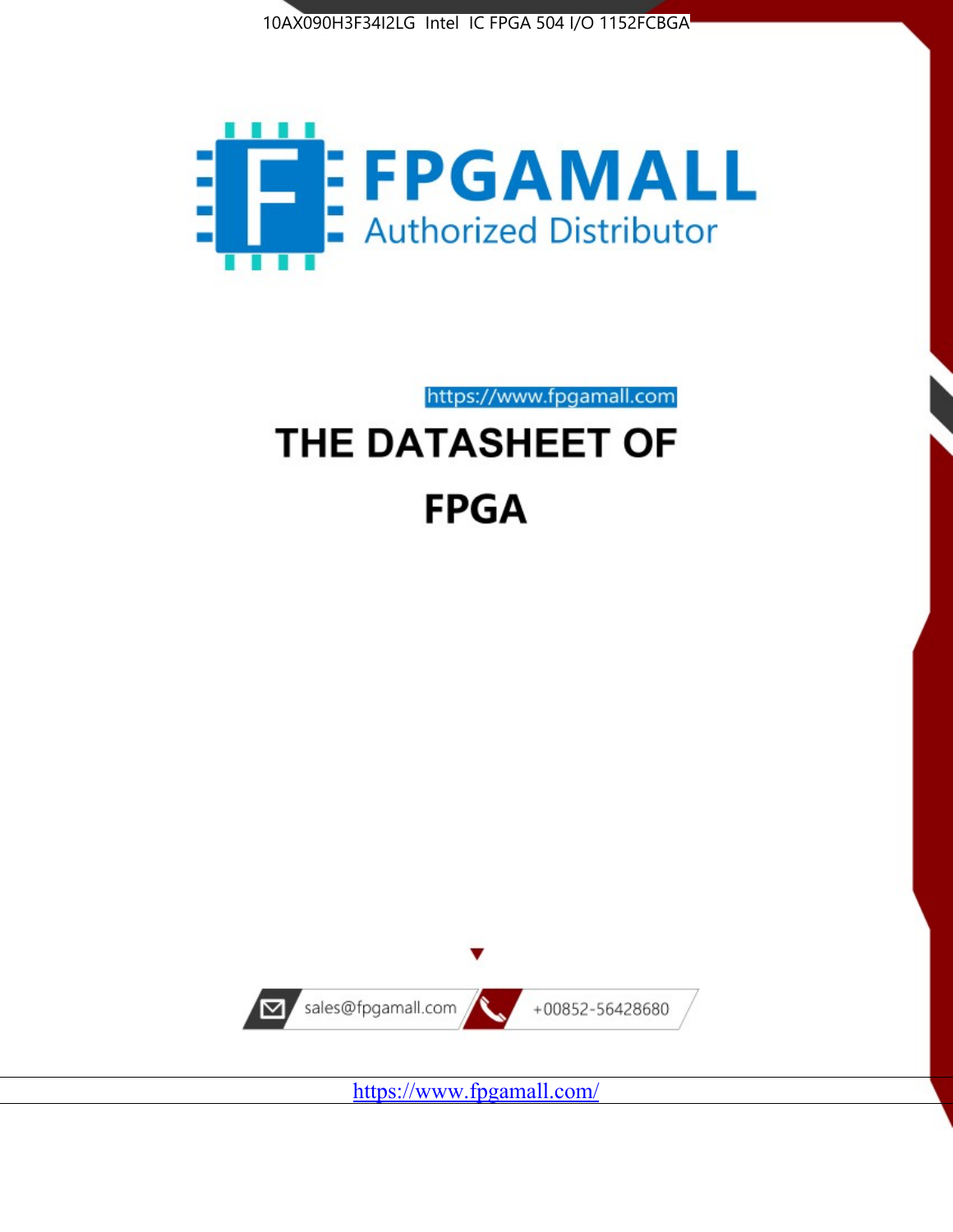10AX090H3F34I2LG Intel IC FPGA 504 I/O 1152FCBGA



# **Intel® Arria® 10 Device Overview**



**A10-OVERVIEW | 2018.12.06** Latest document on the web: **[PDF](https://www.intel.com/content/dam/www/programmable/us/en/pdfs/literature/hb/arria-10/a10_overview.pdf)** | **[HTML](https://www.intel.com/content/www/us/en/programmable/documentation/sam1403480274650.html)**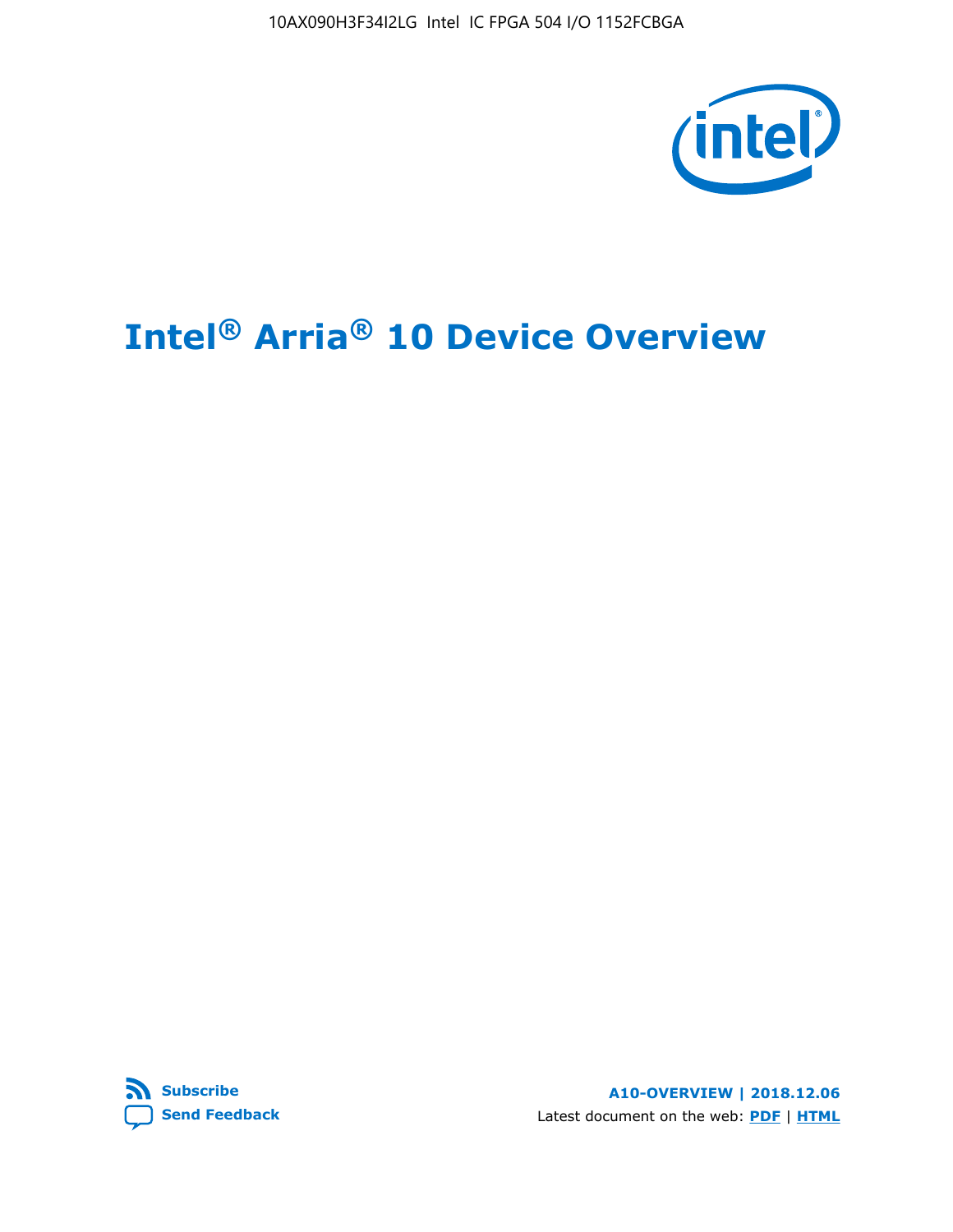

**Contents** 

# **Contents**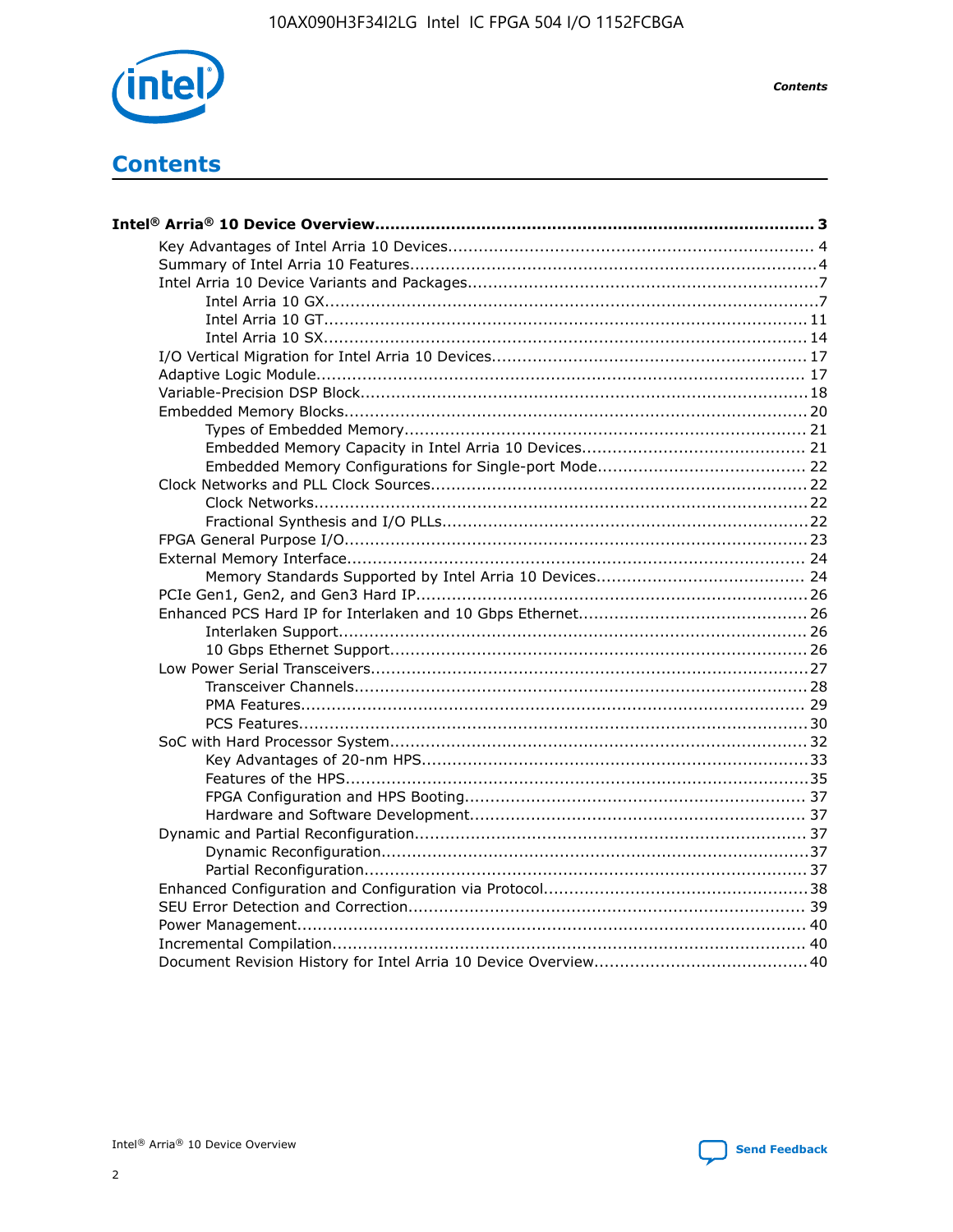**A10-OVERVIEW | 2018.12.06**

**[Send Feedback](mailto:FPGAtechdocfeedback@intel.com?subject=Feedback%20on%20Intel%20Arria%2010%20Device%20Overview%20(A10-OVERVIEW%202018.12.06)&body=We%20appreciate%20your%20feedback.%20In%20your%20comments,%20also%20specify%20the%20page%20number%20or%20paragraph.%20Thank%20you.)**



# **Intel® Arria® 10 Device Overview**

The Intel<sup>®</sup> Arria<sup>®</sup> 10 device family consists of high-performance and power-efficient 20 nm mid-range FPGAs and SoCs.

Intel Arria 10 device family delivers:

- Higher performance than the previous generation of mid-range and high-end FPGAs.
- Power efficiency attained through a comprehensive set of power-saving technologies.

The Intel Arria 10 devices are ideal for high performance, power-sensitive, midrange applications in diverse markets.

| <b>Market</b>         | <b>Applications</b>                                                                                               |
|-----------------------|-------------------------------------------------------------------------------------------------------------------|
| Wireless              | Channel and switch cards in remote radio heads<br>٠<br>Mobile backhaul<br>٠                                       |
| Wireline              | 40G/100G muxponders and transponders<br>٠<br>100G line cards<br>٠<br><b>Bridging</b><br>٠<br>Aggregation<br>٠     |
| <b>Broadcast</b>      | Studio switches<br>٠<br>Servers and transport<br>٠<br>Videoconferencing<br>٠<br>Professional audio and video<br>٠ |
| Computing and Storage | Flash cache<br>٠<br>Cloud computing servers<br>٠<br>Server acceleration<br>٠                                      |
| Medical               | Diagnostic scanners<br>٠<br>Diagnostic imaging<br>٠                                                               |
| Military              | Missile guidance and control<br>٠<br>Radar<br>٠<br>Electronic warfare<br>٠<br>Secure communications<br>٠          |

#### **Table 1. Sample Markets and Ideal Applications for Intel Arria 10 Devices**

#### **Related Information**

- [Intel Arria 10 Device Handbook: Known Issues](http://www.altera.com/support/kdb/solutions/rd07302013_646.html) Lists the planned updates to the *Intel Arria 10 Device Handbook* chapters.
- [Intel Arria 10 GX/GT Device Errata and Design Recommendations](https://www.intel.com/content/www/us/en/programmable/documentation/agz1493851706374.html#yqz1494433888646)
- [Intel Arria 10 SX Device Errata and Design Recommendations](https://www.intel.com/content/www/us/en/programmable/documentation/cru1462832385668.html#cru1462832558642)

Intel Corporation. All rights reserved. Intel, the Intel logo, Altera, Arria, Cyclone, Enpirion, MAX, Nios, Quartus and Stratix words and logos are trademarks of Intel Corporation or its subsidiaries in the U.S. and/or other countries. Intel warrants performance of its FPGA and semiconductor products to current specifications in accordance with Intel's standard warranty, but reserves the right to make changes to any products and services at any time without notice. Intel assumes no responsibility or liability arising out of the application or use of any information, product, or service described herein except as expressly agreed to in writing by Intel. Intel customers are advised to obtain the latest version of device specifications before relying on any published information and before placing orders for products or services. \*Other names and brands may be claimed as the property of others.

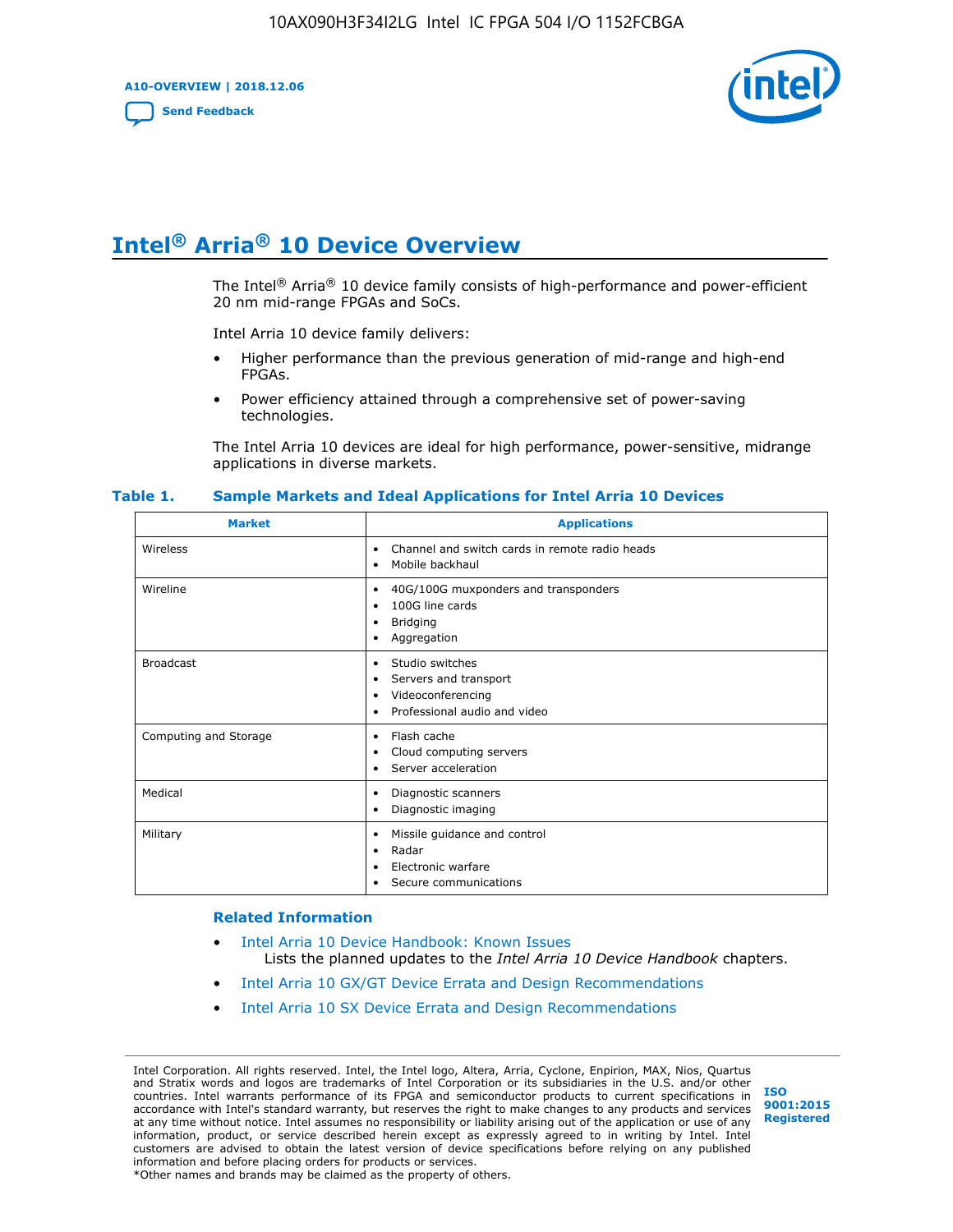

# **Key Advantages of Intel Arria 10 Devices**

## **Table 2. Key Advantages of the Intel Arria 10 Device Family**

| <b>Advantage</b>                                                                                          | <b>Supporting Feature</b>                                                                                                                                                                                                                                                                                                     |
|-----------------------------------------------------------------------------------------------------------|-------------------------------------------------------------------------------------------------------------------------------------------------------------------------------------------------------------------------------------------------------------------------------------------------------------------------------|
| Enhanced core architecture                                                                                | Built on TSMC's 20 nm process technology<br>٠<br>60% higher performance than the previous generation of mid-range FPGAs<br>٠<br>15% higher performance than the fastest previous-generation FPGA<br>٠                                                                                                                         |
| High-bandwidth integrated<br>transceivers                                                                 | Short-reach rates up to 25.8 Gigabits per second (Gbps)<br>٠<br>Backplane capability up to 12.5 Gbps<br>٠<br>Integrated 10GBASE-KR and 40GBASE-KR4 Forward Error Correction (FEC)<br>٠                                                                                                                                        |
| Improved logic integration and<br>hard IP blocks                                                          | 8-input adaptive logic module (ALM)<br>٠<br>Up to 65.6 megabits (Mb) of embedded memory<br>٠<br>Variable-precision digital signal processing (DSP) blocks<br>Fractional synthesis phase-locked loops (PLLs)<br>٠<br>Hard PCI Express Gen3 IP blocks<br>Hard memory controllers and PHY up to 2,400 Megabits per second (Mbps) |
| Second generation hard<br>processor system (HPS) with<br>integrated ARM* Cortex*-A9*<br>MPCore* processor | Tight integration of a dual-core ARM Cortex-A9 MPCore processor, hard IP, and an<br>٠<br>FPGA in a single Intel Arria 10 system-on-a-chip (SoC)<br>Supports over 128 Gbps peak bandwidth with integrated data coherency between<br>$\bullet$<br>the processor and the FPGA fabric                                             |
| Advanced power savings                                                                                    | Comprehensive set of advanced power saving features<br>٠<br>Power-optimized MultiTrack routing and core architecture<br>٠<br>Up to 40% lower power compared to previous generation of mid-range FPGAs<br>٠<br>Up to 60% lower power compared to previous generation of high-end FPGAs                                         |

# **Summary of Intel Arria 10 Features**

## **Table 3. Summary of Features for Intel Arria 10 Devices**

| <b>Feature</b>                  | <b>Description</b>                                                                                                                                                                                                                                                                                                                                                                                           |
|---------------------------------|--------------------------------------------------------------------------------------------------------------------------------------------------------------------------------------------------------------------------------------------------------------------------------------------------------------------------------------------------------------------------------------------------------------|
| Technology                      | TSMC's 20-nm SoC process technology<br>Allows operation at a lower $V_{\text{CC}}$ level of 0.82 V instead of the 0.9 V standard $V_{\text{CC}}$ core voltage                                                                                                                                                                                                                                                |
| Packaging                       | 1.0 mm ball-pitch Fineline BGA packaging<br>٠<br>0.8 mm ball-pitch Ultra Fineline BGA packaging<br>Multiple devices with identical package footprints for seamless migration between different<br><b>FPGA</b> densities<br>Devices with compatible package footprints allow migration to next generation high-end<br>Stratix <sup>®</sup> 10 devices<br>RoHS, leaded $(1)$ , and lead-free (Pb-free) options |
| High-performance<br>FPGA fabric | Enhanced 8-input ALM with four registers<br>Improved multi-track routing architecture to reduce congestion and improve compilation time<br>Hierarchical core clocking architecture<br>Fine-grained partial reconfiguration                                                                                                                                                                                   |
| Internal memory<br>blocks       | M20K-20-Kb memory blocks with hard error correction code (ECC)<br>Memory logic array block (MLAB)-640-bit memory                                                                                                                                                                                                                                                                                             |
|                                 | continued                                                                                                                                                                                                                                                                                                                                                                                                    |



<sup>(1)</sup> Contact Intel for availability.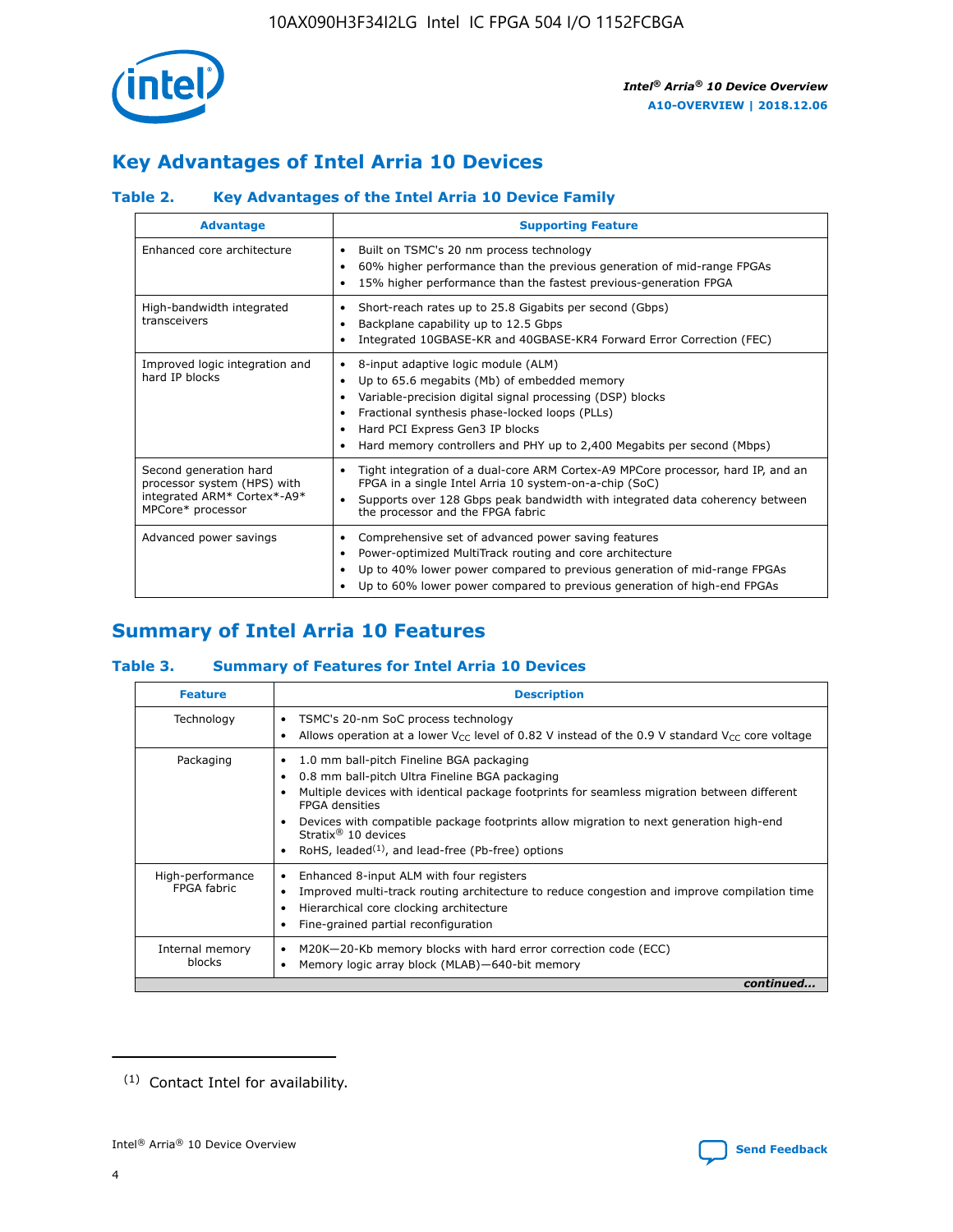r



| <b>Feature</b>                         | <b>Description</b>                                                                                             |                                                                                                                                                                                                                                                                                                                                                                                                                                                                                                                                                                                                                                                                                                                                                                                                                                                                  |  |  |  |  |  |  |
|----------------------------------------|----------------------------------------------------------------------------------------------------------------|------------------------------------------------------------------------------------------------------------------------------------------------------------------------------------------------------------------------------------------------------------------------------------------------------------------------------------------------------------------------------------------------------------------------------------------------------------------------------------------------------------------------------------------------------------------------------------------------------------------------------------------------------------------------------------------------------------------------------------------------------------------------------------------------------------------------------------------------------------------|--|--|--|--|--|--|
| Embedded Hard IP<br>blocks             | Variable-precision DSP                                                                                         | Native support for signal processing precision levels from $18 \times 19$ to<br>$\bullet$<br>54 x 54<br>Native support for 27 x 27 multiplier mode<br>$\bullet$<br>64-bit accumulator and cascade for systolic finite impulse responses<br>(FIRs)<br>Internal coefficient memory banks<br>$\bullet$<br>Preadder/subtractor for improved efficiency<br>Additional pipeline register to increase performance and reduce<br>power<br>Supports floating point arithmetic:<br>- Perform multiplication, addition, subtraction, multiply-add,<br>multiply-subtract, and complex multiplication.<br>- Supports multiplication with accumulation capability, cascade<br>summation, and cascade subtraction capability.<br>- Dynamic accumulator reset control.<br>- Support direct vector dot and complex multiplication chaining<br>multiply floating point DSP blocks. |  |  |  |  |  |  |
|                                        | Memory controller                                                                                              | DDR4, DDR3, and DDR3L                                                                                                                                                                                                                                                                                                                                                                                                                                                                                                                                                                                                                                                                                                                                                                                                                                            |  |  |  |  |  |  |
|                                        | PCI Express*                                                                                                   | PCI Express (PCIe*) Gen3 (x1, x2, x4, or x8), Gen2 (x1, x2, x4, or x8)<br>and Gen1 (x1, x2, x4, or x8) hard IP with complete protocol stack,<br>endpoint, and root port                                                                                                                                                                                                                                                                                                                                                                                                                                                                                                                                                                                                                                                                                          |  |  |  |  |  |  |
|                                        | Transceiver I/O                                                                                                | 10GBASE-KR/40GBASE-KR4 Forward Error Correction (FEC)<br>PCS hard IPs that support:<br>- 10-Gbps Ethernet (10GbE)<br>- PCIe PIPE interface<br>- Interlaken<br>- Gbps Ethernet (GbE)<br>- Common Public Radio Interface (CPRI) with deterministic latency<br>support<br>- Gigabit-capable passive optical network (GPON) with fast lock-<br>time support<br>13.5G JESD204b<br>$\bullet$<br>8B/10B, 64B/66B, 64B/67B encoders and decoders<br>Custom mode support for proprietary protocols                                                                                                                                                                                                                                                                                                                                                                        |  |  |  |  |  |  |
| Core clock networks                    | $\bullet$                                                                                                      | Up to 800 MHz fabric clocking, depending on the application:<br>- 667 MHz external memory interface clocking with 2,400 Mbps DDR4 interface<br>- 800 MHz LVDS interface clocking with 1,600 Mbps LVDS interface<br>Global, regional, and peripheral clock networks<br>Clock networks that are not used can be gated to reduce dynamic power                                                                                                                                                                                                                                                                                                                                                                                                                                                                                                                      |  |  |  |  |  |  |
| Phase-locked loops<br>(PLLs)           | High-resolution fractional synthesis PLLs:<br>$\bullet$<br>Integer PLLs:<br>- Adjacent to general purpose I/Os | - Precision clock synthesis, clock delay compensation, and zero delay buffering (ZDB)<br>- Support integer mode and fractional mode<br>- Fractional mode support with third-order delta-sigma modulation<br>- Support external memory and LVDS interfaces                                                                                                                                                                                                                                                                                                                                                                                                                                                                                                                                                                                                        |  |  |  |  |  |  |
| FPGA General-purpose<br>$I/Os$ (GPIOs) | On-chip termination (OCT)<br>٠<br>$\bullet$                                                                    | 1.6 Gbps LVDS-every pair can be configured as receiver or transmitter                                                                                                                                                                                                                                                                                                                                                                                                                                                                                                                                                                                                                                                                                                                                                                                            |  |  |  |  |  |  |
| <b>External Memory</b><br>Interface    | $\bullet$                                                                                                      | 1.2 V to 3.0 V single-ended LVTTL/LVCMOS interfacing<br>Hard memory controller- DDR4, DDR3, and DDR3L support<br>$-$ DDR4-speeds up to 1,200 MHz/2,400 Mbps<br>- DDR3-speeds up to 1,067 MHz/2,133 Mbps<br>Soft memory controller—provides support for RLDRAM $3^{(2)}$ , QDR IV $^{(2)}$ , and QDR II+<br>continued                                                                                                                                                                                                                                                                                                                                                                                                                                                                                                                                             |  |  |  |  |  |  |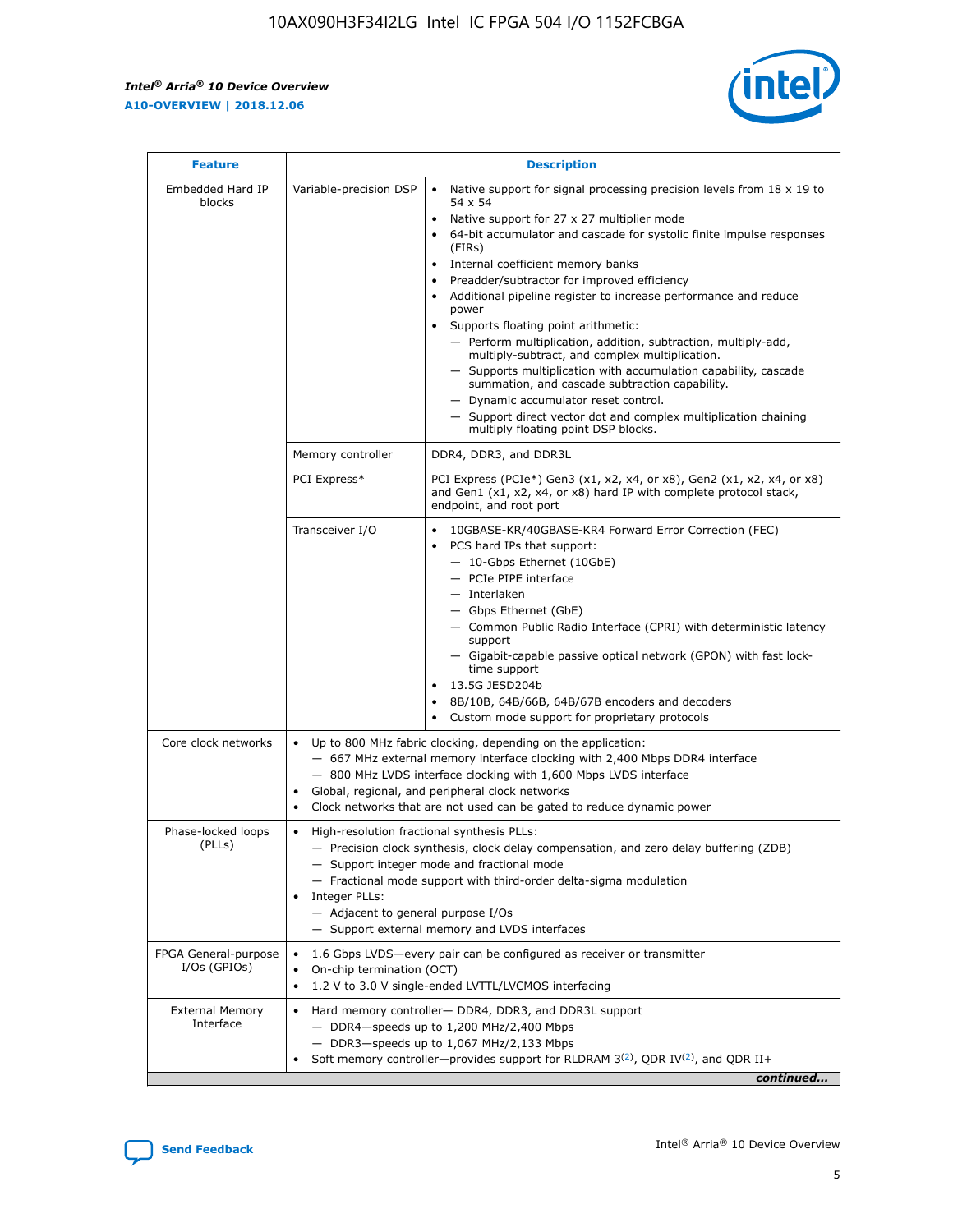

| <b>Feature</b>                                    | <b>Description</b>                                                                                                                                                                                                                                                                                                                                                                                                                                                                                                                                                                                                                         |
|---------------------------------------------------|--------------------------------------------------------------------------------------------------------------------------------------------------------------------------------------------------------------------------------------------------------------------------------------------------------------------------------------------------------------------------------------------------------------------------------------------------------------------------------------------------------------------------------------------------------------------------------------------------------------------------------------------|
| Low-power serial<br>transceivers                  | • Continuous operating range:<br>- Intel Arria 10 GX-1 Gbps to 17.4 Gbps<br>- Intel Arria 10 GT-1 Gbps to 25.8 Gbps<br>Backplane support:<br>$-$ Intel Arria 10 GX-up to 12.5<br>- Intel Arria 10 GT-up to 12.5<br>Extended range down to 125 Mbps with oversampling<br>ATX transmit PLLs with user-configurable fractional synthesis capability<br>Electronic Dispersion Compensation (EDC) support for XFP, SFP+, QSFP, and CFP optical<br>module<br>• Adaptive linear and decision feedback equalization<br>Transmitter pre-emphasis and de-emphasis<br>$\bullet$<br>Dynamic partial reconfiguration of individual transceiver channels |
| <b>HPS</b><br>(Intel Arria 10 SX<br>devices only) | Dual-core ARM Cortex-A9 MPCore processor-1.2 GHz CPU with<br>Processor and system<br>$\bullet$<br>1.5 GHz overdrive capability<br>256 KB on-chip RAM and 64 KB on-chip ROM<br>System peripherals-general-purpose timers, watchdog timers, direct<br>memory access (DMA) controller, FPGA configuration manager, and<br>clock and reset managers<br>Security features-anti-tamper, secure boot, Advanced Encryption<br>$\bullet$<br>Standard (AES) and authentication (SHA)<br>ARM CoreSight* JTAG debug access port, trace port, and on-chip<br>trace storage                                                                              |
|                                                   | <b>External interfaces</b><br>Hard memory interface-Hard memory controller (2,400 Mbps DDR4,<br>$\bullet$<br>and 2,133 Mbps DDR3), Quad serial peripheral interface (QSPI) flash<br>controller, NAND flash controller, direct memory access (DMA)<br>controller, Secure Digital/MultiMediaCard (SD/MMC) controller<br>Communication interface-10/100/1000 Ethernet media access<br>$\bullet$<br>control (MAC), USB On-The-GO (OTG) controllers, I <sup>2</sup> C controllers,<br>UART 16550, serial peripheral interface (SPI), and up to 62<br>HPS GPIO interfaces (48 direct-share I/Os)                                                 |
|                                                   | High-performance ARM AMBA* AXI bus bridges that support<br>Interconnects to core<br>$\bullet$<br>simultaneous read and write<br>HPS-FPGA bridges-include the FPGA-to-HPS, HPS-to-FPGA, and<br>$\bullet$<br>lightweight HPS-to-FPGA bridges that allow the FPGA fabric to issue<br>transactions to slaves in the HPS, and vice versa<br>Configuration bridge that allows HPS configuration manager to<br>configure the core logic via dedicated 32-bit configuration port<br>FPGA-to-HPS SDRAM controller bridge-provides configuration<br>interfaces for the multiport front end (MPFE) of the HPS SDRAM<br>controller                     |
| Configuration                                     | Tamper protection—comprehensive design protection to protect your valuable IP investments<br>Enhanced 256-bit advanced encryption standard (AES) design security with authentication<br>٠<br>Configuration via protocol (CvP) using PCIe Gen1, Gen2, or Gen3<br>continued                                                                                                                                                                                                                                                                                                                                                                  |

<sup>(2)</sup> Intel Arria 10 devices support this external memory interface using hard PHY with soft memory controller.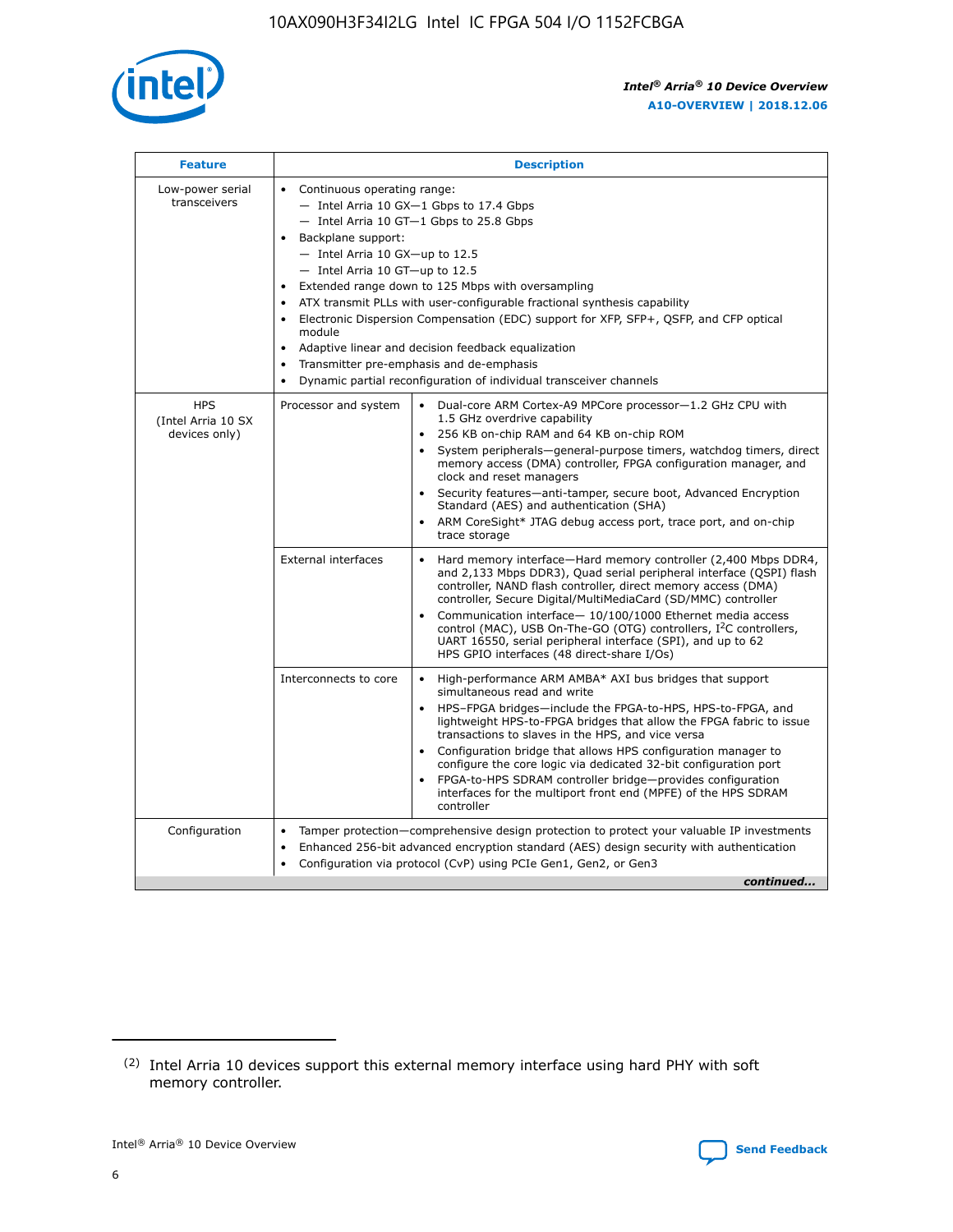

| <b>Feature</b>     | <b>Description</b>                                                                                                                                                                                                    |
|--------------------|-----------------------------------------------------------------------------------------------------------------------------------------------------------------------------------------------------------------------|
|                    | Dynamic reconfiguration of the transceivers and PLLs<br>Fine-grained partial reconfiguration of the core fabric<br>Active Serial x4 Interface                                                                         |
| Power management   | SmartVID<br>Low static power device options<br>Programmable Power Technology<br>Intel Quartus <sup>®</sup> Prime integrated power analysis                                                                            |
| Software and tools | Intel Quartus Prime design suite<br>Transceiver toolkit<br>٠<br>Platform Designer system integration tool<br>DSP Builder for Intel FPGAs<br>OpenCL <sup>™</sup> support<br>Intel SoC FPGA Embedded Design Suite (EDS) |

## **Related Information**

[Intel Arria 10 Transceiver PHY Overview](https://www.intel.com/content/www/us/en/programmable/documentation/nik1398707230472.html#nik1398706768037) Provides details on Intel Arria 10 transceivers.

# **Intel Arria 10 Device Variants and Packages**

#### **Table 4. Device Variants for the Intel Arria 10 Device Family**

| <b>Variant</b>    | <b>Description</b>                                                                                                                                                                                                     |
|-------------------|------------------------------------------------------------------------------------------------------------------------------------------------------------------------------------------------------------------------|
| Intel Arria 10 GX | FPGA featuring 17.4 Gbps transceivers for short reach applications with 12.5 backplane driving<br>capability.                                                                                                          |
| Intel Arria 10 GT | FPGA featuring:<br>17.4 Gbps transceivers for short reach applications with 12.5 backplane driving capability.<br>25.8 Gbps transceivers for supporting CAUI-4 and CEI-25G applications with CFP2 and CFP4<br>modules. |
| Intel Arria 10 SX | SoC integrating ARM-based HPS and FPGA featuring 17.4 Gbps transceivers for short reach<br>applications with 12.5 backplane driving capability.                                                                        |

## **Intel Arria 10 GX**

This section provides the available options, maximum resource counts, and package plan for the Intel Arria 10 GX devices.

The information in this section is correct at the time of publication. For the latest information and to get more details, refer to the Intel FPGA Product Selector.

#### **Related Information**

#### [Intel FPGA Product Selector](http://www.altera.com/products/selector/psg-selector.html) Provides the latest information on Intel products.

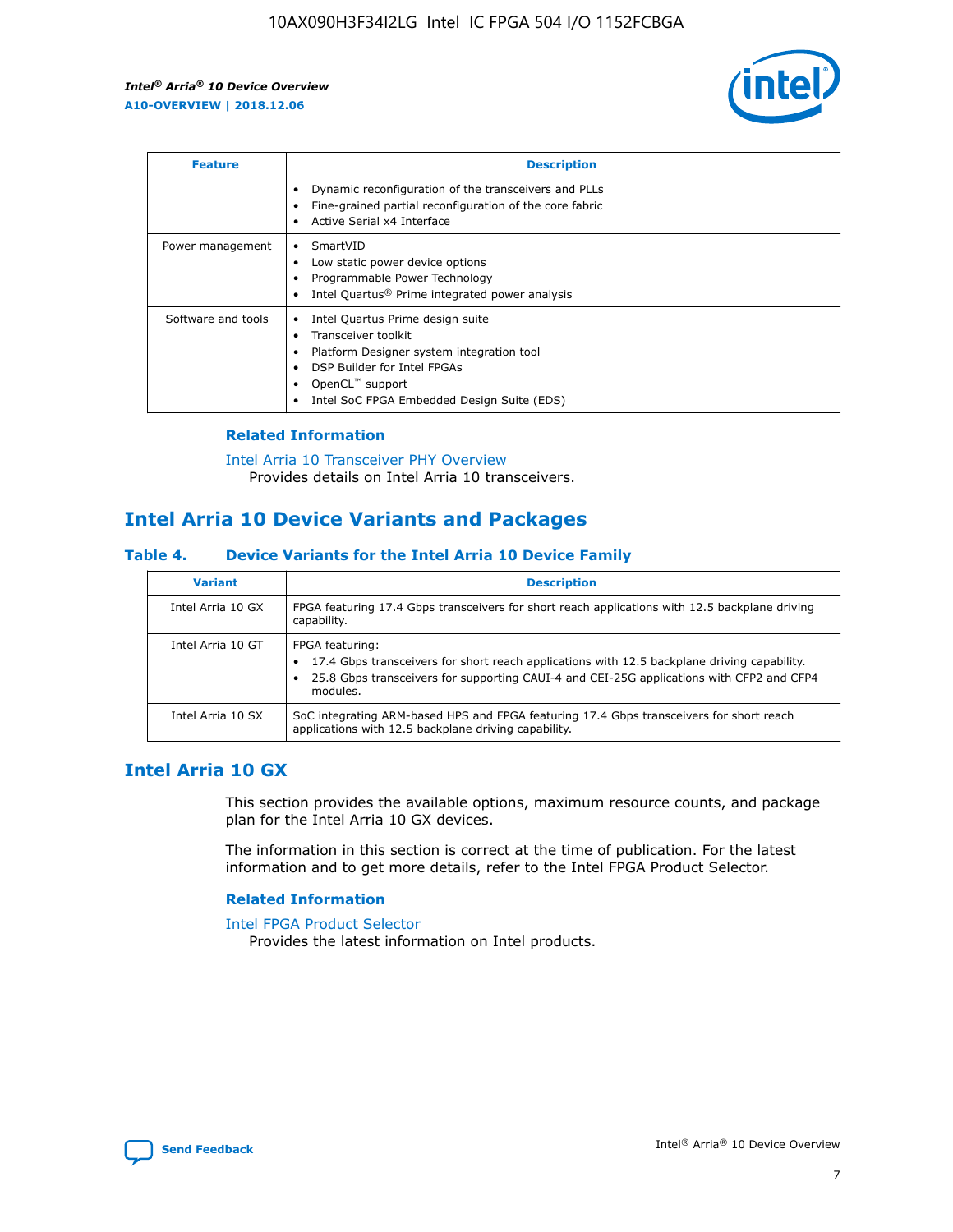

## **Available Options**





#### **Related Information**

[Transceiver Performance for Intel Arria 10 GX/SX Devices](https://www.intel.com/content/www/us/en/programmable/documentation/mcn1413182292568.html#mcn1413213965502) Provides more information about the transceiver speed grade.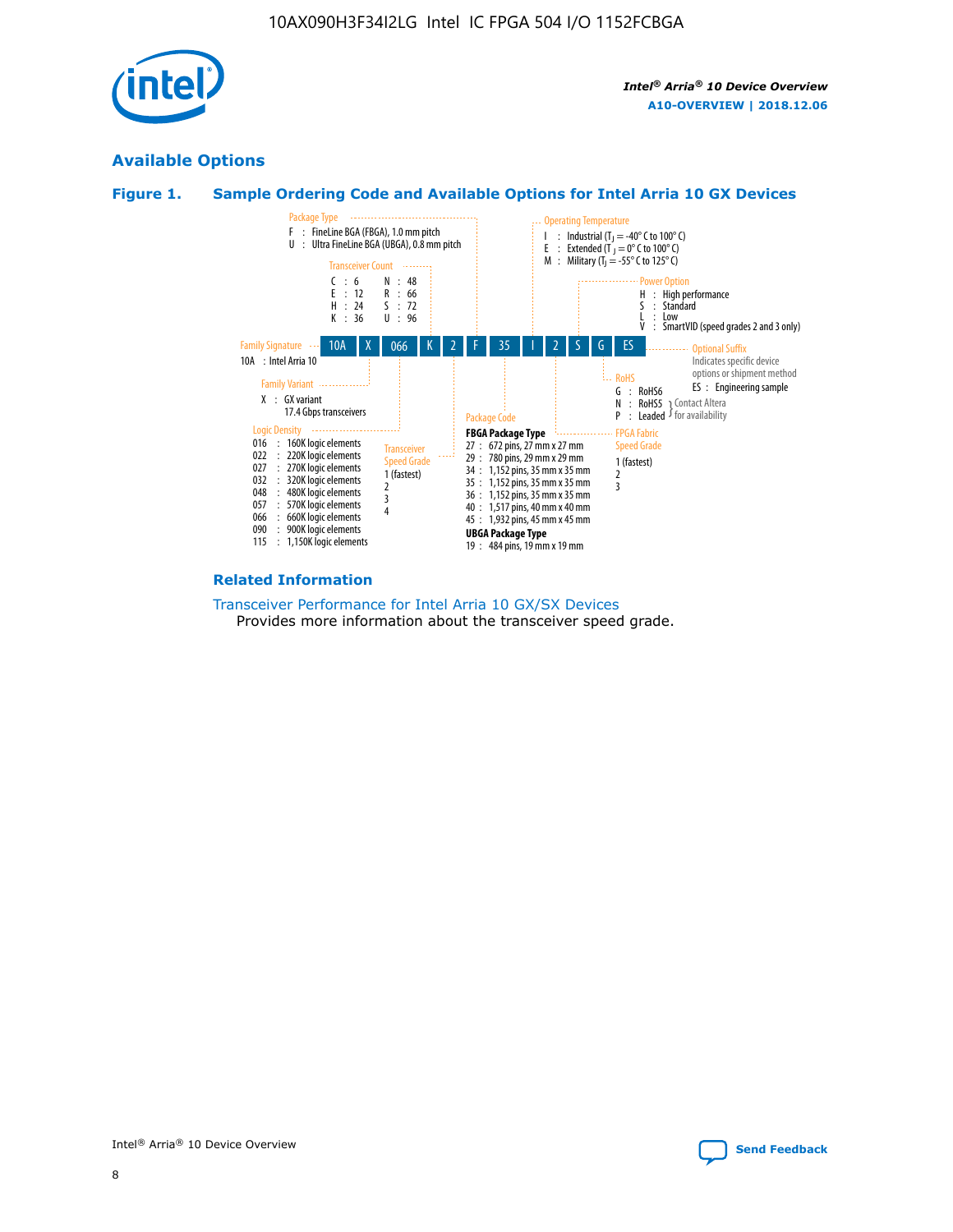

## **Maximum Resources**

#### **Table 5. Maximum Resource Counts for Intel Arria 10 GX Devices (GX 160, GX 220, GX 270, GX 320, and GX 480)**

| <b>Resource</b>              |                         | <b>Product Line</b>      |                                                 |         |                |                |  |  |  |
|------------------------------|-------------------------|--------------------------|-------------------------------------------------|---------|----------------|----------------|--|--|--|
|                              |                         | <b>GX 160</b>            | <b>GX 220</b><br><b>GX 270</b><br><b>GX 320</b> |         |                | <b>GX 480</b>  |  |  |  |
| Logic Elements (LE) (K)      |                         | 160                      | 220                                             | 270     | 320            | 480            |  |  |  |
| <b>ALM</b>                   |                         | 61,510                   | 80,330                                          | 101,620 | 119,900        | 183,590        |  |  |  |
| Register                     |                         | 246,040                  | 321,320                                         | 406,480 | 479,600        | 734,360        |  |  |  |
| Memory (Kb)                  | M <sub>20</sub> K       | 8,800                    | 11,740                                          | 15,000  | 17,820         | 28,620         |  |  |  |
| <b>MLAB</b>                  |                         | 1,050                    | 1,690                                           |         | 2,727          | 4,164          |  |  |  |
| Variable-precision DSP Block |                         | 156<br>192<br>830<br>985 |                                                 |         |                | 1,368          |  |  |  |
| 18 x 19 Multiplier           |                         | 312                      | 384                                             | 1,660   | 1,970          | 2,736          |  |  |  |
| PLL                          | Fractional<br>Synthesis | 6                        | 6                                               | 8       | 8              | 12             |  |  |  |
|                              | I/O                     | 6                        | 6                                               | 8       | 8              | 12             |  |  |  |
| 17.4 Gbps Transceiver        |                         | 12                       | 12                                              | 24      | 24             |                |  |  |  |
| GPIO <sup>(3)</sup>          |                         | 288                      | 288                                             | 384     | 384            | 492            |  |  |  |
| LVDS Pair $(4)$              |                         | 120                      | 120                                             | 168     | 168            | 222            |  |  |  |
| PCIe Hard IP Block           |                         | 1                        | 1                                               | 2       | $\overline{2}$ | $\overline{2}$ |  |  |  |
| Hard Memory Controller       |                         | 6                        | 6                                               | 8       | 8              | 12             |  |  |  |

<sup>(4)</sup> Each LVDS I/O pair can be used as differential input or output.



<sup>(3)</sup> The number of GPIOs does not include transceiver I/Os. In the Intel Quartus Prime software, the number of user I/Os includes transceiver I/Os.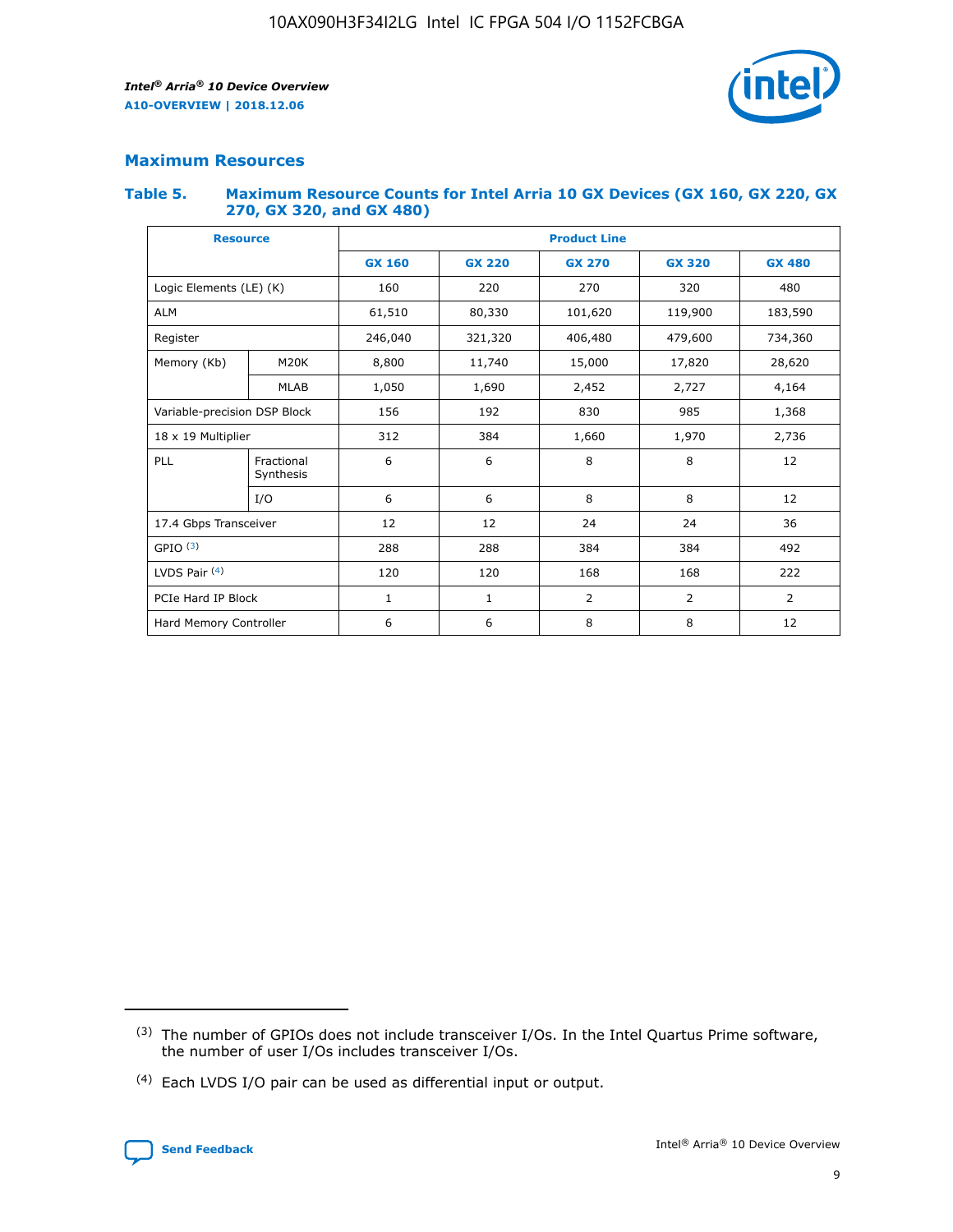

## **Table 6. Maximum Resource Counts for Intel Arria 10 GX Devices (GX 570, GX 660, GX 900, and GX 1150)**

|                              | <b>Resource</b>         | <b>Product Line</b> |                |                |                |  |  |  |
|------------------------------|-------------------------|---------------------|----------------|----------------|----------------|--|--|--|
|                              |                         | <b>GX 570</b>       | <b>GX 660</b>  | <b>GX 900</b>  | <b>GX 1150</b> |  |  |  |
| Logic Elements (LE) (K)      |                         | 570                 | 660            | 900            | 1,150          |  |  |  |
| <b>ALM</b>                   |                         | 217,080             | 251,680        | 339,620        | 427,200        |  |  |  |
| Register                     |                         | 868,320             | 1,006,720      | 1,358,480      | 1,708,800      |  |  |  |
| Memory (Kb)                  | <b>M20K</b>             | 36,000              | 42,620         | 48,460         | 54,260         |  |  |  |
|                              | <b>MLAB</b>             | 5,096               | 5,788          | 9,386          | 12,984         |  |  |  |
| Variable-precision DSP Block |                         | 1,523               | 1,687          | 1,518          | 1,518          |  |  |  |
|                              | 18 x 19 Multiplier      |                     | 3,374          | 3,036          | 3,036          |  |  |  |
| PLL                          | Fractional<br>Synthesis | 16                  | 16             | 32             | 32             |  |  |  |
|                              | I/O                     | 16                  | 16             | 16             | 16             |  |  |  |
| 17.4 Gbps Transceiver        |                         | 48                  | 48             | 96             | 96             |  |  |  |
| GPIO <sup>(3)</sup>          |                         | 696                 | 696            | 768            | 768            |  |  |  |
| LVDS Pair $(4)$              |                         | 324                 | 324            | 384            | 384            |  |  |  |
| PCIe Hard IP Block           |                         | 2                   | $\overline{2}$ | $\overline{4}$ | $\overline{4}$ |  |  |  |
| Hard Memory Controller       |                         | 16                  | 16             | 16             | 16             |  |  |  |

## **Package Plan**

## **Table 7. Package Plan for Intel Arria 10 GX Devices (U19, F27, and F29)**

Refer to I/O and High Speed I/O in Intel Arria 10 Devices chapter for the number of 3 V I/O, LVDS I/O, and LVDS channels in each device package.

| <b>Product Line</b> | U <sub>19</sub><br>$(19 \text{ mm} \times 19 \text{ mm})$<br>484-pin UBGA) |          |             |         | <b>F27</b><br>(27 mm × 27 mm,<br>672-pin FBGA) |             | <b>F29</b><br>(29 mm × 29 mm,<br>780-pin FBGA) |          |             |  |
|---------------------|----------------------------------------------------------------------------|----------|-------------|---------|------------------------------------------------|-------------|------------------------------------------------|----------|-------------|--|
|                     | 3 V I/O                                                                    | LVDS I/O | <b>XCVR</b> | 3 V I/O | LVDS I/O                                       | <b>XCVR</b> | 3 V I/O                                        | LVDS I/O | <b>XCVR</b> |  |
| GX 160              | 48                                                                         | 192      | 6           | 48      | 192                                            | 12          | 48                                             | 240      | 12          |  |
| GX 220              | 48                                                                         | 192      | 6           | 48      | 192                                            | 12          | 48                                             | 240      | 12          |  |
| GX 270              |                                                                            |          |             | 48      | 192                                            | 12          | 48                                             | 312      | 12          |  |
| GX 320              |                                                                            |          |             | 48      | 192                                            | 12          | 48                                             | 312      | 12          |  |
| GX 480              |                                                                            |          |             |         |                                                |             | 48                                             | 312      | 12          |  |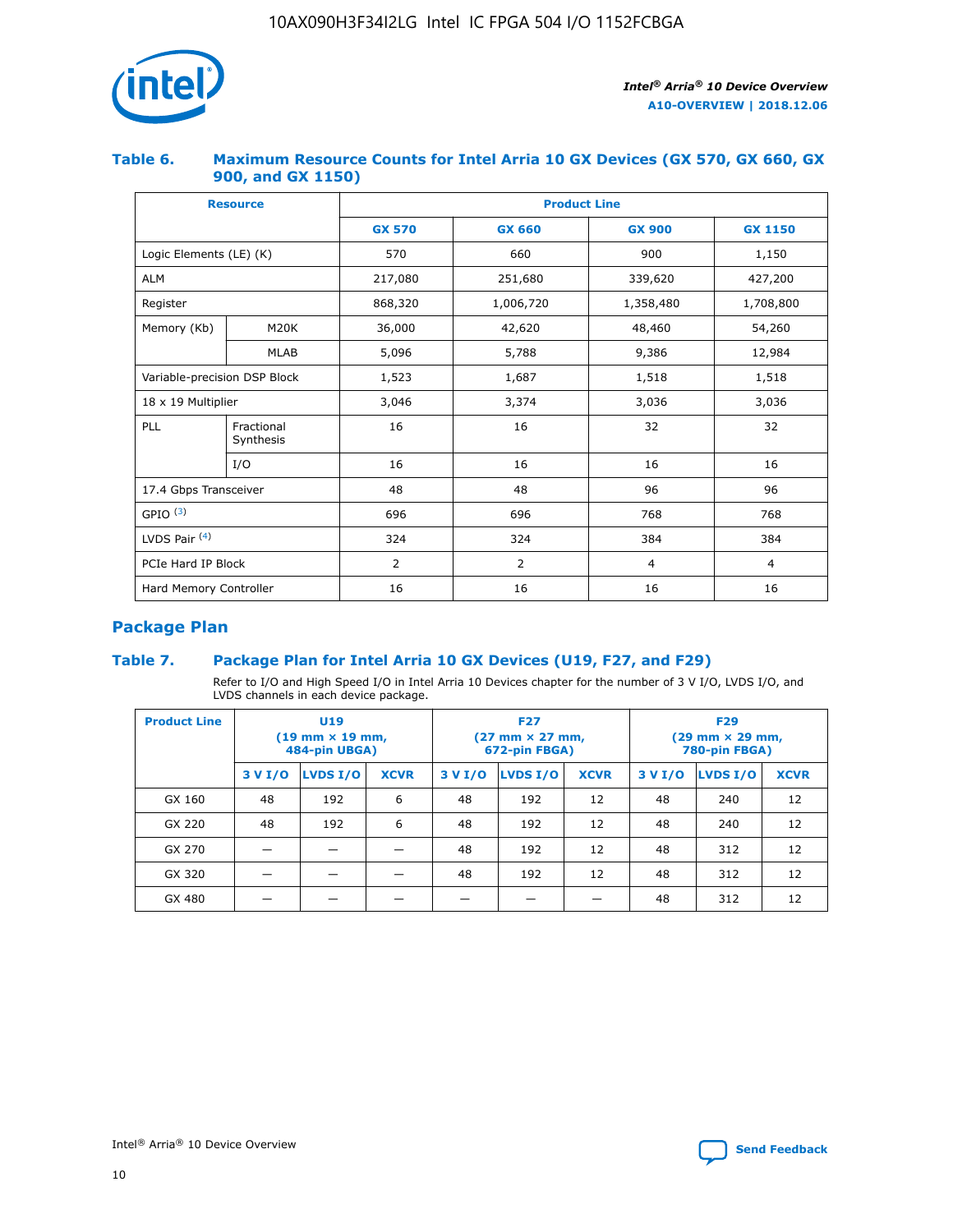



#### **Table 8. Package Plan for Intel Arria 10 GX Devices (F34, F35, NF40, and KF40)**

Refer to I/O and High Speed I/O in Intel Arria 10 Devices chapter for the number of 3 V I/O, LVDS I/O, and LVDS channels in each device package.

| <b>Product Line</b> | <b>F34</b><br>$(35 \text{ mm} \times 35 \text{ mm})$<br>1152-pin FBGA) |                    | <b>F35</b><br>$(35 \text{ mm} \times 35 \text{ mm})$<br><b>1152-pin FBGA)</b> |           | <b>KF40</b><br>$(40 \text{ mm} \times 40 \text{ mm})$<br>1517-pin FBGA) |             |            | <b>NF40</b><br>$(40 \text{ mm} \times 40 \text{ mm})$<br><b>1517-pin FBGA)</b> |             |            |                    |             |
|---------------------|------------------------------------------------------------------------|--------------------|-------------------------------------------------------------------------------|-----------|-------------------------------------------------------------------------|-------------|------------|--------------------------------------------------------------------------------|-------------|------------|--------------------|-------------|
|                     | 3V<br>I/O                                                              | <b>LVDS</b><br>I/O | <b>XCVR</b>                                                                   | 3V<br>I/O | <b>LVDS</b><br>I/O                                                      | <b>XCVR</b> | 3 V<br>I/O | <b>LVDS</b><br>I/O                                                             | <b>XCVR</b> | 3 V<br>I/O | <b>LVDS</b><br>I/O | <b>XCVR</b> |
| GX 270              | 48                                                                     | 336                | 24                                                                            | 48        | 336                                                                     | 24          |            |                                                                                |             |            |                    |             |
| GX 320              | 48                                                                     | 336                | 24                                                                            | 48        | 336                                                                     | 24          |            |                                                                                |             |            |                    |             |
| GX 480              | 48                                                                     | 444                | 24                                                                            | 48        | 348                                                                     | 36          |            |                                                                                |             |            |                    |             |
| GX 570              | 48                                                                     | 444                | 24                                                                            | 48        | 348                                                                     | 36          | 96         | 600                                                                            | 36          | 48         | 540                | 48          |
| GX 660              | 48                                                                     | 444                | 24                                                                            | 48        | 348                                                                     | 36          | 96         | 600                                                                            | 36          | 48         | 540                | 48          |
| GX 900              |                                                                        | 504                | 24                                                                            | -         |                                                                         |             |            |                                                                                |             |            | 600                | 48          |
| GX 1150             |                                                                        | 504                | 24                                                                            |           |                                                                         |             |            |                                                                                |             |            | 600                | 48          |

#### **Table 9. Package Plan for Intel Arria 10 GX Devices (RF40, NF45, SF45, and UF45)**

Refer to I/O and High Speed I/O in Intel Arria 10 Devices chapter for the number of 3 V I/O, LVDS I/O, and LVDS channels in each device package.

| <b>Product Line</b> | <b>RF40</b><br>$(40$ mm $\times$ 40 mm,<br>1517-pin FBGA) |                    |             | <b>NF45</b><br>$(45 \text{ mm} \times 45 \text{ mm})$<br><b>1932-pin FBGA)</b> |                    |             | <b>SF45</b><br>$(45 \text{ mm} \times 45 \text{ mm})$<br><b>1932-pin FBGA)</b> |                    |             | <b>UF45</b><br>$(45 \text{ mm} \times 45 \text{ mm})$<br><b>1932-pin FBGA)</b> |                    |             |
|---------------------|-----------------------------------------------------------|--------------------|-------------|--------------------------------------------------------------------------------|--------------------|-------------|--------------------------------------------------------------------------------|--------------------|-------------|--------------------------------------------------------------------------------|--------------------|-------------|
|                     | 3V<br>I/O                                                 | <b>LVDS</b><br>I/O | <b>XCVR</b> | 3 V<br>I/O                                                                     | <b>LVDS</b><br>I/O | <b>XCVR</b> | 3 V<br>I/O                                                                     | <b>LVDS</b><br>I/O | <b>XCVR</b> | 3V<br>I/O                                                                      | <b>LVDS</b><br>I/O | <b>XCVR</b> |
| GX 900              |                                                           | 342                | 66          | _                                                                              | 768                | 48          |                                                                                | 624                | 72          |                                                                                | 480                | 96          |
| GX 1150             |                                                           | 342                | 66          | _                                                                              | 768                | 48          |                                                                                | 624                | 72          |                                                                                | 480                | 96          |

### **Related Information**

[I/O and High-Speed Differential I/O Interfaces in Intel Arria 10 Devices chapter, Intel](https://www.intel.com/content/www/us/en/programmable/documentation/sam1403482614086.html#sam1403482030321) [Arria 10 Device Handbook](https://www.intel.com/content/www/us/en/programmable/documentation/sam1403482614086.html#sam1403482030321)

Provides the number of 3 V and LVDS I/Os, and LVDS channels for each Intel Arria 10 device package.

## **Intel Arria 10 GT**

This section provides the available options, maximum resource counts, and package plan for the Intel Arria 10 GT devices.

The information in this section is correct at the time of publication. For the latest information and to get more details, refer to the Intel FPGA Product Selector.

#### **Related Information**

#### [Intel FPGA Product Selector](http://www.altera.com/products/selector/psg-selector.html)

Provides the latest information on Intel products.

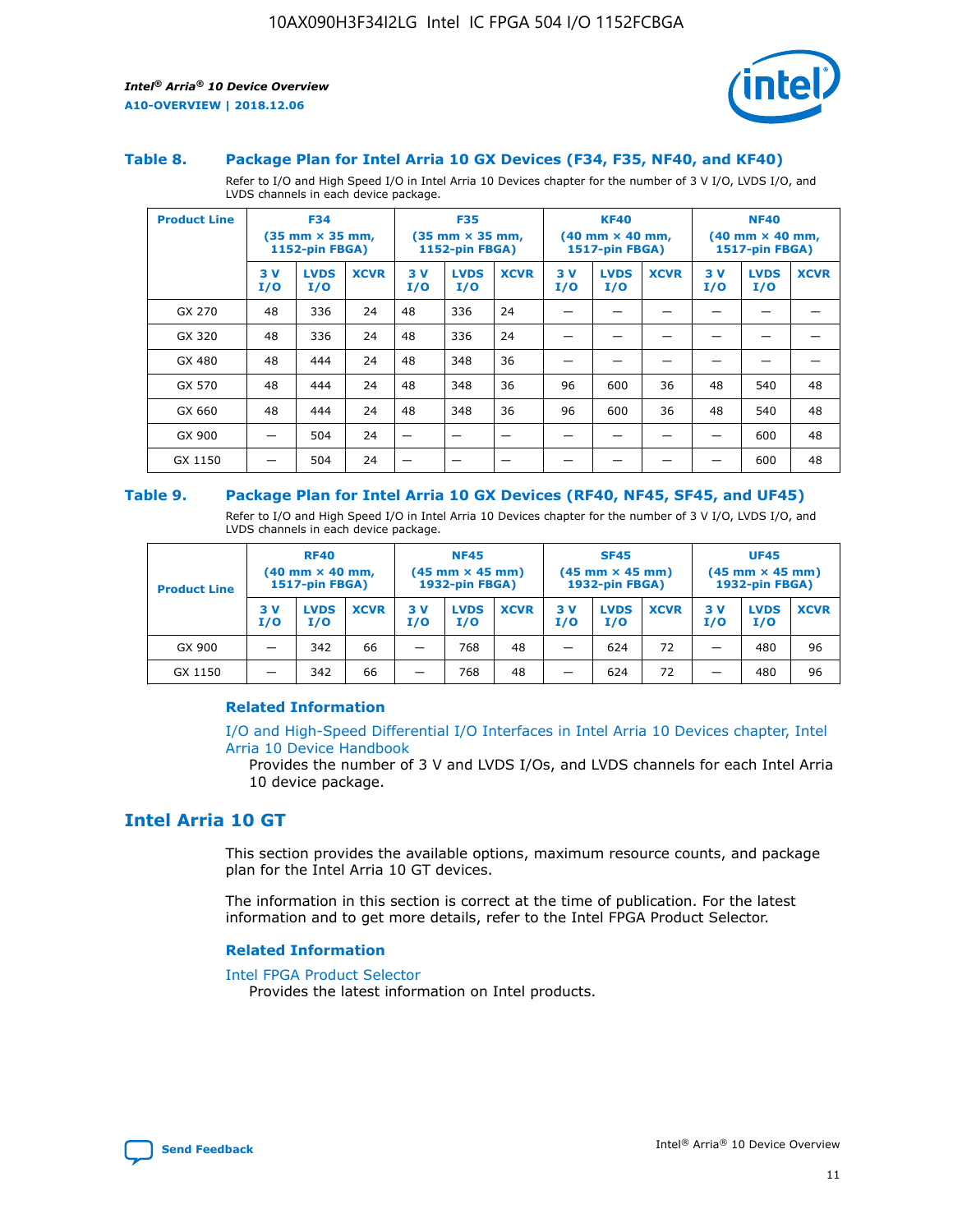

## **Available Options**

## **Figure 2. Sample Ordering Code and Available Options for Intel Arria 10 GT Devices**

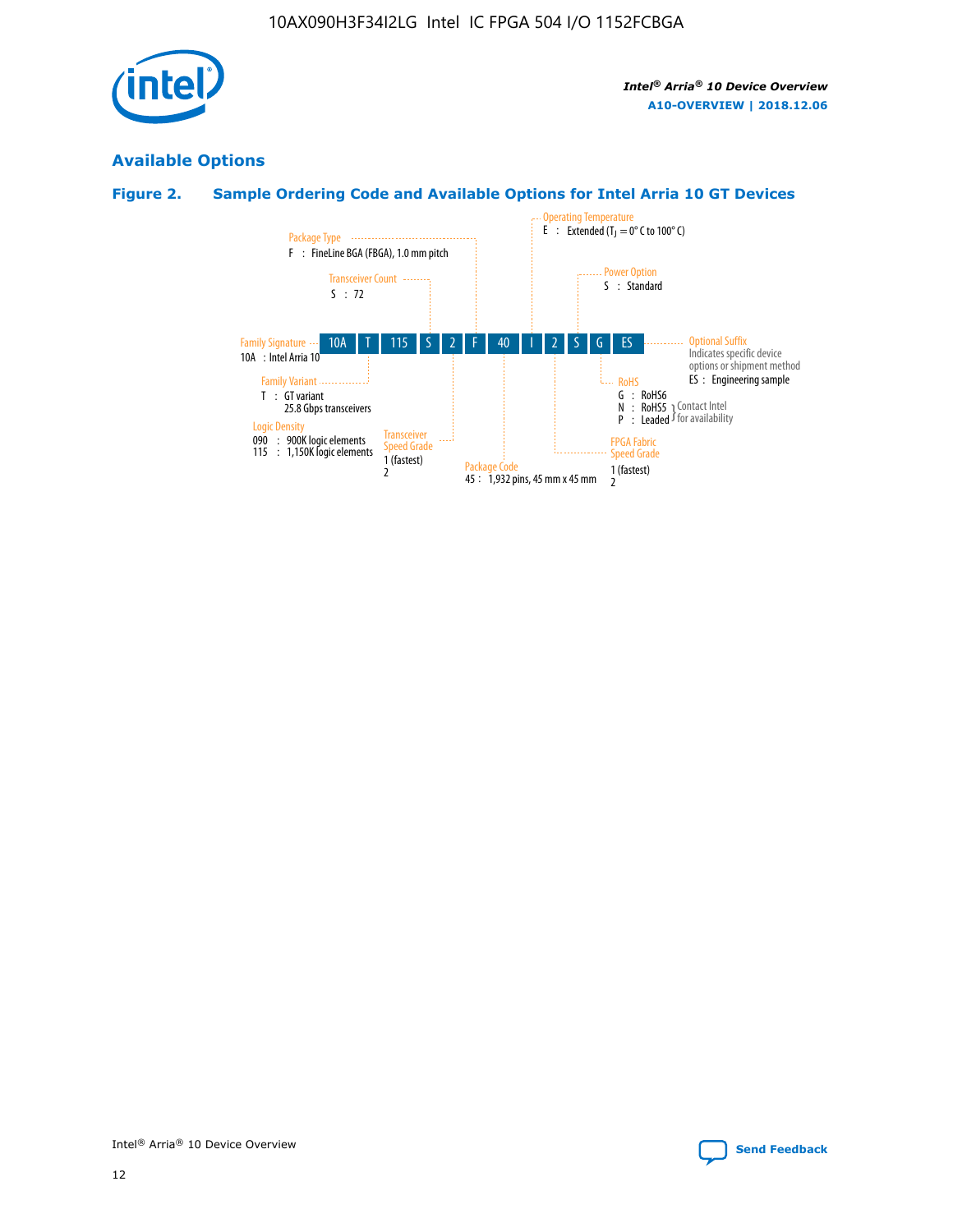

## **Maximum Resources**

#### **Table 10. Maximum Resource Counts for Intel Arria 10 GT Devices**

| <b>Resource</b>              |                      |                | <b>Product Line</b> |  |
|------------------------------|----------------------|----------------|---------------------|--|
|                              |                      | <b>GT 900</b>  | <b>GT 1150</b>      |  |
| Logic Elements (LE) (K)      |                      | 900            | 1,150               |  |
| <b>ALM</b>                   |                      | 339,620        | 427,200             |  |
| Register                     |                      | 1,358,480      | 1,708,800           |  |
| Memory (Kb)                  | M20K                 | 48,460         | 54,260              |  |
|                              | <b>MLAB</b>          | 9,386          | 12,984              |  |
| Variable-precision DSP Block |                      | 1,518          | 1,518               |  |
| 18 x 19 Multiplier           |                      | 3,036          | 3,036               |  |
| <b>PLL</b>                   | Fractional Synthesis | 32             | 32                  |  |
|                              | I/O                  | 16             | 16                  |  |
| Transceiver                  | 17.4 Gbps            | 72(5)          | 72(5)               |  |
|                              | 25.8 Gbps            | 6              | 6                   |  |
| GPIO <sup>(6)</sup>          |                      | 624            | 624                 |  |
| LVDS Pair $(7)$              |                      | 312            | 312                 |  |
| PCIe Hard IP Block           |                      | $\overline{4}$ | $\overline{4}$      |  |
| Hard Memory Controller       |                      | 16             | 16                  |  |

## **Related Information**

#### [Intel Arria 10 GT Channel Usage](https://www.intel.com/content/www/us/en/programmable/documentation/nik1398707230472.html#nik1398707008178)

Configuring GT/GX channels in Intel Arria 10 GT devices.

## **Package Plan**

### **Table 11. Package Plan for Intel Arria 10 GT Devices**

Refer to I/O and High Speed I/O in Intel Arria 10 Devices chapter for the number of 3 V I/O, LVDS I/O, and LVDS channels in each device package.

| <b>Product Line</b> | <b>SF45</b><br>(45 mm × 45 mm, 1932-pin FBGA) |                 |             |  |  |  |
|---------------------|-----------------------------------------------|-----------------|-------------|--|--|--|
|                     | 3 V I/O                                       | <b>LVDS I/O</b> | <b>XCVR</b> |  |  |  |
| GT 900              |                                               | 624             | 72          |  |  |  |
| GT 1150             |                                               | 624             | 72          |  |  |  |

<sup>(7)</sup> Each LVDS I/O pair can be used as differential input or output.



 $(5)$  If all 6 GT channels are in use, 12 of the GX channels are not usable.

<sup>(6)</sup> The number of GPIOs does not include transceiver I/Os. In the Intel Quartus Prime software, the number of user I/Os includes transceiver I/Os.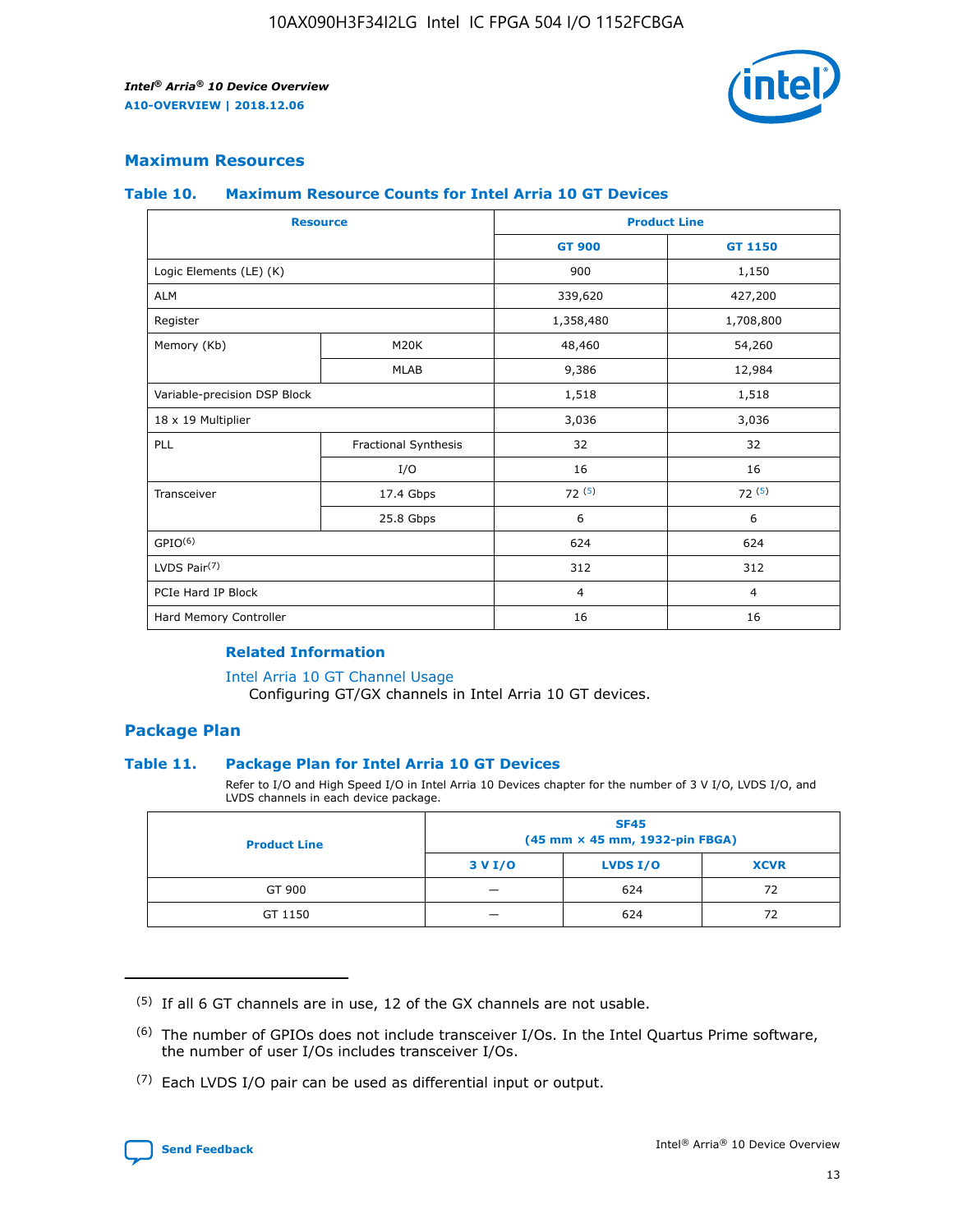

#### **Related Information**

[I/O and High-Speed Differential I/O Interfaces in Intel Arria 10 Devices chapter, Intel](https://www.intel.com/content/www/us/en/programmable/documentation/sam1403482614086.html#sam1403482030321) [Arria 10 Device Handbook](https://www.intel.com/content/www/us/en/programmable/documentation/sam1403482614086.html#sam1403482030321)

Provides the number of 3 V and LVDS I/Os, and LVDS channels for each Intel Arria 10 device package.

## **Intel Arria 10 SX**

This section provides the available options, maximum resource counts, and package plan for the Intel Arria 10 SX devices.

The information in this section is correct at the time of publication. For the latest information and to get more details, refer to the Intel FPGA Product Selector.

#### **Related Information**

[Intel FPGA Product Selector](http://www.altera.com/products/selector/psg-selector.html) Provides the latest information on Intel products.

#### **Available Options**

#### **Figure 3. Sample Ordering Code and Available Options for Intel Arria 10 SX Devices**



#### **Related Information**

[Transceiver Performance for Intel Arria 10 GX/SX Devices](https://www.intel.com/content/www/us/en/programmable/documentation/mcn1413182292568.html#mcn1413213965502) Provides more information about the transceiver speed grade.

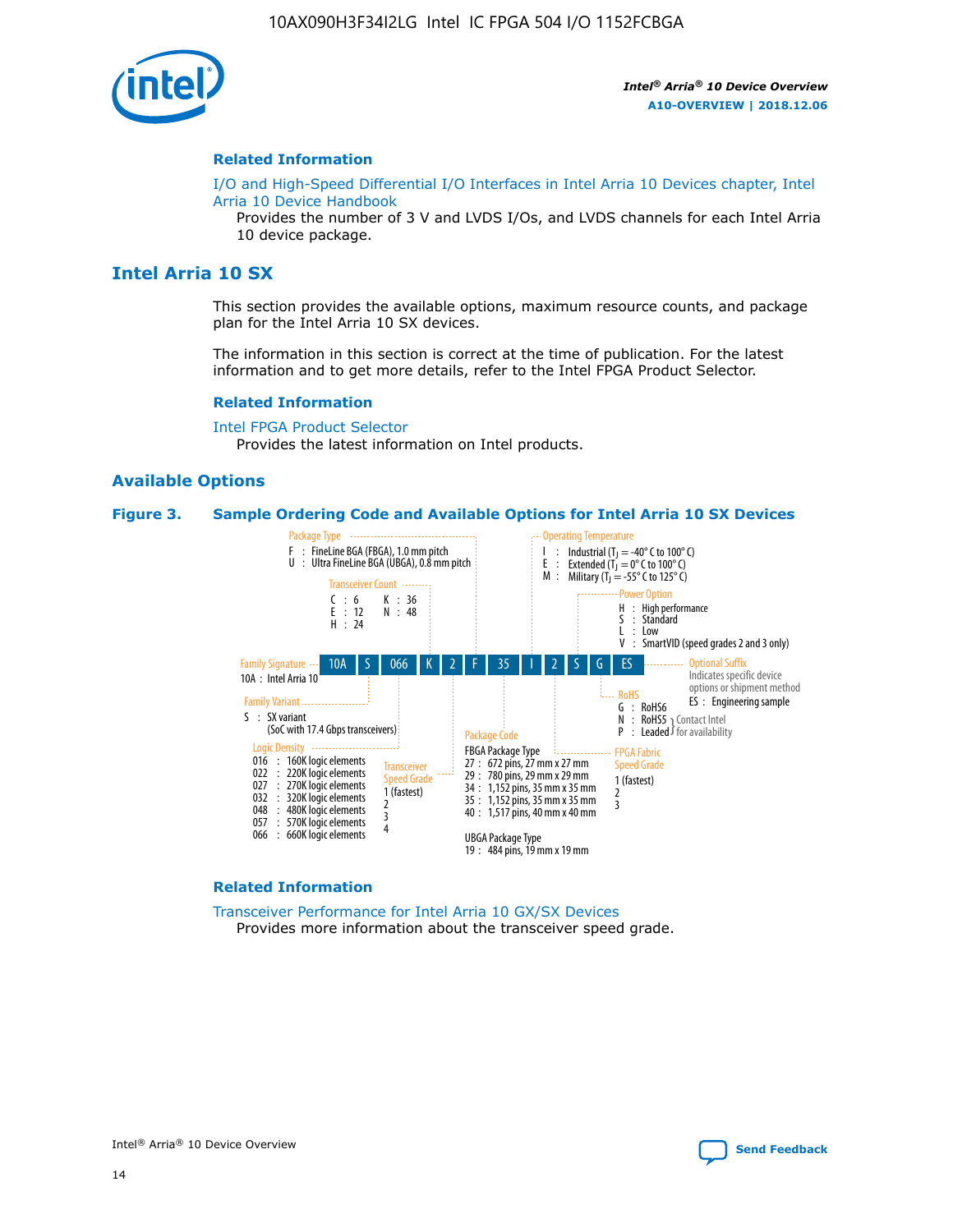

## **Maximum Resources**

#### **Table 12. Maximum Resource Counts for Intel Arria 10 SX Devices**

| <b>Resource</b>                   |                         | <b>Product Line</b> |               |                |                |                |                |                |  |  |  |
|-----------------------------------|-------------------------|---------------------|---------------|----------------|----------------|----------------|----------------|----------------|--|--|--|
|                                   |                         | <b>SX 160</b>       | <b>SX 220</b> | <b>SX 270</b>  | <b>SX 320</b>  | <b>SX 480</b>  | <b>SX 570</b>  | <b>SX 660</b>  |  |  |  |
| Logic Elements (LE) (K)           |                         | 160                 | 220           | 270            | 320            | 480            | 570            | 660            |  |  |  |
| <b>ALM</b>                        |                         | 61,510              | 80,330        | 101,620        | 119,900        | 183,590        | 217,080        | 251,680        |  |  |  |
| Register                          |                         | 246,040             | 321,320       | 406,480        | 479,600        | 734,360        | 868,320        | 1,006,720      |  |  |  |
| Memory (Kb)                       | M <sub>20</sub> K       | 8,800               | 11,740        | 15,000         | 17,820         | 28,620         | 36,000         | 42,620         |  |  |  |
|                                   | <b>MLAB</b>             | 1,050               | 1,690         | 2,452          | 2,727          | 4,164          | 5,096          | 5,788          |  |  |  |
| Variable-precision DSP Block      |                         | 156                 | 192           | 830            | 985            | 1,368          | 1,523          | 1,687          |  |  |  |
| 18 x 19 Multiplier                |                         | 312                 | 384           | 1,660          | 1,970          | 2,736          | 3,046          | 3,374          |  |  |  |
| PLL                               | Fractional<br>Synthesis | 6                   | 6             | 8              | 8              | 12             | 16             | 16             |  |  |  |
|                                   | I/O                     | 6                   | 6             | 8              | 8              | 12             | 16             | 16             |  |  |  |
| 17.4 Gbps Transceiver             |                         | 12                  | 12            | 24             | 24             | 36             | 48             | 48             |  |  |  |
| GPIO <sup>(8)</sup>               |                         | 288                 | 288           | 384            | 384            | 492            | 696            | 696            |  |  |  |
| LVDS Pair $(9)$                   |                         | 120                 | 120           | 168            | 168            | 174            | 324            | 324            |  |  |  |
| PCIe Hard IP Block                |                         | $\mathbf{1}$        | $\mathbf{1}$  | $\overline{2}$ | $\overline{2}$ | $\overline{2}$ | $\overline{2}$ | $\overline{2}$ |  |  |  |
| Hard Memory Controller            |                         | 6                   | 6             | 8              | 8              | 12             | 16             | 16             |  |  |  |
| ARM Cortex-A9 MPCore<br>Processor |                         | Yes                 | Yes           | Yes            | Yes            | Yes            | Yes            | <b>Yes</b>     |  |  |  |

## **Package Plan**

### **Table 13. Package Plan for Intel Arria 10 SX Devices (U19, F27, F29, and F34)**

Refer to I/O and High Speed I/O in Intel Arria 10 Devices chapter for the number of 3 V I/O, LVDS I/O, and LVDS channels in each device package.

| <b>Product Line</b> | U19<br>$(19 \text{ mm} \times 19 \text{ mm})$<br>484-pin UBGA) |                    | <b>F27</b><br>$(27 \text{ mm} \times 27 \text{ mm})$<br>672-pin FBGA) |           | <b>F29</b><br>$(29 \text{ mm} \times 29 \text{ mm})$<br>780-pin FBGA) |             |            | <b>F34</b><br>$(35 \text{ mm} \times 35 \text{ mm})$<br><b>1152-pin FBGA)</b> |             |           |                    |             |
|---------------------|----------------------------------------------------------------|--------------------|-----------------------------------------------------------------------|-----------|-----------------------------------------------------------------------|-------------|------------|-------------------------------------------------------------------------------|-------------|-----------|--------------------|-------------|
|                     | 3V<br>I/O                                                      | <b>LVDS</b><br>I/O | <b>XCVR</b>                                                           | 3V<br>I/O | <b>LVDS</b><br>I/O                                                    | <b>XCVR</b> | 3 V<br>I/O | <b>LVDS</b><br>I/O                                                            | <b>XCVR</b> | 3V<br>I/O | <b>LVDS</b><br>I/O | <b>XCVR</b> |
| SX 160              | 48                                                             | 144                | 6                                                                     | 48        | 192                                                                   | 12          | 48         | 240                                                                           | 12          | –         |                    |             |
| SX 220              | 48                                                             | 144                | 6                                                                     | 48        | 192                                                                   | 12          | 48         | 240                                                                           | 12          |           |                    |             |
| SX 270              |                                                                |                    |                                                                       | 48        | 192                                                                   | 12          | 48         | 312                                                                           | 12          | 48        | 336                | 24          |
| SX 320              |                                                                |                    |                                                                       | 48        | 192                                                                   | 12          | 48         | 312                                                                           | 12          | 48        | 336                | 24          |
|                     | continued                                                      |                    |                                                                       |           |                                                                       |             |            |                                                                               |             |           |                    |             |

 $(8)$  The number of GPIOs does not include transceiver I/Os. In the Intel Quartus Prime software, the number of user I/Os includes transceiver I/Os.

 $(9)$  Each LVDS I/O pair can be used as differential input or output.

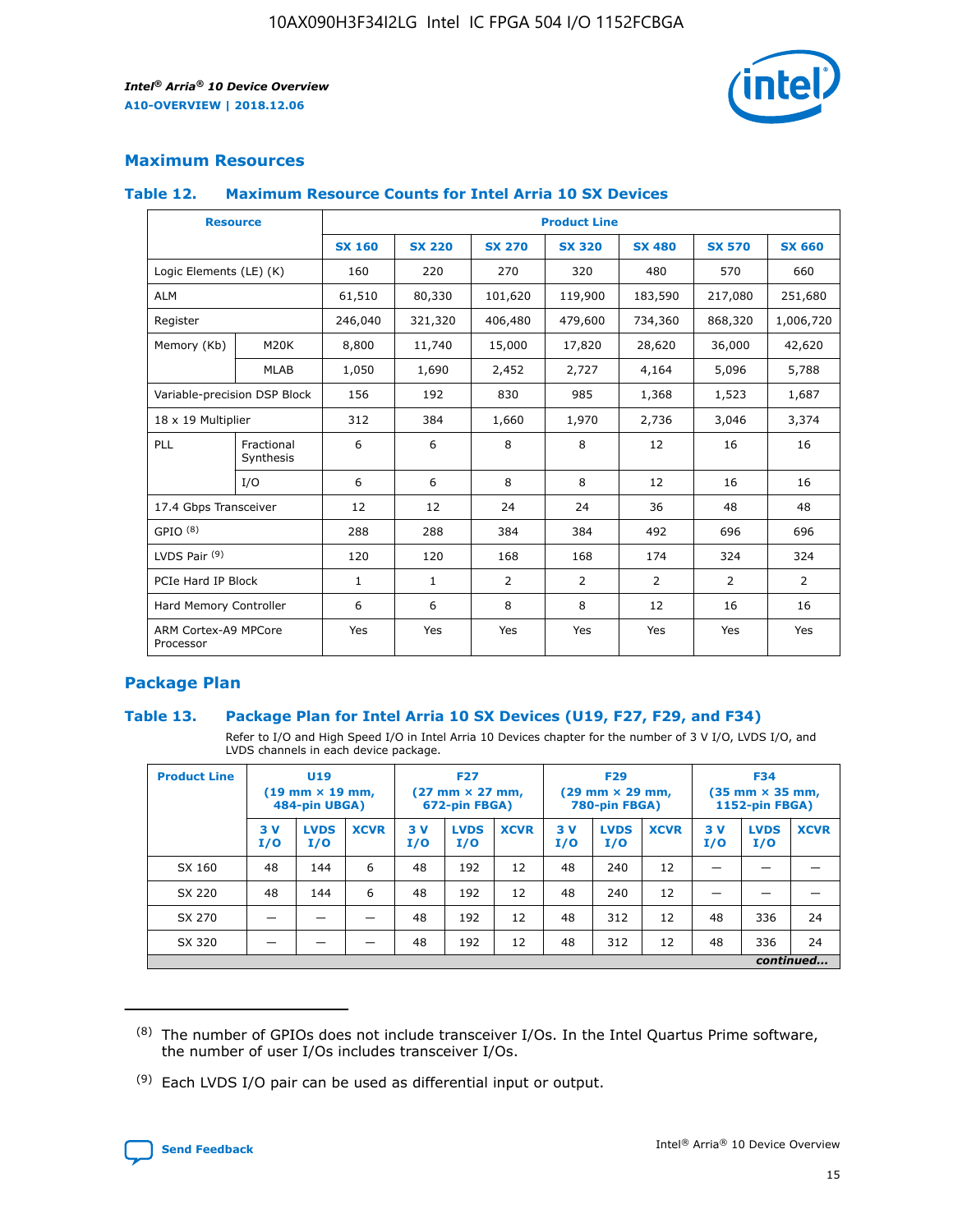

| <b>Product Line</b> | U <sub>19</sub><br>$(19 \text{ mm} \times 19 \text{ mm})$<br>484-pin UBGA) |                    | <b>F27</b><br>$(27 \text{ mm} \times 27 \text{ mm})$<br>672-pin FBGA) |           | <b>F29</b><br>$(29 \text{ mm} \times 29 \text{ mm})$<br>780-pin FBGA) |             |           | <b>F34</b><br>$(35 \text{ mm} \times 35 \text{ mm})$<br><b>1152-pin FBGA)</b> |             |           |                    |             |
|---------------------|----------------------------------------------------------------------------|--------------------|-----------------------------------------------------------------------|-----------|-----------------------------------------------------------------------|-------------|-----------|-------------------------------------------------------------------------------|-------------|-----------|--------------------|-------------|
|                     | 3 V<br>I/O                                                                 | <b>LVDS</b><br>I/O | <b>XCVR</b>                                                           | 3V<br>I/O | <b>LVDS</b><br>I/O                                                    | <b>XCVR</b> | 3V<br>I/O | <b>LVDS</b><br>I/O                                                            | <b>XCVR</b> | 3V<br>I/O | <b>LVDS</b><br>I/O | <b>XCVR</b> |
| SX 480              |                                                                            |                    |                                                                       |           |                                                                       |             | 48        | 312                                                                           | 12          | 48        | 444                | 24          |
| SX 570              |                                                                            |                    |                                                                       |           |                                                                       |             |           |                                                                               |             | 48        | 444                | 24          |
| SX 660              |                                                                            |                    |                                                                       |           |                                                                       |             |           |                                                                               |             | 48        | 444                | 24          |

## **Table 14. Package Plan for Intel Arria 10 SX Devices (F35, KF40, and NF40)**

Refer to I/O and High Speed I/O in Intel Arria 10 Devices chapter for the number of 3 V I/O, LVDS I/O, and LVDS channels in each device package.

| <b>Product Line</b> | <b>F35</b><br>(35 mm × 35 mm,<br><b>1152-pin FBGA)</b> |          |             |                                           | <b>KF40</b><br>(40 mm × 40 mm,<br>1517-pin FBGA) |    | <b>NF40</b><br>$(40 \text{ mm} \times 40 \text{ mm})$<br>1517-pin FBGA) |          |             |  |
|---------------------|--------------------------------------------------------|----------|-------------|-------------------------------------------|--------------------------------------------------|----|-------------------------------------------------------------------------|----------|-------------|--|
|                     | 3 V I/O                                                | LVDS I/O | <b>XCVR</b> | <b>LVDS I/O</b><br>3 V I/O<br><b>XCVR</b> |                                                  |    | 3 V I/O                                                                 | LVDS I/O | <b>XCVR</b> |  |
| SX 270              | 48                                                     | 336      | 24          |                                           |                                                  |    |                                                                         |          |             |  |
| SX 320              | 48                                                     | 336      | 24          |                                           |                                                  |    |                                                                         |          |             |  |
| SX 480              | 48                                                     | 348      | 36          |                                           |                                                  |    |                                                                         |          |             |  |
| SX 570              | 48                                                     | 348      | 36          | 96                                        | 600                                              | 36 | 48                                                                      | 540      | 48          |  |
| SX 660              | 48                                                     | 348      | 36          | 96                                        | 600                                              | 36 | 48                                                                      | 540      | 48          |  |

## **Related Information**

[I/O and High-Speed Differential I/O Interfaces in Intel Arria 10 Devices chapter, Intel](https://www.intel.com/content/www/us/en/programmable/documentation/sam1403482614086.html#sam1403482030321) [Arria 10 Device Handbook](https://www.intel.com/content/www/us/en/programmable/documentation/sam1403482614086.html#sam1403482030321)

Provides the number of 3 V and LVDS I/Os, and LVDS channels for each Intel Arria 10 device package.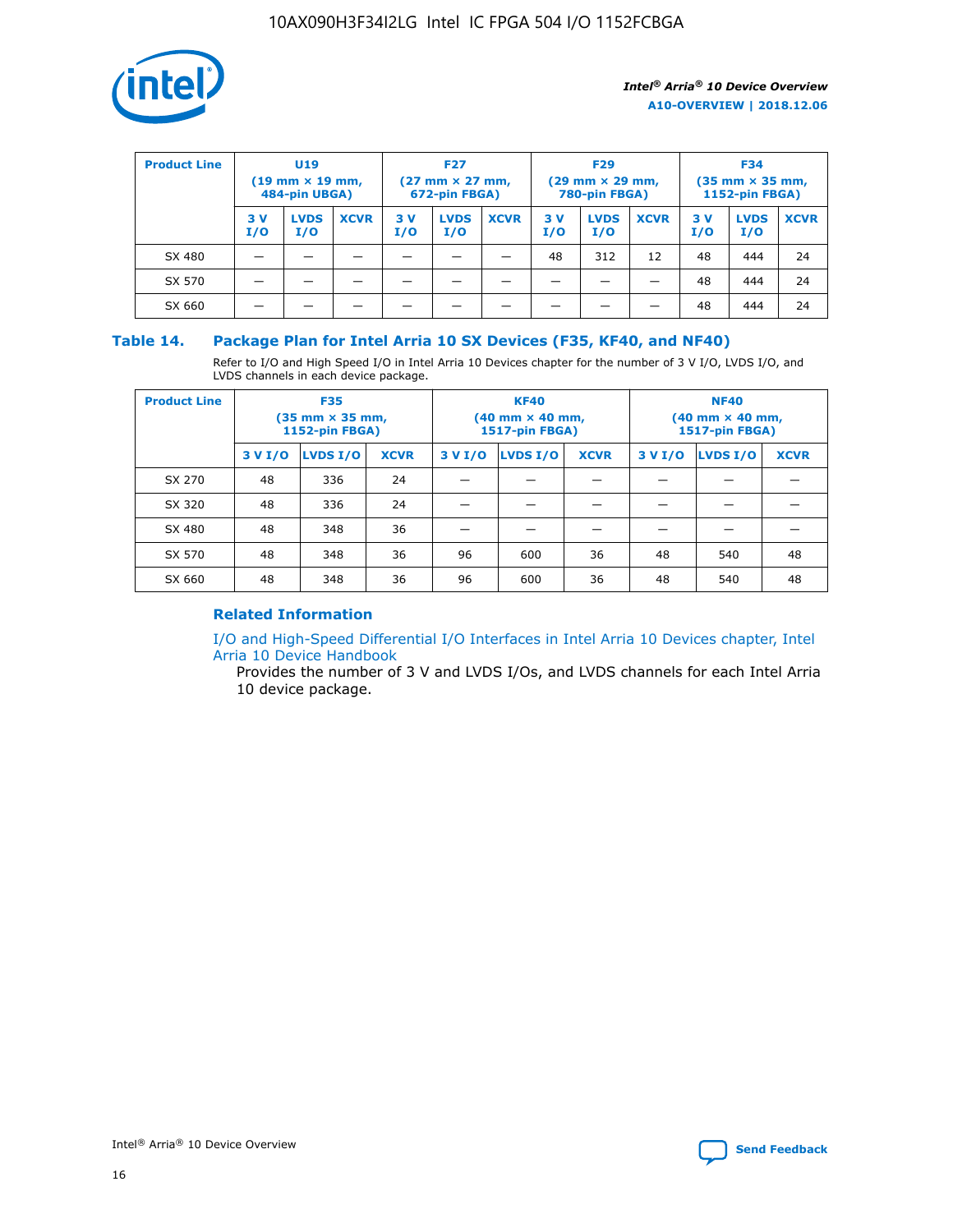

# **I/O Vertical Migration for Intel Arria 10 Devices**

#### **Figure 4. Migration Capability Across Intel Arria 10 Product Lines**

- The arrows indicate the migration paths. The devices included in each vertical migration path are shaded. Devices with fewer resources in the same path have lighter shades.
- To achieve the full I/O migration across product lines in the same migration path, restrict I/Os and transceivers usage to match the product line with the lowest I/O and transceiver counts.
- An LVDS I/O bank in the source device may be mapped to a 3 V I/O bank in the target device. To use memory interface clock frequency higher than 533 MHz, assign external memory interface pins only to banks that are LVDS I/O in both devices.
- There may be nominal 0.15 mm package height difference between some product lines in the same package type.
	- **Variant Product Line Package U19 F27 F29 F34 F35 KF40 NF40 RF40 NF45 SF45 UF45** Intel® Arria® 10 GX GX 160 GX 220 GX 270 GX 320 GX 480 GX 570 GX 660 GX 900 GX 1150 Intel Arria 10 GT GT 900 GT 1150 Intel Arria 10 SX SX 160 SX 220 SX 270 SX 320 SX 480 SX 570 SX 660
- Some migration paths are not shown in the Intel Quartus Prime software **Pin Migration View**.

*Note:* To verify the pin migration compatibility, use the **Pin Migration View** window in the Intel Quartus Prime software Pin Planner.

# **Adaptive Logic Module**

Intel Arria 10 devices use a 20 nm ALM as the basic building block of the logic fabric.

The ALM architecture is the same as the previous generation FPGAs, allowing for efficient implementation of logic functions and easy conversion of IP between the device generations.

The ALM, as shown in following figure, uses an 8-input fracturable look-up table (LUT) with four dedicated registers to help improve timing closure in register-rich designs and achieve an even higher design packing capability than the traditional two-register per LUT architecture.

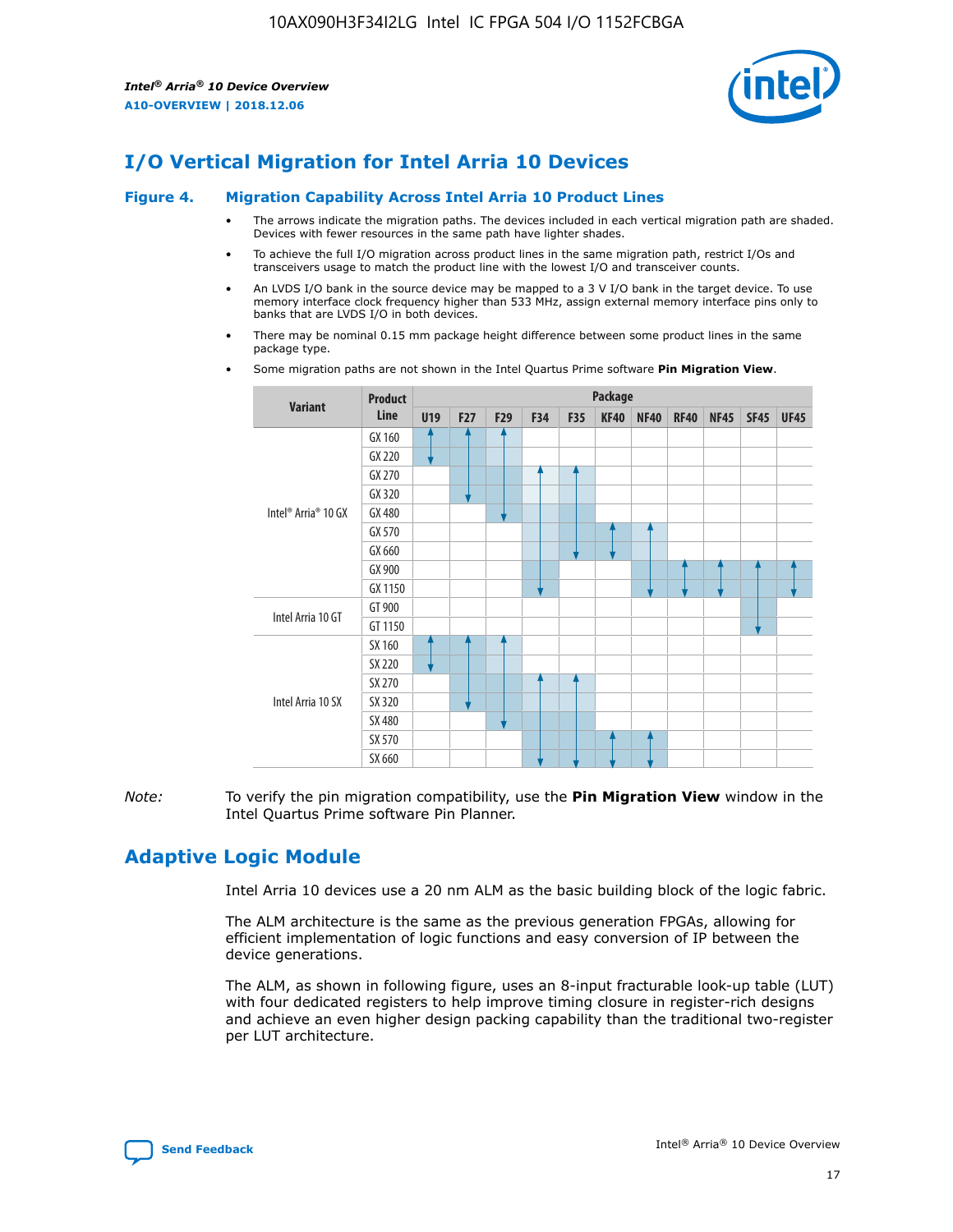

**Figure 5. ALM for Intel Arria 10 Devices**



The Intel Quartus Prime software optimizes your design according to the ALM logic structure and automatically maps legacy designs into the Intel Arria 10 ALM architecture.

# **Variable-Precision DSP Block**

The Intel Arria 10 variable precision DSP blocks support fixed-point arithmetic and floating-point arithmetic.

Features for fixed-point arithmetic:

- High-performance, power-optimized, and fully registered multiplication operations
- 18-bit and 27-bit word lengths
- Two 18 x 19 multipliers or one 27 x 27 multiplier per DSP block
- Built-in addition, subtraction, and 64-bit double accumulation register to combine multiplication results
- Cascading 19-bit or 27-bit when pre-adder is disabled and cascading 18-bit when pre-adder is used to form the tap-delay line for filtering applications
- Cascading 64-bit output bus to propagate output results from one block to the next block without external logic support
- Hard pre-adder supported in 19-bit and 27-bit modes for symmetric filters
- Internal coefficient register bank in both 18-bit and 27-bit modes for filter implementation
- 18-bit and 27-bit systolic finite impulse response (FIR) filters with distributed output adder
- Biased rounding support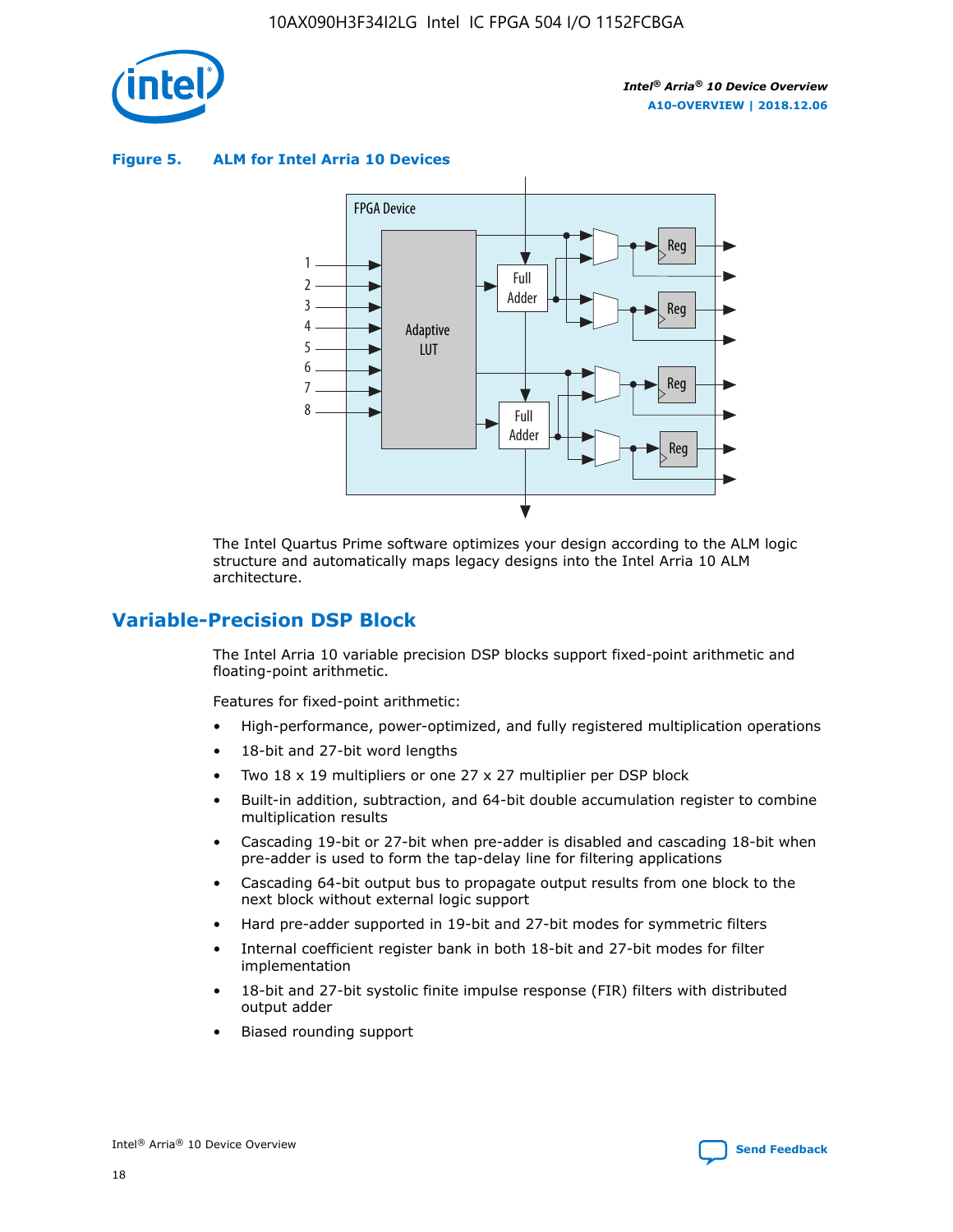

Features for floating-point arithmetic:

- A completely hardened architecture that supports multiplication, addition, subtraction, multiply-add, and multiply-subtract
- Multiplication with accumulation capability and a dynamic accumulator reset control
- Multiplication with cascade summation capability
- Multiplication with cascade subtraction capability
- Complex multiplication
- Direct vector dot product
- Systolic FIR filter

### **Table 15. Variable-Precision DSP Block Configurations for Intel Arria 10 Devices**

| <b>Usage Example</b>                                       | <b>Multiplier Size (Bit)</b>    | <b>DSP Block Resources</b> |
|------------------------------------------------------------|---------------------------------|----------------------------|
| Medium precision fixed point                               | Two 18 x 19                     |                            |
| High precision fixed or Single precision<br>floating point | One 27 x 27                     |                            |
| Fixed point FFTs                                           | One 19 x 36 with external adder |                            |
| Very high precision fixed point                            | One 36 x 36 with external adder |                            |
| Double precision floating point                            | One 54 x 54 with external adder | 4                          |

#### **Table 16. Resources for Fixed-Point Arithmetic in Intel Arria 10 Devices**

The table lists the variable-precision DSP resources by bit precision for each Intel Arria 10 device.

| <b>Variant</b>  | <b>Product Line</b> | <b>Variable-</b><br>precision<br><b>DSP Block</b> | <b>Independent Input and Output</b><br><b>Multiplications Operator</b> |                                     | 18 x 19<br><b>Multiplier</b><br><b>Adder Sum</b> | $18 \times 18$<br><b>Multiplier</b><br><b>Adder</b> |
|-----------------|---------------------|---------------------------------------------------|------------------------------------------------------------------------|-------------------------------------|--------------------------------------------------|-----------------------------------------------------|
|                 |                     |                                                   | 18 x 19<br><b>Multiplier</b>                                           | $27 \times 27$<br><b>Multiplier</b> | <b>Mode</b>                                      | <b>Summed with</b><br>36 bit Input                  |
| AIntel Arria 10 | GX 160              | 156                                               | 312                                                                    | 156                                 | 156                                              | 156                                                 |
| GX              | GX 220              | 192                                               | 384                                                                    | 192                                 | 192                                              | 192                                                 |
|                 | GX 270              | 830                                               | 1,660                                                                  | 830                                 | 830                                              | 830                                                 |
|                 | GX 320              | 984                                               | 1,968                                                                  | 984                                 | 984                                              | 984                                                 |
|                 | GX 480              | 1,368                                             | 2,736                                                                  | 1,368                               | 1,368                                            | 1,368                                               |
|                 | GX 570              | 1,523                                             | 3,046                                                                  | 1,523                               | 1,523                                            | 1,523                                               |
|                 | GX 660              | 1,687                                             | 3,374                                                                  | 1,687                               | 1,687                                            | 1,687                                               |
|                 | GX 900              | 1,518                                             | 3,036                                                                  | 1,518                               | 1,518                                            | 1,518                                               |
|                 | GX 1150             | 1,518                                             | 3,036                                                                  | 1,518                               | 1,518                                            | 1,518                                               |
| Intel Arria 10  | GT 900              | 1,518                                             | 3,036                                                                  | 1,518                               | 1,518                                            | 1,518                                               |
| GT              | GT 1150             | 1,518                                             | 3,036                                                                  | 1,518                               | 1,518                                            | 1,518                                               |
| Intel Arria 10  | SX 160              | 156                                               | 312                                                                    | 156                                 | 156                                              | 156                                                 |
| <b>SX</b>       | SX 220              | 192                                               | 384                                                                    | 192                                 | 192                                              | 192                                                 |
|                 | SX 270              | 830                                               | 1,660                                                                  | 830                                 | 830                                              | 830                                                 |
|                 |                     |                                                   |                                                                        |                                     |                                                  | continued                                           |

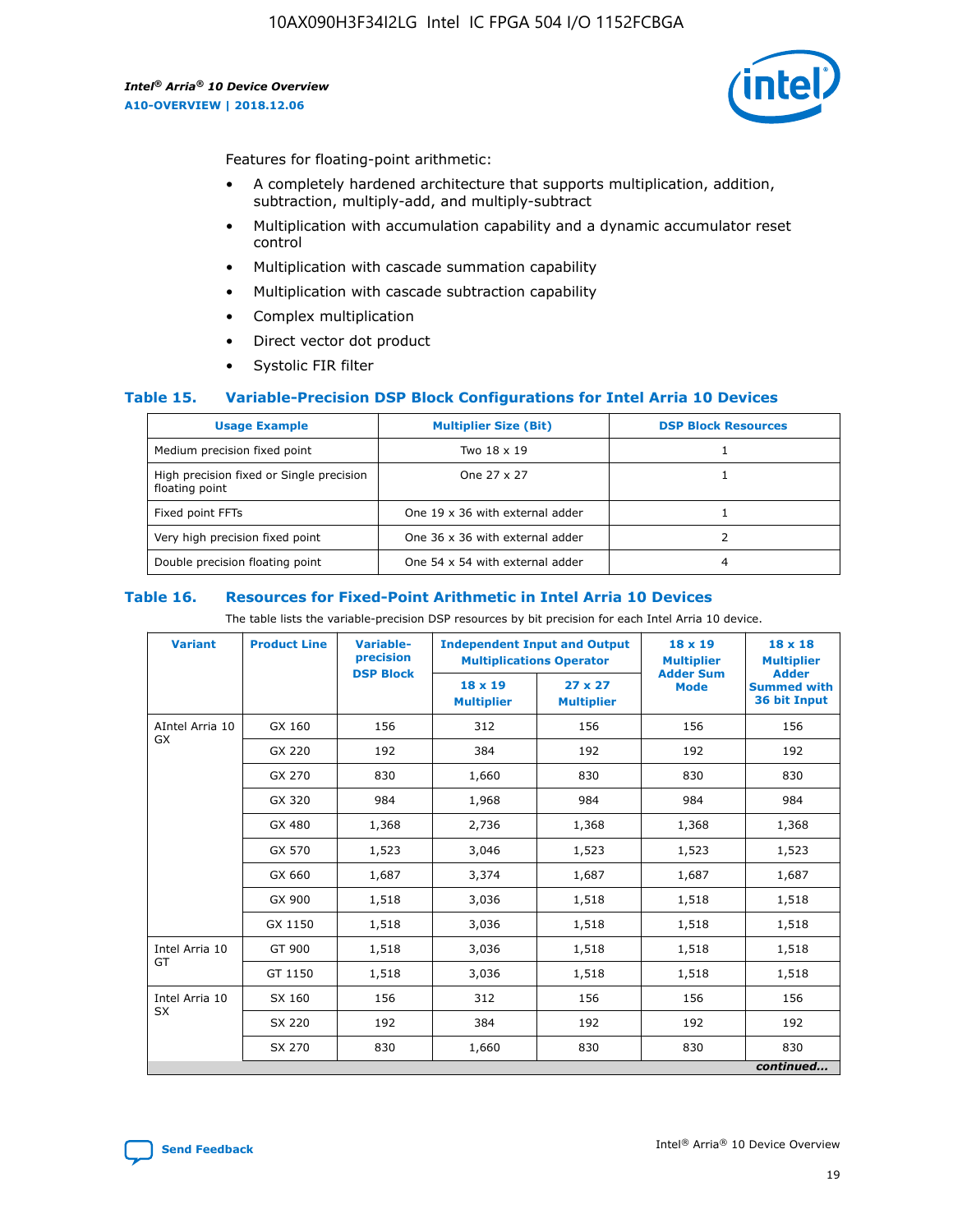

| <b>Variant</b> | <b>Product Line</b> | <b>Variable-</b><br>precision<br><b>DSP Block</b> | <b>Independent Input and Output</b><br><b>Multiplications Operator</b> |                                     | $18 \times 19$<br><b>Multiplier</b><br><b>Adder Sum</b> | $18 \times 18$<br><b>Multiplier</b><br><b>Adder</b> |  |
|----------------|---------------------|---------------------------------------------------|------------------------------------------------------------------------|-------------------------------------|---------------------------------------------------------|-----------------------------------------------------|--|
|                |                     |                                                   | $18 \times 19$<br><b>Multiplier</b>                                    | $27 \times 27$<br><b>Multiplier</b> | <b>Mode</b>                                             | <b>Summed with</b><br>36 bit Input                  |  |
|                | SX 320              | 984                                               | 1,968                                                                  | 984                                 | 984                                                     | 984                                                 |  |
|                | SX 480              | 1,368                                             | 2,736                                                                  | 1,368                               | 1,368                                                   | 1,368                                               |  |
|                | SX 570              | 1,523                                             | 3,046                                                                  | 1,523                               | 1,523                                                   | 1,523                                               |  |
|                | SX 660              | 1,687                                             | 3,374                                                                  | 1,687                               | 1,687                                                   | 1,687                                               |  |

## **Table 17. Resources for Floating-Point Arithmetic in Intel Arria 10 Devices**

The table lists the variable-precision DSP resources by bit precision for each Intel Arria 10 device.

| <b>Variant</b> | <b>Product Line</b> | <b>Variable-</b><br>precision<br><b>DSP Block</b> | <b>Single</b><br><b>Precision</b><br><b>Floating-Point</b><br><b>Multiplication</b><br><b>Mode</b> | <b>Single-Precision</b><br><b>Floating-Point</b><br><b>Adder Mode</b> | Single-<br><b>Precision</b><br><b>Floating-Point</b><br><b>Multiply</b><br><b>Accumulate</b><br><b>Mode</b> | <b>Peak</b><br><b>Giga Floating-</b><br><b>Point</b><br><b>Operations</b><br>per Second<br>(GFLOPs) |
|----------------|---------------------|---------------------------------------------------|----------------------------------------------------------------------------------------------------|-----------------------------------------------------------------------|-------------------------------------------------------------------------------------------------------------|-----------------------------------------------------------------------------------------------------|
| Intel Arria 10 | GX 160              | 156                                               | 156                                                                                                | 156                                                                   | 156                                                                                                         | 140                                                                                                 |
| <b>GX</b>      | GX 220              | 192                                               | 192                                                                                                | 192                                                                   | 192                                                                                                         | 173                                                                                                 |
|                | GX 270              | 830                                               | 830                                                                                                | 830                                                                   | 830                                                                                                         | 747                                                                                                 |
|                | GX 320              | 984                                               | 984                                                                                                | 984                                                                   | 984                                                                                                         | 886                                                                                                 |
|                | GX 480              | 1,369                                             | 1,368                                                                                              | 1,368                                                                 | 1,368                                                                                                       | 1,231                                                                                               |
|                | GX 570              | 1,523                                             | 1,523                                                                                              | 1,523                                                                 | 1,523                                                                                                       | 1,371                                                                                               |
|                | GX 660              | 1,687                                             | 1,687                                                                                              | 1,687                                                                 | 1,687                                                                                                       | 1,518                                                                                               |
|                | GX 900              | 1,518                                             | 1,518                                                                                              | 1,518                                                                 | 1,518                                                                                                       | 1,366                                                                                               |
|                | GX 1150             | 1,518                                             | 1,518                                                                                              | 1,518                                                                 | 1,518                                                                                                       | 1,366                                                                                               |
| Intel Arria 10 | GT 900              | 1,518                                             | 1,518                                                                                              | 1,518                                                                 | 1,518                                                                                                       | 1,366                                                                                               |
| GT             | GT 1150             | 1,518                                             | 1,518                                                                                              | 1,518                                                                 | 1,518                                                                                                       | 1,366                                                                                               |
| Intel Arria 10 | SX 160              | 156                                               | 156                                                                                                | 156                                                                   | 156                                                                                                         | 140                                                                                                 |
| SX             | SX 220              | 192                                               | 192                                                                                                | 192                                                                   | 192                                                                                                         | 173                                                                                                 |
|                | SX 270              | 830                                               | 830                                                                                                | 830                                                                   | 830                                                                                                         | 747                                                                                                 |
|                | SX 320              | 984                                               | 984                                                                                                | 984                                                                   | 984                                                                                                         | 886                                                                                                 |
|                | SX 480              | 1,369                                             | 1,368                                                                                              | 1,368                                                                 | 1,368                                                                                                       | 1,231                                                                                               |
|                | SX 570              | 1,523                                             | 1,523                                                                                              | 1,523                                                                 | 1,523                                                                                                       | 1,371                                                                                               |
|                | SX 660              | 1,687                                             | 1,687                                                                                              | 1,687                                                                 | 1,687                                                                                                       | 1,518                                                                                               |

# **Embedded Memory Blocks**

The embedded memory blocks in the devices are flexible and designed to provide an optimal amount of small- and large-sized memory arrays to fit your design requirements.

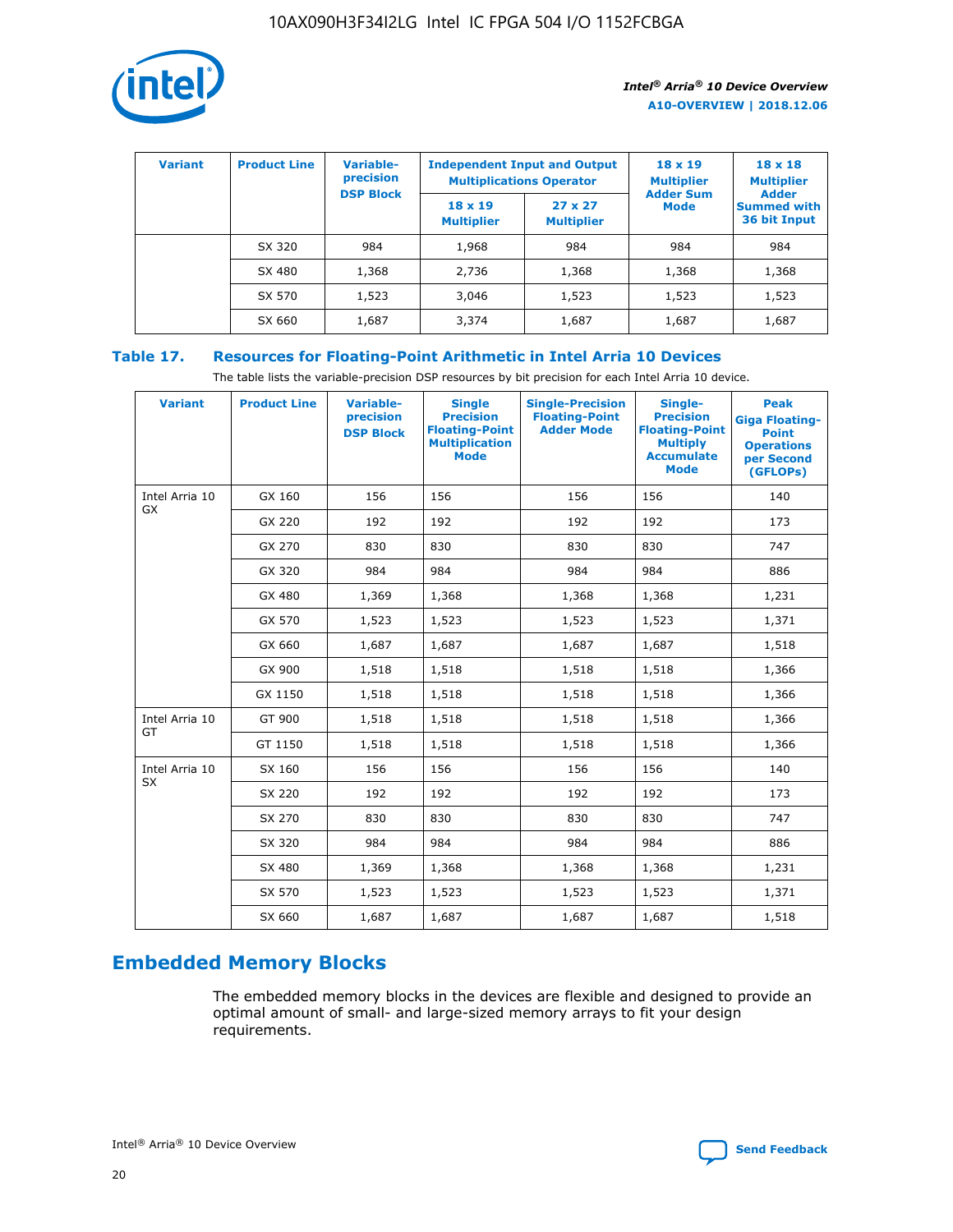

# **Types of Embedded Memory**

The Intel Arria 10 devices contain two types of memory blocks:

- 20 Kb M20K blocks—blocks of dedicated memory resources. The M20K blocks are ideal for larger memory arrays while still providing a large number of independent ports.
- 640 bit memory logic array blocks (MLABs)—enhanced memory blocks that are configured from dual-purpose logic array blocks (LABs). The MLABs are ideal for wide and shallow memory arrays. The MLABs are optimized for implementation of shift registers for digital signal processing (DSP) applications, wide and shallow FIFO buffers, and filter delay lines. Each MLAB is made up of ten adaptive logic modules (ALMs). In the Intel Arria 10 devices, you can configure these ALMs as ten 32 x 2 blocks, giving you one 32 x 20 simple dual-port SRAM block per MLAB.

## **Embedded Memory Capacity in Intel Arria 10 Devices**

|                   | <b>Product</b> |              | <b>M20K</b>         | <b>MLAB</b>  |                     | <b>Total RAM Bit</b> |
|-------------------|----------------|--------------|---------------------|--------------|---------------------|----------------------|
| <b>Variant</b>    | <b>Line</b>    | <b>Block</b> | <b>RAM Bit (Kb)</b> | <b>Block</b> | <b>RAM Bit (Kb)</b> | (Kb)                 |
| Intel Arria 10 GX | GX 160         | 440          | 8,800               | 1,680        | 1,050               | 9,850                |
|                   | GX 220         | 587          | 11,740              | 2,703        | 1,690               | 13,430               |
|                   | GX 270         | 750          | 15,000              | 3,922        | 2,452               | 17,452               |
|                   | GX 320         | 891          | 17,820              | 4,363        | 2,727               | 20,547               |
|                   | GX 480         | 1,431        | 28,620              | 6,662        | 4,164               | 32,784               |
|                   | GX 570         | 1,800        | 36,000              | 8,153        | 5,096               | 41,096               |
|                   | GX 660         | 2,131        | 42,620              | 9,260        | 5,788               | 48,408               |
|                   | GX 900         | 2,423        | 48,460              | 15,017       | 9,386               | 57,846               |
|                   | GX 1150        | 2,713        | 54,260              | 20,774       | 12,984              | 67,244               |
| Intel Arria 10 GT | GT 900         | 2,423        | 48,460              | 15,017       | 9,386               | 57,846               |
|                   | GT 1150        | 2,713        | 54,260              | 20,774       | 12,984              | 67,244               |
| Intel Arria 10 SX | SX 160         | 440          | 8,800               | 1,680        | 1,050               | 9,850                |
|                   | SX 220         | 587          | 11,740              | 2,703        | 1,690               | 13,430               |
|                   | SX 270         | 750          | 15,000              | 3,922        | 2,452               | 17,452               |
|                   | SX 320         | 891          | 17,820              | 4,363        | 2,727               | 20,547               |
|                   | SX 480         | 1,431        | 28,620              | 6,662        | 4,164               | 32,784               |
|                   | SX 570         | 1,800        | 36,000              | 8,153        | 5,096               | 41,096               |
|                   | SX 660         | 2,131        | 42,620              | 9,260        | 5,788               | 48,408               |

#### **Table 18. Embedded Memory Capacity and Distribution in Intel Arria 10 Devices**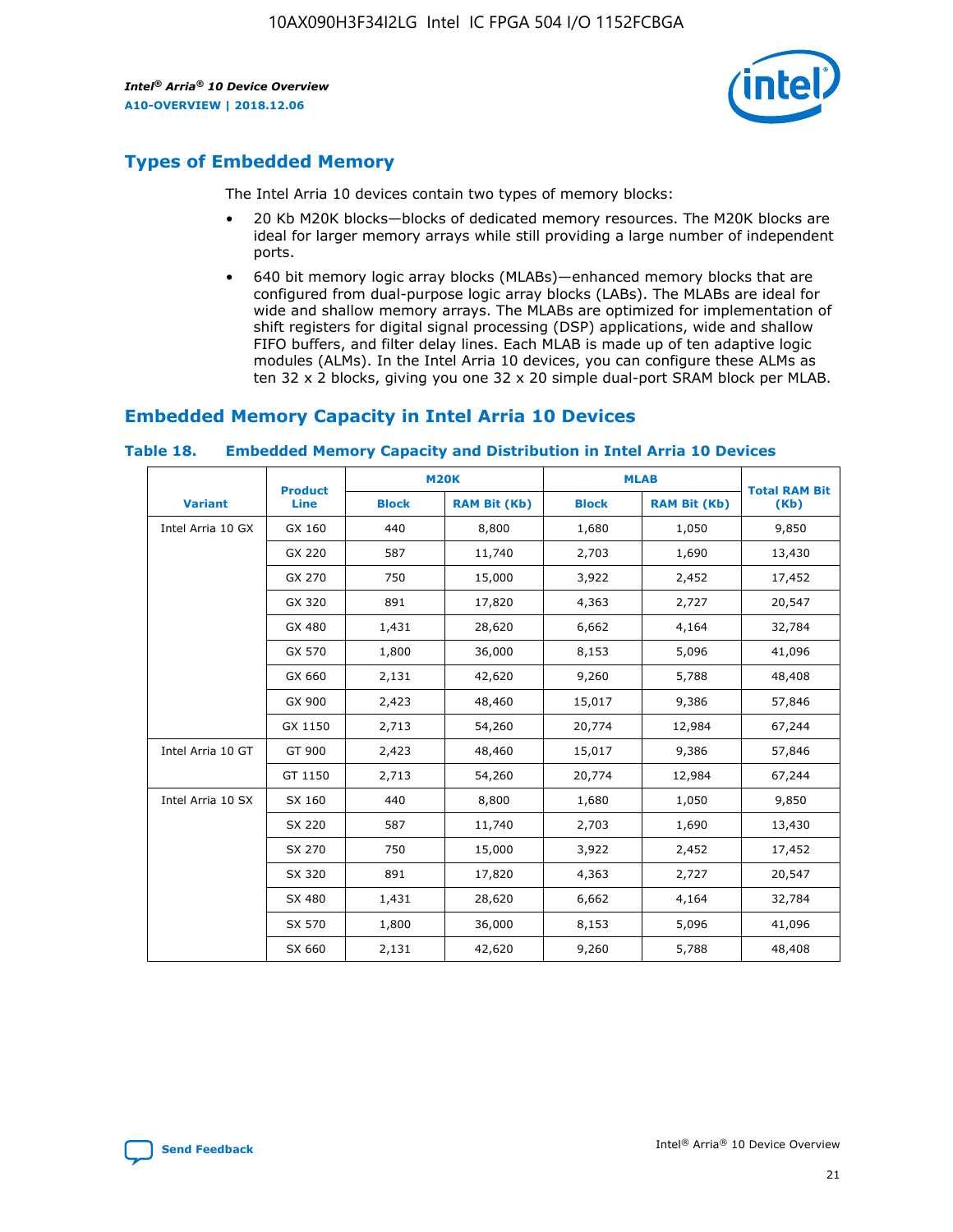

# **Embedded Memory Configurations for Single-port Mode**

#### **Table 19. Single-port Embedded Memory Configurations for Intel Arria 10 Devices**

This table lists the maximum configurations supported for single-port RAM and ROM modes.

| <b>Memory Block</b> | Depth (bits) | <b>Programmable Width</b> |
|---------------------|--------------|---------------------------|
| MLAB                | 32           | x16, x18, or x20          |
|                     | 64(10)       | x8, x9, x10               |
| M20K                | 512          | x40, x32                  |
|                     | 1K           | x20, x16                  |
|                     | 2K           | x10, x8                   |
|                     | 4K           | x5, x4                    |
|                     | 8K           | x2                        |
|                     | 16K          | x1                        |

# **Clock Networks and PLL Clock Sources**

The clock network architecture is based on Intel's global, regional, and peripheral clock structure. This clock structure is supported by dedicated clock input pins, fractional clock synthesis PLLs, and integer I/O PLLs.

## **Clock Networks**

The Intel Arria 10 core clock networks are capable of up to 800 MHz fabric operation across the full industrial temperature range. For the external memory interface, the clock network supports the hard memory controller with speeds up to 2,400 Mbps in a quarter-rate transfer.

To reduce power consumption, the Intel Quartus Prime software identifies all unused sections of the clock network and powers them down.

## **Fractional Synthesis and I/O PLLs**

Intel Arria 10 devices contain up to 32 fractional synthesis PLLs and up to 16 I/O PLLs that are available for both specific and general purpose uses in the core:

- Fractional synthesis PLLs—located in the column adjacent to the transceiver blocks
- I/O PLLs—located in each bank of the 48 I/Os

## **Fractional Synthesis PLLs**

You can use the fractional synthesis PLLs to:

- Reduce the number of oscillators that are required on your board
- Reduce the number of clock pins that are used in the device by synthesizing multiple clock frequencies from a single reference clock source

<sup>(10)</sup> Supported through software emulation and consumes additional MLAB blocks.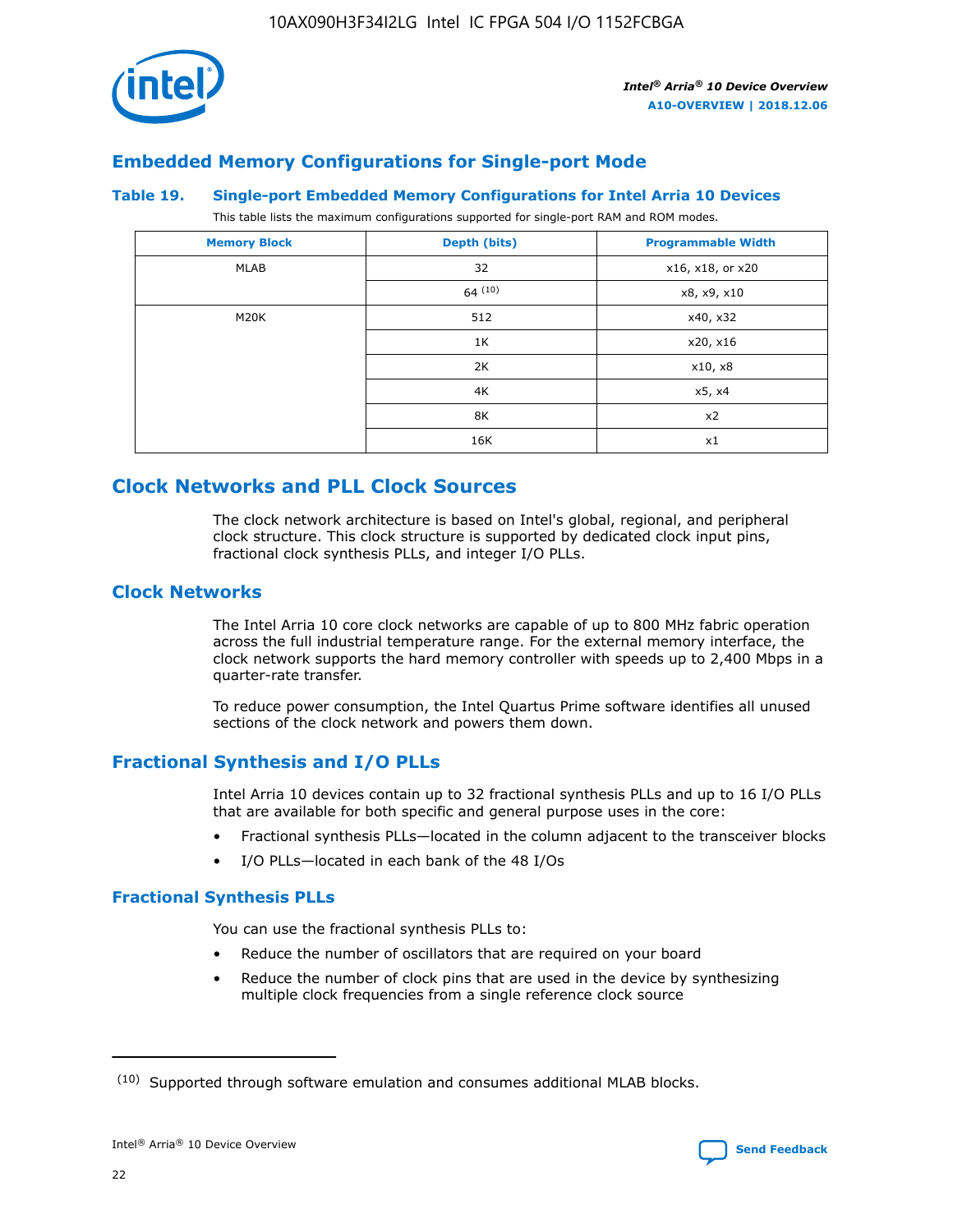

The fractional synthesis PLLs support the following features:

- Reference clock frequency synthesis for transceiver CMU and Advanced Transmit (ATX) PLLs
- Clock network delay compensation
- Zero-delay buffering
- Direct transmit clocking for transceivers
- Independently configurable into two modes:
	- Conventional integer mode equivalent to the general purpose PLL
	- Enhanced fractional mode with third order delta-sigma modulation
- PLL cascading

## **I/O PLLs**

The integer mode I/O PLLs are located in each bank of 48 I/Os. You can use the I/O PLLs to simplify the design of external memory and high-speed LVDS interfaces.

In each I/O bank, the I/O PLLs are adjacent to the hard memory controllers and LVDS SERDES. Because these PLLs are tightly coupled with the I/Os that need to use them, it makes it easier to close timing.

You can use the I/O PLLs for general purpose applications in the core such as clock network delay compensation and zero-delay buffering.

Intel Arria 10 devices support PLL-to-PLL cascading.

# **FPGA General Purpose I/O**

Intel Arria 10 devices offer highly configurable GPIOs. Each I/O bank contains 48 general purpose I/Os and a high-efficiency hard memory controller.

The following list describes the features of the GPIOs:

- Consist of 3 V I/Os for high-voltage application and LVDS I/Os for differential signaling
	- Up to two 3 V I/O banks, available in some devices, that support up to 3 V I/O standards
	- LVDS I/O banks that support up to 1.8 V I/O standards
- Support a wide range of single-ended and differential I/O interfaces
- LVDS speeds up to 1.6 Gbps
- Each LVDS pair of pins has differential input and output buffers, allowing you to configure the LVDS direction for each pair.
- Programmable bus hold and weak pull-up
- Programmable differential output voltage  $(V_{OD})$  and programmable pre-emphasis

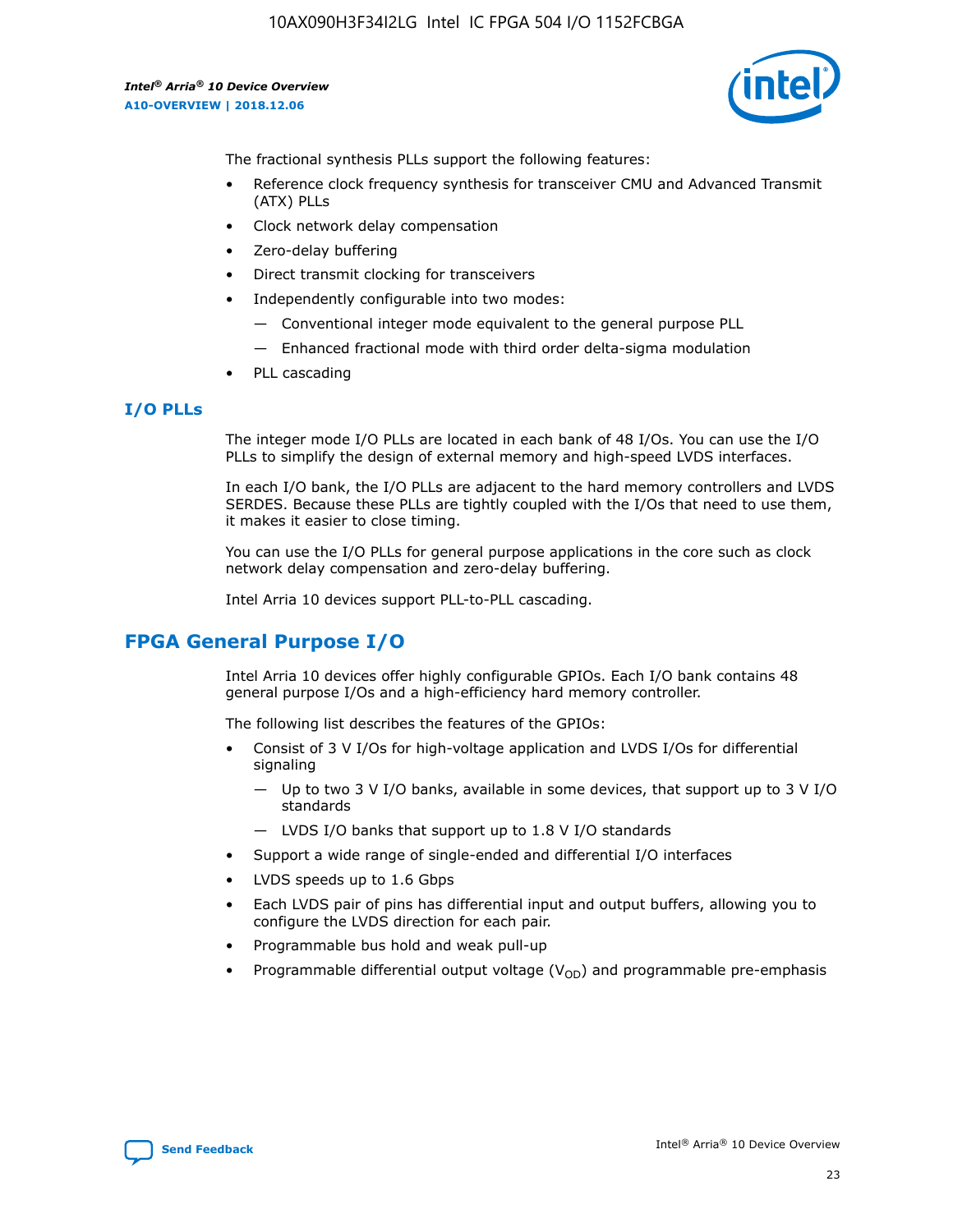

- Series (R<sub>S</sub>) and parallel (R<sub>T</sub>) on-chip termination (OCT) for all I/O banks with OCT calibration to limit the termination impedance variation
- On-chip dynamic termination that has the ability to swap between series and parallel termination, depending on whether there is read or write on a common bus for signal integrity
- Easy timing closure support using the hard read FIFO in the input register path, and delay-locked loop (DLL) delay chain with fine and coarse architecture

# **External Memory Interface**

Intel Arria 10 devices offer massive external memory bandwidth, with up to seven 32 bit DDR4 memory interfaces running at up to 2,400 Mbps. This bandwidth provides additional ease of design, lower power, and resource efficiencies of hardened highperformance memory controllers.

The memory interface within Intel Arria 10 FPGAs and SoCs delivers the highest performance and ease of use. You can configure up to a maximum width of 144 bits when using the hard or soft memory controllers. If required, you can bypass the hard memory controller and use a soft controller implemented in the user logic.

Each I/O contains a hardened DDR read/write path (PHY) capable of performing key memory interface functionality such as read/write leveling, FIFO buffering to lower latency and improve margin, timing calibration, and on-chip termination.

The timing calibration is aided by the inclusion of hard microcontrollers based on Intel's Nios® II technology, specifically tailored to control the calibration of multiple memory interfaces. This calibration allows the Intel Arria 10 device to compensate for any changes in process, voltage, or temperature either within the Intel Arria 10 device itself, or within the external memory device. The advanced calibration algorithms ensure maximum bandwidth and robust timing margin across all operating conditions.

In addition to parallel memory interfaces, Intel Arria 10 devices support serial memory technologies such as the Hybrid Memory Cube (HMC). The HMC is supported by the Intel Arria 10 high-speed serial transceivers which connect up to four HMC links, with each link running at data rates up to 15 Gbps.

### **Related Information**

#### [External Memory Interface Spec Estimator](http://www.altera.com/technology/memory/estimator/mem-emif-index.html)

Provides a parametric tool that allows you to find and compare the performance of the supported external memory interfaces in IntelFPGAs.

## **Memory Standards Supported by Intel Arria 10 Devices**

The I/Os are designed to provide high performance support for existing and emerging external memory standards.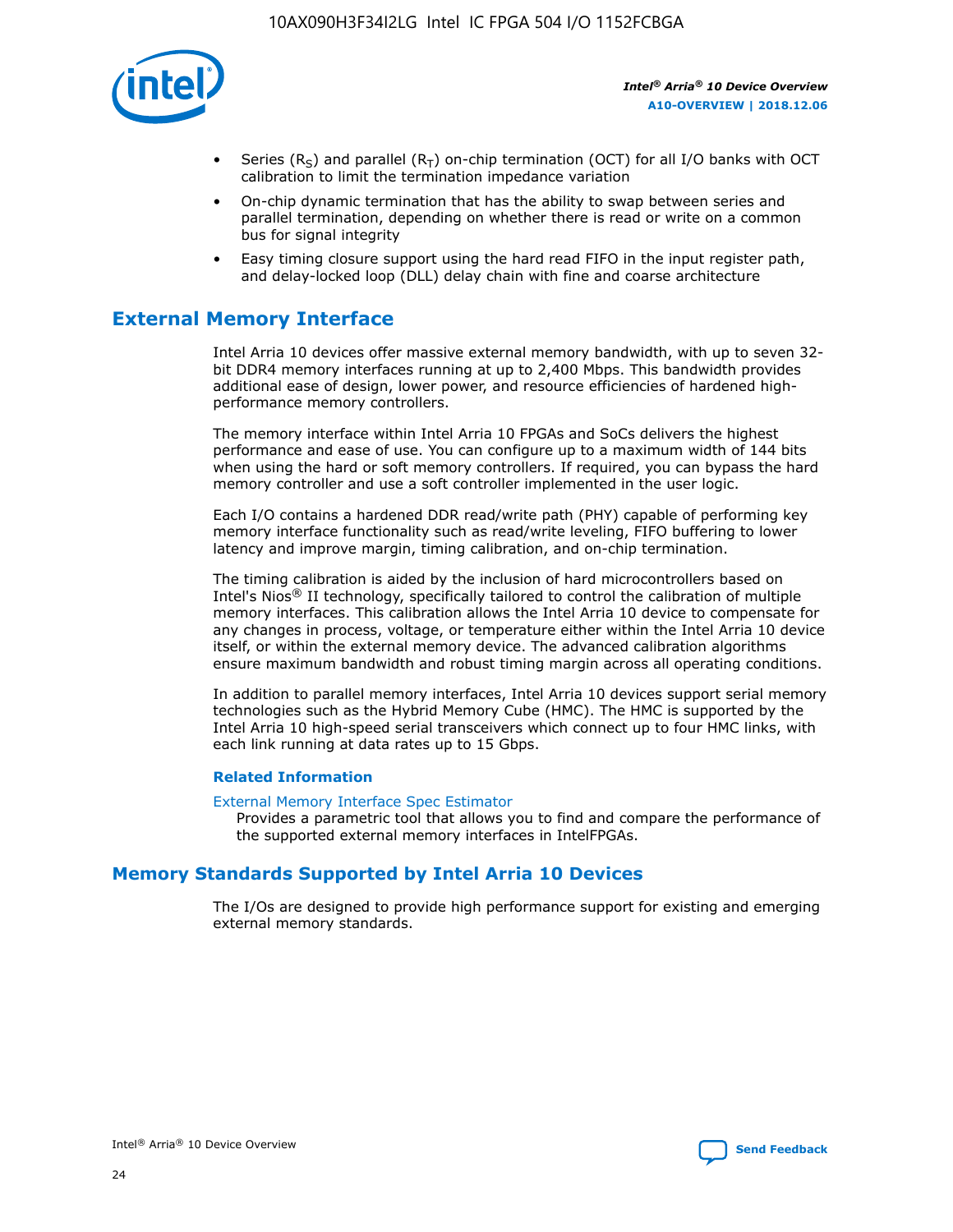

#### **Table 20. Memory Standards Supported by the Hard Memory Controller**

This table lists the overall capability of the hard memory controller. For specific details, refer to the External Memory Interface Spec Estimator and Intel Arria 10 Device Datasheet.

| <b>Memory Standard</b> | <b>Rate Support</b> | <b>Ping Pong PHY Support</b> | <b>Maximum Frequency</b><br>(MHz) |
|------------------------|---------------------|------------------------------|-----------------------------------|
| <b>DDR4 SDRAM</b>      | Quarter rate        | Yes                          | 1,067                             |
|                        |                     |                              | 1,200                             |
| DDR3 SDRAM             | Half rate           | Yes                          | 533                               |
|                        |                     |                              | 667                               |
|                        | Quarter rate        | Yes                          | 1,067                             |
|                        |                     |                              | 1,067                             |
| <b>DDR3L SDRAM</b>     | Half rate           | Yes                          | 533                               |
|                        |                     |                              | 667                               |
|                        | Quarter rate        | Yes                          | 933                               |
|                        |                     |                              | 933                               |
| LPDDR3 SDRAM           | Half rate           |                              | 533                               |
|                        | Quarter rate        |                              | 800                               |

### **Table 21. Memory Standards Supported by the Soft Memory Controller**

| <b>Memory Standard</b>      | <b>Rate Support</b> | <b>Maximum Frequency</b><br>(MHz) |
|-----------------------------|---------------------|-----------------------------------|
| <b>RLDRAM 3 (11)</b>        | Quarter rate        | 1,200                             |
| ODR IV SRAM <sup>(11)</sup> | Quarter rate        | 1,067                             |
| <b>ODR II SRAM</b>          | Full rate           | 333                               |
|                             | Half rate           | 633                               |
| <b>ODR II+ SRAM</b>         | Full rate           | 333                               |
|                             | Half rate           | 633                               |
| <b>ODR II+ Xtreme SRAM</b>  | Full rate           | 333                               |
|                             | Half rate           | 633                               |

#### **Table 22. Memory Standards Supported by the HPS Hard Memory Controller**

The hard processor system (HPS) is available in Intel Arria 10 SoC devices only.

| <b>Memory Standard</b> | <b>Rate Support</b> | <b>Maximum Frequency</b><br>(MHz) |
|------------------------|---------------------|-----------------------------------|
| <b>DDR4 SDRAM</b>      | Half rate           | 1,200                             |
| <b>DDR3 SDRAM</b>      | Half rate           | 1,067                             |
| <b>DDR3L SDRAM</b>     | Half rate           | 933                               |

<sup>(11)</sup> Intel Arria 10 devices support this external memory interface using hard PHY with soft memory controller.

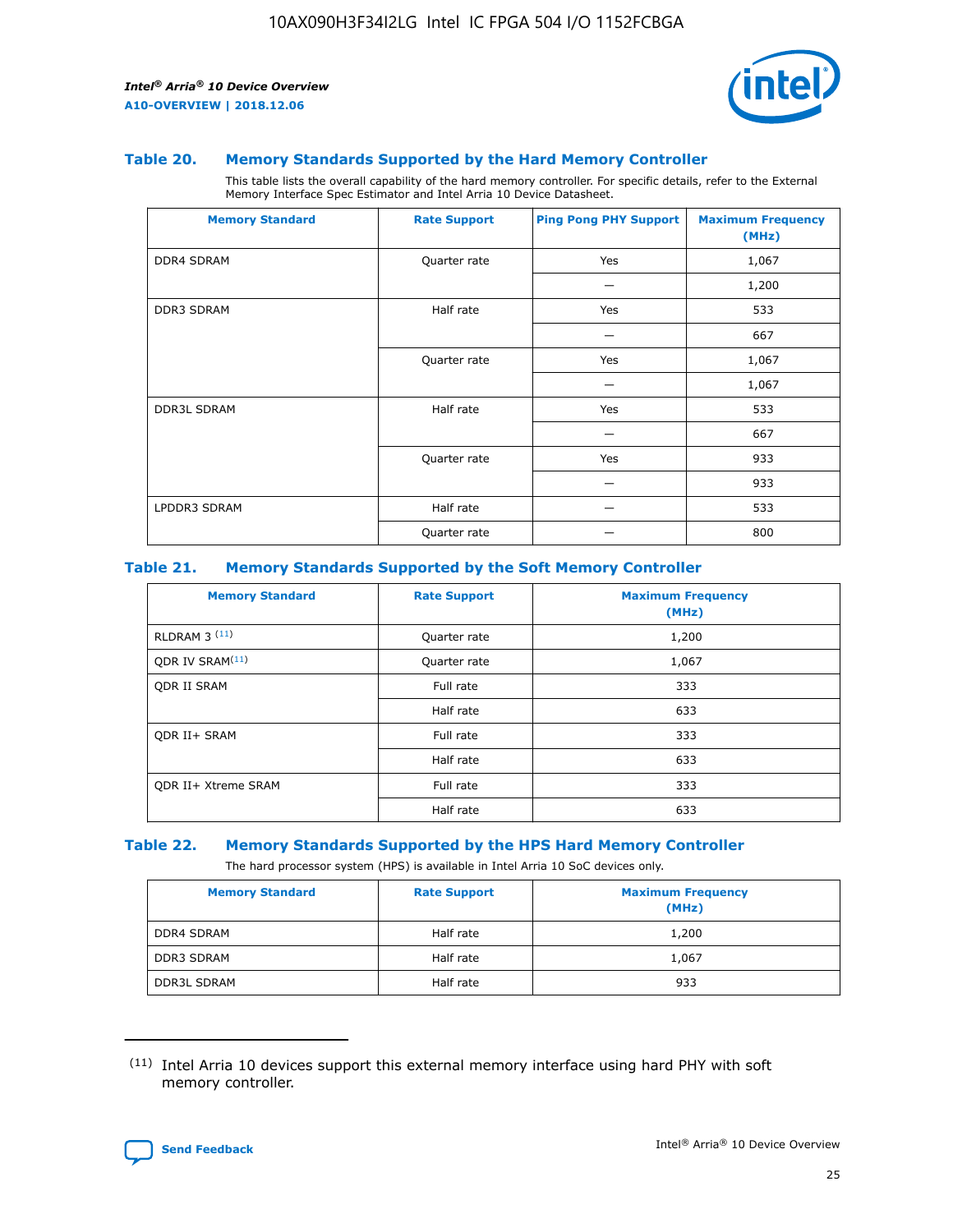

### **Related Information**

#### [Intel Arria 10 Device Datasheet](https://www.intel.com/content/www/us/en/programmable/documentation/mcn1413182292568.html#mcn1413182153340)

Lists the memory interface performance according to memory interface standards, rank or chip select configurations, and Intel Arria 10 device speed grades.

# **PCIe Gen1, Gen2, and Gen3 Hard IP**

Intel Arria 10 devices contain PCIe hard IP that is designed for performance and ease-of-use:

- Includes all layers of the PCIe stack—transaction, data link and physical layers.
- Supports PCIe Gen3, Gen2, and Gen1 Endpoint and Root Port in x1, x2, x4, or x8 lane configuration.
- Operates independently from the core logic—optional configuration via protocol (CvP) allows the PCIe link to power up and complete link training in less than 100 ms while the Intel Arria 10 device completes loading the programming file for the rest of the FPGA.
- Provides added functionality that makes it easier to support emerging features such as Single Root I/O Virtualization (SR-IOV) and optional protocol extensions.
- Provides improved end-to-end datapath protection using ECC.
- Supports FPGA configuration via protocol (CvP) using PCIe at Gen3, Gen2, or Gen1 speed.

#### **Related Information**

PCS Features on page 30

# **Enhanced PCS Hard IP for Interlaken and 10 Gbps Ethernet**

## **Interlaken Support**

The Intel Arria 10 enhanced PCS hard IP provides integrated Interlaken PCS supporting rates up to 25.8 Gbps per lane.

The Interlaken PCS is based on the proven functionality of the PCS developed for Intel's previous generation FPGAs, which demonstrated interoperability with Interlaken ASSP vendors and third-party IP suppliers. The Interlaken PCS is present in every transceiver channel in Intel Arria 10 devices.

### **Related Information**

PCS Features on page 30

## **10 Gbps Ethernet Support**

The Intel Arria 10 enhanced PCS hard IP supports 10GBASE-R PCS compliant with IEEE 802.3 10 Gbps Ethernet (10GbE). The integrated hard IP support for 10GbE and the 10 Gbps transceivers save external PHY cost, board space, and system power.

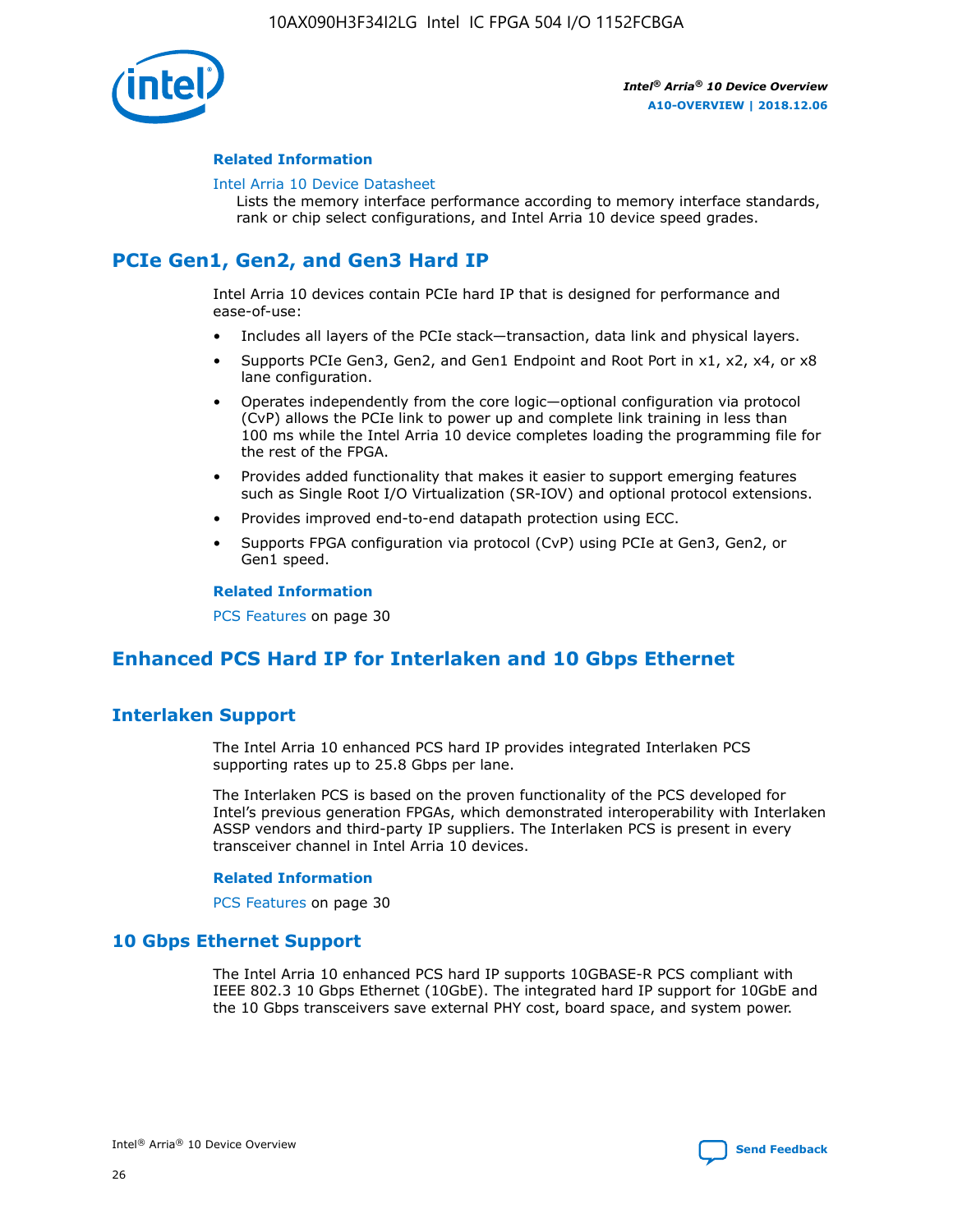

The scalable hard IP supports multiple independent 10GbE ports while using a single PLL for all the 10GBASE-R PCS instantiations, which saves on core logic resources and clock networks:

- Simplifies multiport 10GbE systems compared to XAUI interfaces that require an external XAUI-to-10G PHY.
- Incorporates Electronic Dispersion Compensation (EDC), which enables direct connection to standard 10 Gbps XFP and SFP+ pluggable optical modules.
- Supports backplane Ethernet applications and includes a hard 10GBASE-KR Forward Error Correction (FEC) circuit that you can use for 10 Gbps and 40 Gbps applications.

The 10 Gbps Ethernet PCS hard IP and 10GBASE-KR FEC are present in every transceiver channel.

#### **Related Information**

PCS Features on page 30

# **Low Power Serial Transceivers**

Intel Arria 10 FPGAs and SoCs include lowest power transceivers that deliver high bandwidth, throughput and low latency.

Intel Arria 10 devices deliver the industry's lowest power consumption per transceiver channel:

- 12.5 Gbps transceivers at as low as 242 mW
- 10 Gbps transceivers at as low as 168 mW
- 6 Gbps transceivers at as low as 117 mW

Intel Arria 10 transceivers support various data rates according to application:

- Chip-to-chip and chip-to-module applications—from 1 Gbps up to 25.8 Gbps
- Long reach and backplane applications—from 1 Gbps up to 12.5 with advanced adaptive equalization
- Critical power sensitive applications—from 1 Gbps up to 11.3 Gbps using lower power modes

The combination of 20 nm process technology and architectural advances provide the following benefits:

- Significant reduction in die area and power consumption
- Increase of up to two times in transceiver I/O density compared to previous generation devices while maintaining optimal signal integrity
- Up to 72 total transceiver channels—you can configure up to 6 of these channels to run as fast as 25.8 Gbps
- All channels feature continuous data rate support up to the maximum rated speed

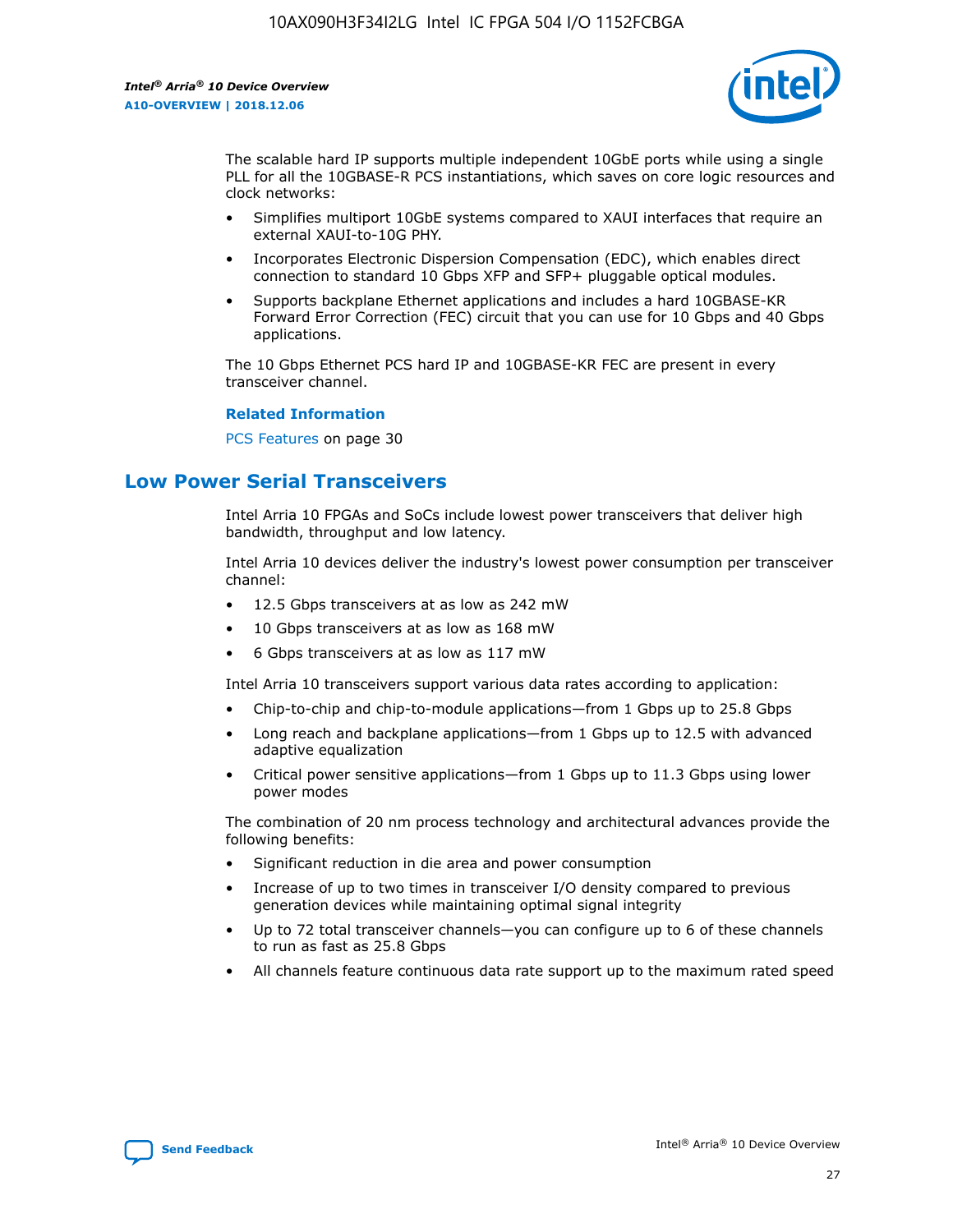



## **Figure 6. Intel Arria 10 Transceiver Block Architecture**

## **Transceiver Channels**

All transceiver channels feature a dedicated Physical Medium Attachment (PMA) and a hardened Physical Coding Sublayer (PCS).

- The PMA provides primary interfacing capabilities to physical channels.
- The PCS typically handles encoding/decoding, word alignment, and other preprocessing functions before transferring data to the FPGA core fabric.

A transceiver channel consists of a PMA and a PCS block. Most transceiver banks have 6 channels. There are some transceiver banks that contain only 3 channels.

A wide variety of bonded and non-bonded data rate configurations is possible using a highly configurable clock distribution network. Up to 80 independent transceiver data rates can be configured.

The following figures are graphical representations of top views of the silicon die, which correspond to reverse views for flip chip packages. Different Intel Arria 10 devices may have different floorplans than the ones shown in the figures.

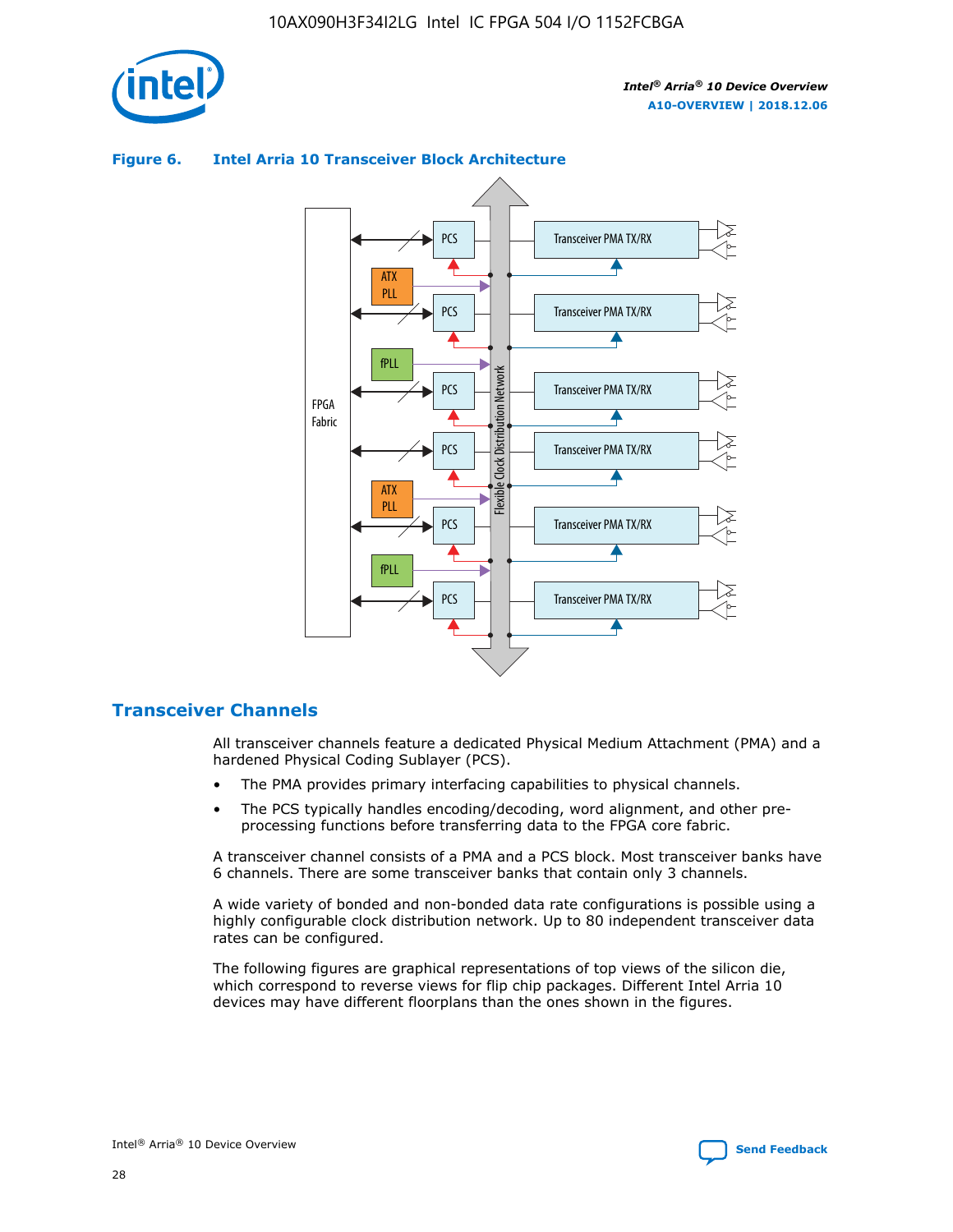

## **Figure 7. Device Chip Overview for Intel Arria 10 GX and GT Devices**





## **PMA Features**

Intel Arria 10 transceivers provide exceptional signal integrity at data rates up to 25.8 Gbps. Clocking options include ultra-low jitter ATX PLLs (LC tank based), clock multiplier unit (CMU) PLLs, and fractional PLLs.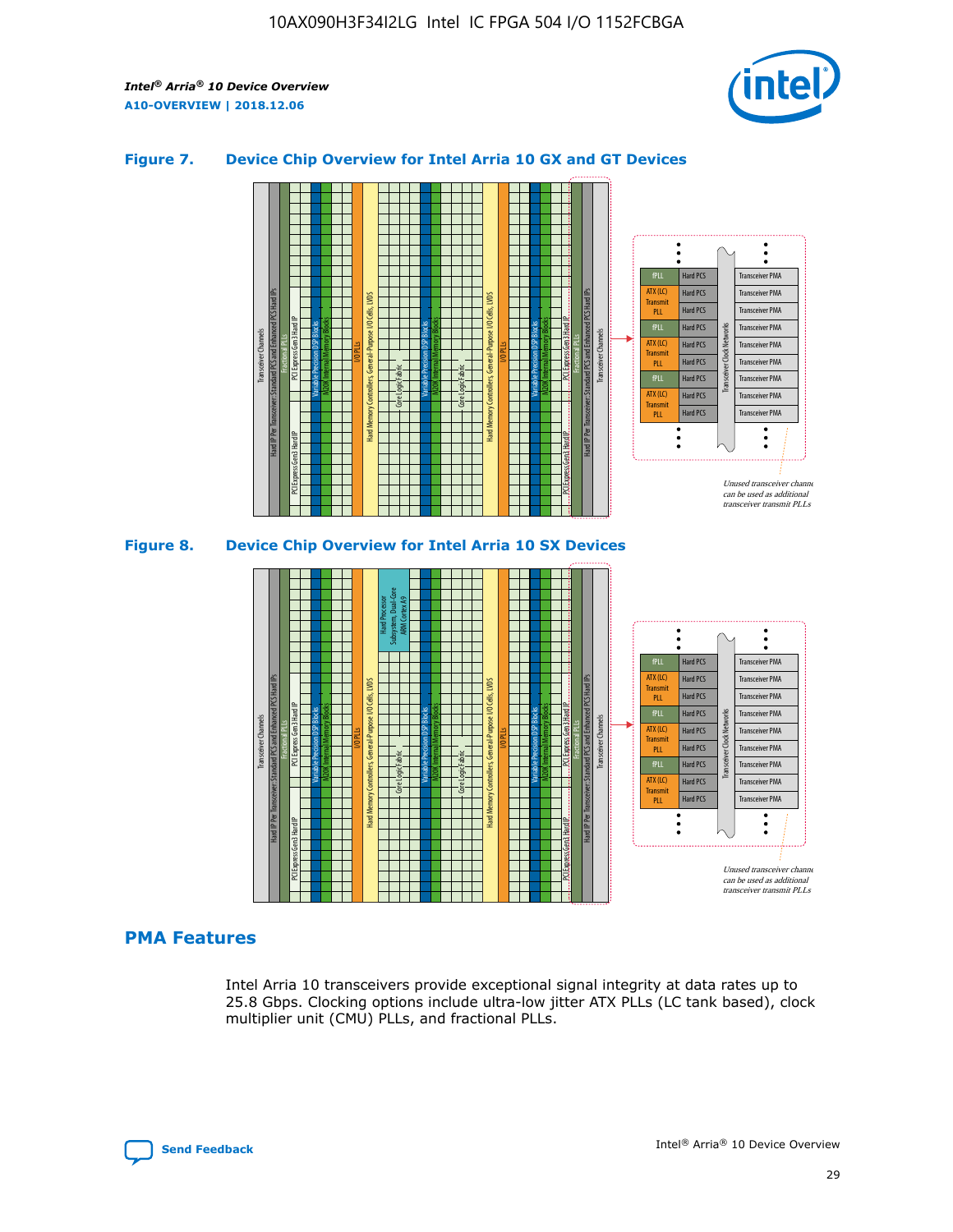

Each transceiver channel contains a channel PLL that can be used as the CMU PLL or clock data recovery (CDR) PLL. In CDR mode, the channel PLL recovers the receiver clock and data in the transceiver channel. Up to 80 independent data rates can be configured on a single Intel Arria 10 device.

## **Table 23. PMA Features of the Transceivers in Intel Arria 10 Devices**

| <b>Feature</b>                                             | <b>Capability</b>                                                                                                                                                                                                             |
|------------------------------------------------------------|-------------------------------------------------------------------------------------------------------------------------------------------------------------------------------------------------------------------------------|
| Chip-to-Chip Data Rates                                    | 1 Gbps to 17.4 Gbps (Intel Arria 10 GX devices)<br>1 Gbps to 25.8 Gbps (Intel Arria 10 GT devices)                                                                                                                            |
| Backplane Support                                          | Drive backplanes at data rates up to 12.5 Gbps                                                                                                                                                                                |
| Optical Module Support                                     | SFP+/SFP, XFP, CXP, QSFP/QSFP28, CFP/CFP2/CFP4                                                                                                                                                                                |
| Cable Driving Support                                      | SFP+ Direct Attach, PCI Express over cable, eSATA                                                                                                                                                                             |
| Transmit Pre-Emphasis                                      | 4-tap transmit pre-emphasis and de-emphasis to compensate for system channel loss                                                                                                                                             |
| Continuous Time Linear<br>Equalizer (CTLE)                 | Dual mode, high-gain, and high-data rate, linear receive equalization to compensate for<br>system channel loss                                                                                                                |
| Decision Feedback Equalizer<br>(DFE)                       | 7-fixed and 4-floating tap DFE to equalize backplane channel loss in the presence of<br>crosstalk and noisy environments                                                                                                      |
| Variable Gain Amplifier                                    | Optimizes the signal amplitude prior to the CDR sampling and operates in fixed and<br>adaptive modes                                                                                                                          |
| Altera Digital Adaptive<br>Parametric Tuning (ADAPT)       | Fully digital adaptation engine to automatically adjust all link equalization parameters-<br>including CTLE, DFE, and variable gain amplifier blocks—that provide optimal link margin<br>without intervention from user logic |
| Precision Signal Integrity<br>Calibration Engine (PreSICE) | Hardened calibration controller to quickly calibrate all transceiver control parameters on<br>power-up, which provides the optimal signal integrity and jitter performance                                                    |
| Advanced Transmit (ATX)<br>PLL                             | Low jitter ATX (LC tank based) PLLs with continuous tuning range to cover a wide range of<br>standard and proprietary protocols                                                                                               |
| <b>Fractional PLLs</b>                                     | On-chip fractional frequency synthesizers to replace on-board crystal oscillators and reduce<br>system cost                                                                                                                   |
| Digitally Assisted Analog<br><b>CDR</b>                    | Superior jitter tolerance with fast lock time                                                                                                                                                                                 |
| Dynamic Partial<br>Reconfiguration                         | Allows independent control of the Avalon memory-mapped interface of each transceiver<br>channel for the highest transceiver flexibility                                                                                       |
| Multiple PCS-PMA and PCS-<br>PLD interface widths          | 8-, 10-, 16-, 20-, 32-, 40-, or 64-bit interface widths for flexibility of deserialization width,<br>encoding, and reduced latency                                                                                            |

## **PCS Features**

This table summarizes the Intel Arria 10 transceiver PCS features. You can use the transceiver PCS to support a wide range of protocols ranging from 1 Gbps to 25.8 Gbps.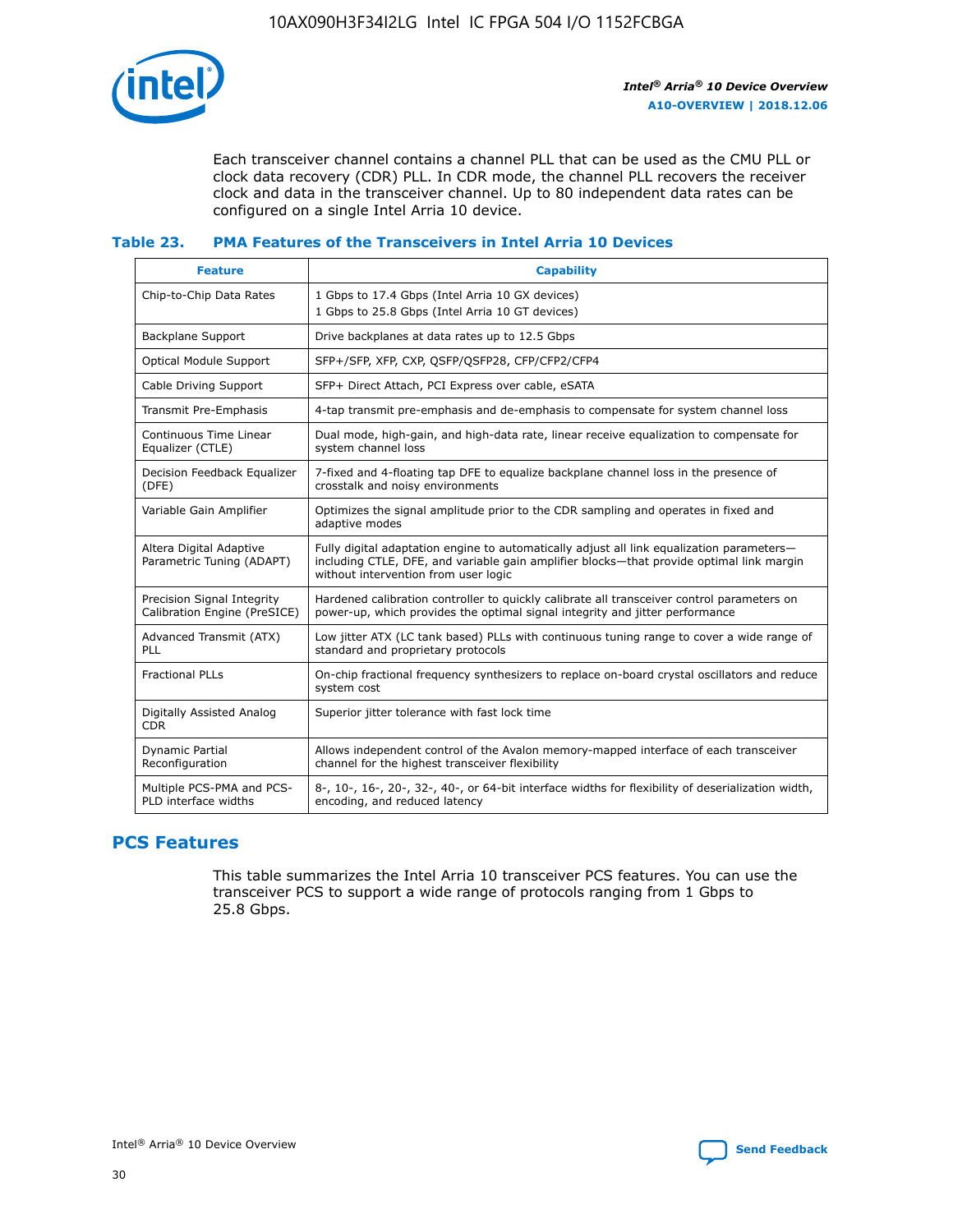

| <b>PCS</b>    | <b>Description</b>                                                                                                                                                                                                                                                                                                                                                                                             |
|---------------|----------------------------------------------------------------------------------------------------------------------------------------------------------------------------------------------------------------------------------------------------------------------------------------------------------------------------------------------------------------------------------------------------------------|
| Standard PCS  | Operates at a data rate up to 12 Gbps<br>Supports protocols such as PCI-Express, CPRI 4.2+, GigE, IEEE 1588 in Hard PCS<br>Implements other protocols using Basic/Custom (Standard PCS) transceiver<br>configuration rules.                                                                                                                                                                                    |
| Enhanced PCS  | Performs functions common to most serial data industry standards, such as word<br>alignment, encoding/decoding, and framing, before data is sent or received off-chip<br>through the PMA<br>• Handles data transfer to and from the FPGA fabric<br>Handles data transfer internally to and from the PMA<br>Provides frequency compensation<br>Performs channel bonding for multi-channel low skew applications |
| PCIe Gen3 PCS | Supports the seamless switching of Data and Clock between the Gen1, Gen2, and Gen3<br>data rates<br>Provides support for PIPE 3.0 features<br>Supports the PIPE interface with the Hard IP enabled, as well as with the Hard IP<br>bypassed                                                                                                                                                                    |

#### **Related Information**

- PCIe Gen1, Gen2, and Gen3 Hard IP on page 26
- Interlaken Support on page 26
- 10 Gbps Ethernet Support on page 26

## **PCS Protocol Support**

This table lists some of the protocols supported by the Intel Arria 10 transceiver PCS. For more information about the blocks in the transmitter and receiver data paths, refer to the related information.

| <b>Protocol</b>                                 | <b>Data Rate</b><br>(Gbps) | <b>Transceiver IP</b>       | <b>PCS Support</b>                      |
|-------------------------------------------------|----------------------------|-----------------------------|-----------------------------------------|
| PCIe Gen3 x1, x2, x4, x8                        | 8.0                        | Native PHY (PIPE)           | Standard PCS and PCIe<br>Gen3 PCS       |
| PCIe Gen2 x1, x2, x4, x8                        | 5.0                        | Native PHY (PIPE)           | <b>Standard PCS</b>                     |
| PCIe Gen1 x1, x2, x4, x8                        | 2.5                        | Native PHY (PIPE)           | Standard PCS                            |
| 1000BASE-X Gigabit Ethernet                     | 1.25                       | Native PHY                  | <b>Standard PCS</b>                     |
| 1000BASE-X Gigabit Ethernet with<br>IEEE 1588v2 | 1.25                       | Native PHY                  | Standard PCS                            |
| 10GBASE-R                                       | 10.3125                    | Native PHY                  | <b>Enhanced PCS</b>                     |
| 10GBASE-R with IEEE 1588v2                      | 10.3125                    | Native PHY                  | <b>Enhanced PCS</b>                     |
| 10GBASE-R with KR FEC                           | 10.3125                    | Native PHY                  | <b>Enhanced PCS</b>                     |
| 10GBASE-KR and 1000BASE-X                       | 10.3125                    | 1G/10GbE and 10GBASE-KR PHY | Standard PCS and<br><b>Enhanced PCS</b> |
| Interlaken (CEI-6G/11G)                         | 3.125 to 17.4              | Native PHY                  | <b>Enhanced PCS</b>                     |
| SFI-S/SFI-5.2                                   | 11.2                       | Native PHY                  | <b>Enhanced PCS</b>                     |
| $10G$ SDI                                       | 10.692                     | Native PHY                  | <b>Enhanced PCS</b>                     |
|                                                 |                            |                             | continued                               |

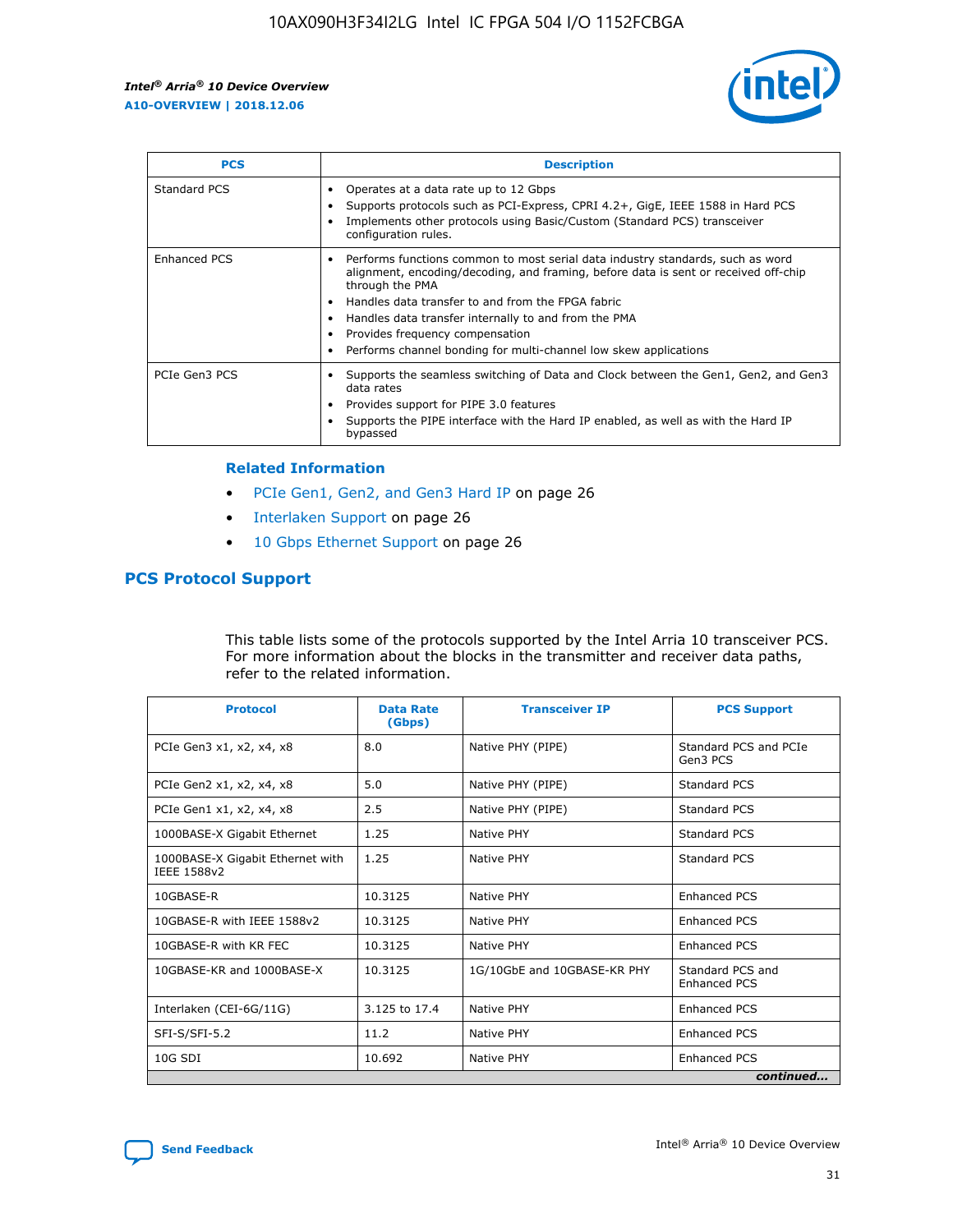

| <b>Protocol</b>      | <b>Data Rate</b><br>(Gbps) | <b>Transceiver IP</b> | <b>PCS Support</b> |
|----------------------|----------------------------|-----------------------|--------------------|
| CPRI 6.0 (64B/66B)   | 0.6144 to<br>10.1376       | Native PHY            | Enhanced PCS       |
| CPRI 4.2 (8B/10B)    | 0.6144 to<br>9.8304        | Native PHY            | Standard PCS       |
| OBSAI RP3 v4.2       | 0.6144 to 6.144            | Native PHY            | Standard PCS       |
| SD-SDI/HD-SDI/3G-SDI | $0.143(12)$ to<br>2.97     | Native PHY            | Standard PCS       |

## **Related Information**

#### [Intel Arria 10 Transceiver PHY User Guide](https://www.intel.com/content/www/us/en/programmable/documentation/nik1398707230472.html#nik1398707091164)

Provides more information about the supported transceiver protocols and PHY IP, the PMA architecture, and the standard, enhanced, and PCIe Gen3 PCS architecture.

# **SoC with Hard Processor System**

Each SoC device combines an FPGA fabric and a hard processor system (HPS) in a single device. This combination delivers the flexibility of programmable logic with the power and cost savings of hard IP in these ways:

- Reduces board space, system power, and bill of materials cost by eliminating a discrete embedded processor
- Allows you to differentiate the end product in both hardware and software, and to support virtually any interface standard
- Extends the product life and revenue through in-field hardware and software updates

 $(12)$  The 0.143 Gbps data rate is supported using oversampling of user logic that you must implement in the FPGA fabric.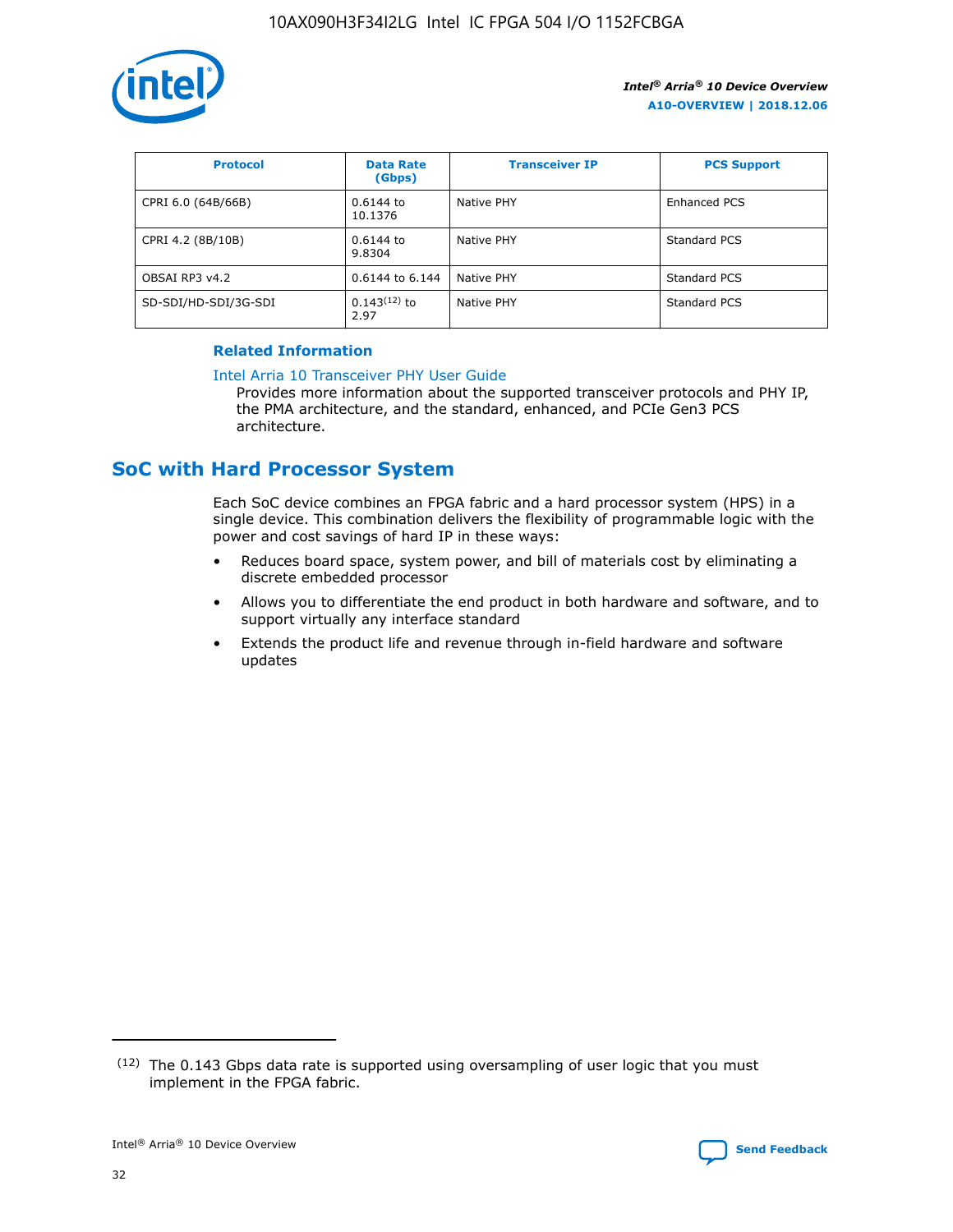

#### **Figure 9. HPS Block Diagram**

This figure shows a block diagram of the HPS with the dual ARM Cortex-A9 MPCore processor.



## **Key Advantages of 20-nm HPS**

The 20-nm HPS strikes a balance between enabling maximum software compatibility with 28-nm SoCs while still improving upon the 28-nm HPS architecture. These improvements address the requirements of the next generation target markets such as wireless and wireline communications, compute and storage equipment, broadcast and military in terms of performance, memory bandwidth, connectivity via backplane and security.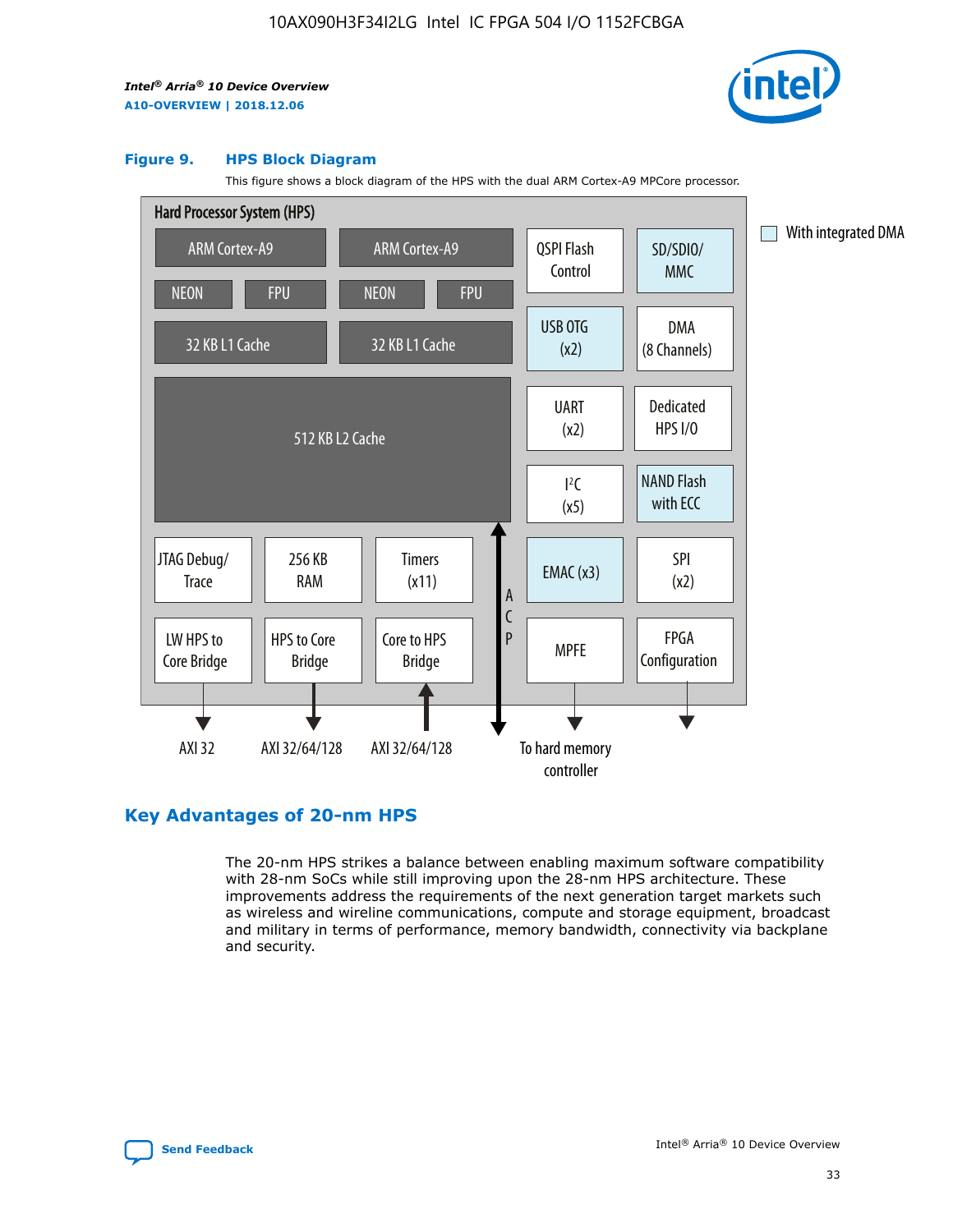

## **Table 24. Improvements in 20 nm HPS**

This table lists the key improvements of the 20 nm HPS compared to the 28 nm HPS.

| <b>Advantages/</b><br><b>Improvements</b>                   | <b>Description</b>                                                                                                                                                                                                                                                                                                                                                                                                                                                                                                                                                                                                                                                                                                                                                                                                                                                                                                      |
|-------------------------------------------------------------|-------------------------------------------------------------------------------------------------------------------------------------------------------------------------------------------------------------------------------------------------------------------------------------------------------------------------------------------------------------------------------------------------------------------------------------------------------------------------------------------------------------------------------------------------------------------------------------------------------------------------------------------------------------------------------------------------------------------------------------------------------------------------------------------------------------------------------------------------------------------------------------------------------------------------|
| Increased performance and<br>overdrive capability           | While the nominal processor frequency is 1.2 GHz, the 20 nm HPS offers an "overdrive"<br>feature which enables a higher processor operating frequency. This requires a higher supply<br>voltage value that is unique to the HPS and may require a separate regulator.                                                                                                                                                                                                                                                                                                                                                                                                                                                                                                                                                                                                                                                   |
| Increased processor memory<br>bandwidth and DDR4<br>support | Up to 64-bit DDR4 memory at 2,400 Mbps support is available for the processor. The hard<br>memory controller for the HPS comprises a multi-port front end that manages connections<br>to a single port memory controller. The multi-port front end allows logic core and the HPS<br>to share ports and thereby the available bandwidth of the memory controller.                                                                                                                                                                                                                                                                                                                                                                                                                                                                                                                                                        |
| Flexible I/O sharing                                        | An advanced I/O pin muxing scheme allows improved sharing of I/O between the HPS and<br>the core logic. The following types of I/O are available for SoC:<br>17 dedicated I/Os-physically located inside the HPS block and are not accessible to<br>logic within the core. The 17 dedicated I/Os are used for HPS clock, resets, and<br>interfacing with boot devices, QSPI, and SD/MMC.<br>48 direct shared I/O-located closest to the HPS block and are ideal for high speed HPS<br>peripherals such as EMAC, USB, and others. There is one bank of 48 I/Os that supports<br>direct sharing where the 48 I/Os can be shared 12 I/Os at a time.<br>Standard (shared) I/O-all standard I/Os can be shared by the HPS peripherals and any<br>logic within the core. For designs where more than 48 I/Os are required to fully use all<br>the peripherals in the HPS, these I/Os can be connected through the core logic. |
| <b>EMAC</b> core                                            | Three EMAC cores are available in the HPS. The EMAC cores enable an application to<br>support two redundant Ethernet connections; for example, backplane, or two EMAC cores<br>for managing IEEE 1588 time stamp information while allowing a third EMAC core for debug<br>and configuration. All three EMACs can potentially share the same time stamps, simplifying<br>the 1588 time stamping implementation. A new serial time stamp interface allows core<br>logic to access and read the time stamp values. The integrated EMAC controllers can be<br>connected to external Ethernet PHY through the provided MDIO or I <sup>2</sup> C interface.                                                                                                                                                                                                                                                                  |
| On-chip memory                                              | The on-chip memory is updated to 256 KB support and can support larger data sets and<br>real time algorithms.                                                                                                                                                                                                                                                                                                                                                                                                                                                                                                                                                                                                                                                                                                                                                                                                           |
| <b>ECC</b> enhancements                                     | Improvements in L2 Cache ECC management allow identification of errors down to the<br>address level. ECC enhancements also enable improved error injection and status reporting<br>via the introduction of new memory mapped access to syndrome and data signals.                                                                                                                                                                                                                                                                                                                                                                                                                                                                                                                                                                                                                                                       |
| HPS to FPGA Interconnect<br>Backbone                        | Although the HPS and the Logic Core can operate independently, they are tightly coupled<br>via a high-bandwidth system interconnect built from high-performance ARM AMBA AXI bus<br>bridges. IP bus masters in the FPGA fabric have access to HPS bus slaves via the FPGA-to-<br>HPS interconnect. Similarly, HPS bus masters have access to bus slaves in the core fabric<br>via the HPS-to-FPGA bridge. Both bridges are AMBA AXI-3 compliant and support<br>simultaneous read and write transactions. Up to three masters within the core fabric can<br>share the HPS SDRAM controller with the processor. Additionally, the processor can be used<br>to configure the core fabric under program control via a dedicated 32-bit configuration port.                                                                                                                                                                  |
| FPGA configuration and HPS<br>booting                       | The FPGA fabric and HPS in the SoCs are powered independently. You can reduce the clock<br>frequencies or gate the clocks to reduce dynamic power.<br>You can configure the FPGA fabric and boot the HPS independently, in any order, providing<br>you with more design flexibility.                                                                                                                                                                                                                                                                                                                                                                                                                                                                                                                                                                                                                                    |
| Security                                                    | New security features have been introduced for anti-tamper management, secure boot,<br>encryption (AES), and authentication (SHA).                                                                                                                                                                                                                                                                                                                                                                                                                                                                                                                                                                                                                                                                                                                                                                                      |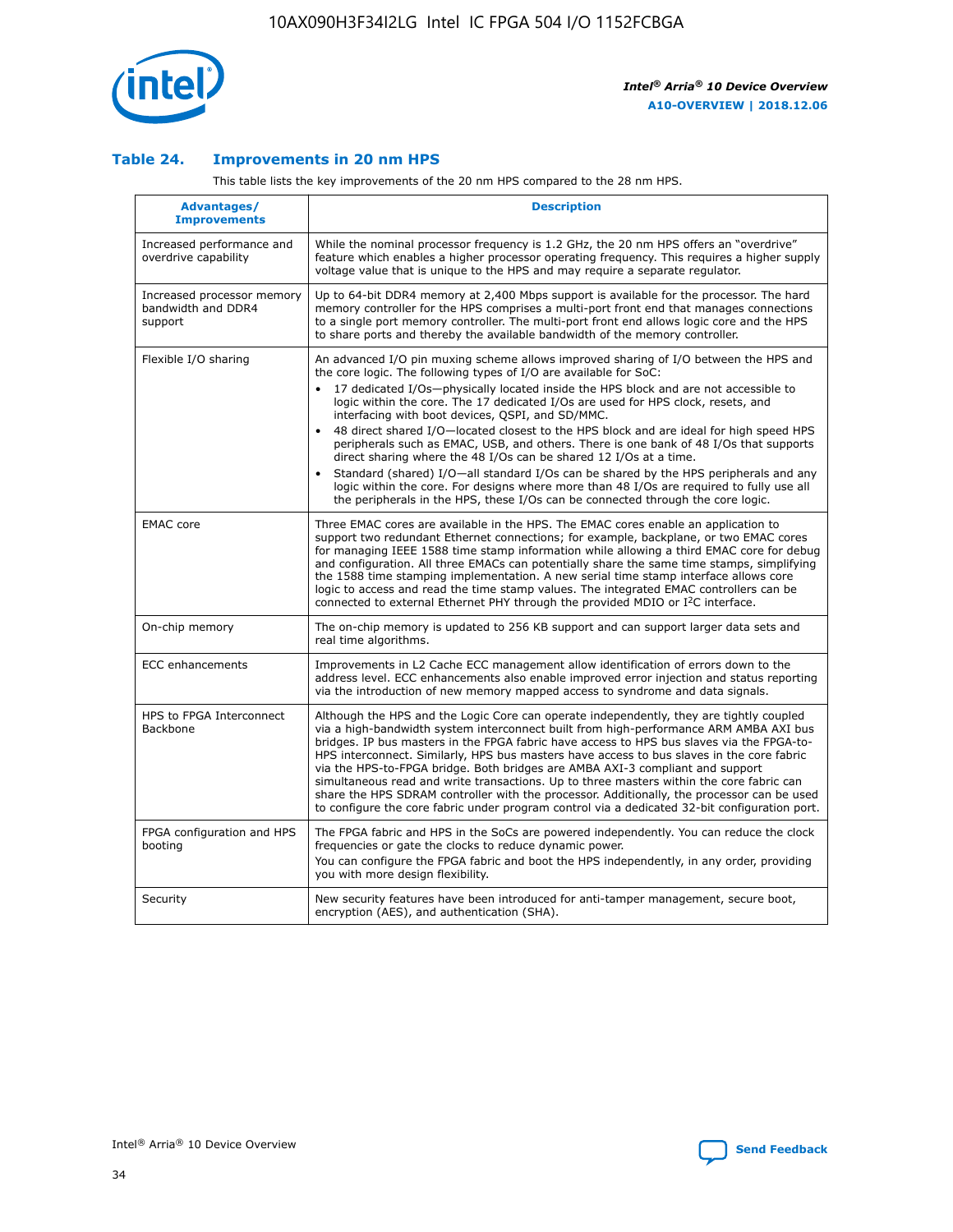

# **Features of the HPS**

The HPS has the following features:

- 1.2-GHz, dual-core ARM Cortex-A9 MPCore processor with up to 1.5-GHz via overdrive
	- ARMv7-A architecture that runs 32-bit ARM instructions, 16-bit and 32-bit Thumb instructions, and 8-bit Java byte codes in Jazelle style
	- Superscalar, variable length, out-of-order pipeline with dynamic branch prediction
	- Instruction Efficiency 2.5 MIPS/MHz, which provides total performance of 7500 MIPS at 1.5 GHz
- Each processor core includes:
	- 32 KB of L1 instruction cache, 32 KB of L1 data cache
	- Single- and double-precision floating-point unit and NEON media engine
	- CoreSight debug and trace technology
	- Snoop Control Unit (SCU) and Acceleration Coherency Port (ACP)
- 512 KB of shared L2 cache
- 256 KB of scratch RAM
- Hard memory controller with support for DDR3, DDR4 and optional error correction code (ECC) support
- Multiport Front End (MPFE) Scheduler interface to the hard memory controller
- 8-channel direct memory access (DMA) controller
- QSPI flash controller with SIO, DIO, QIO SPI Flash support
- NAND flash controller (ONFI 1.0 or later) with DMA and ECC support, updated to support 8 and 16-bit Flash devices and new command DMA to offload CPU for fast power down recovery
- Updated SD/SDIO/MMC controller to eMMC 4.5 with DMA with CE-ATA digital command support
- 3 10/100/1000 Ethernet media access control (MAC) with DMA
- 2 USB On-the-Go (OTG) controllers with DMA
- $\bullet$  5 I<sup>2</sup>C controllers (3 can be used by EMAC for MIO to external PHY)
- 2 UART 16550 Compatible controllers
- 4 serial peripheral interfaces (SPI) (2 Master, 2 Slaves)
- 62 programmable general-purpose I/Os, which includes 48 direct share I/Os that allows the HPS peripherals to connect directly to the FPGA I/Os
- 7 general-purpose timers
- 4 watchdog timers
- Anti-tamper, Secure Boot, Encryption (AES) and Authentication (SHA)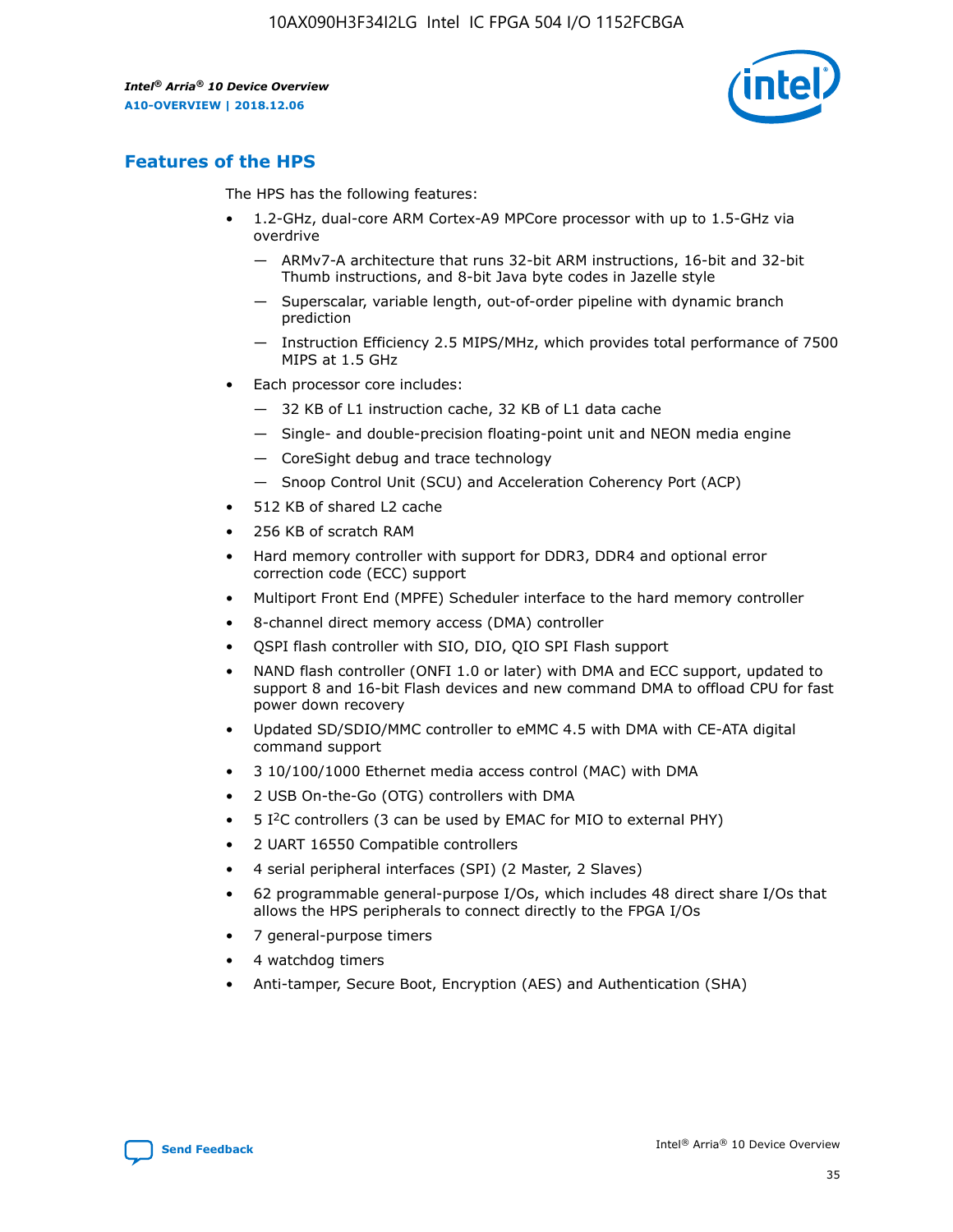

## **System Peripherals and Debug Access Port**

Each Ethernet MAC, USB OTG, NAND flash controller, and SD/MMC controller module has an integrated DMA controller. For modules without an integrated DMA controller, an additional DMA controller module provides up to eight channels of high-bandwidth data transfers. Peripherals that communicate off-chip are multiplexed with other peripherals at the HPS pin level. This allows you to choose which peripherals interface with other devices on your PCB.

The debug access port provides interfaces to industry standard JTAG debug probes and supports ARM CoreSight debug and core traces to facilitate software development.

#### **HPS–FPGA AXI Bridges**

The HPS–FPGA bridges, which support the Advanced Microcontroller Bus Architecture (AMBA) Advanced eXtensible Interface (AXI™) specifications, consist of the following bridges:

- FPGA-to-HPS AMBA AXI bridge—a high-performance bus supporting 32, 64, and 128 bit data widths that allows the FPGA fabric to issue transactions to slaves in the HPS.
- HPS-to-FPGA Avalon/AMBA AXI bridge—a high-performance bus supporting 32, 64, and 128 bit data widths that allows the HPS to issue transactions to slaves in the FPGA fabric.
- Lightweight HPS-to-FPGA AXI bridge—a lower latency 32 bit width bus that allows the HPS to issue transactions to soft peripherals in the FPGA fabric. This bridge is primarily used for control and status register (CSR) accesses to peripherals in the FPGA fabric.

The HPS–FPGA AXI bridges allow masters in the FPGA fabric to communicate with slaves in the HPS logic, and vice versa. For example, the HPS-to-FPGA AXI bridge allows you to share memories instantiated in the FPGA fabric with one or both microprocessors in the HPS, while the FPGA-to-HPS AXI bridge allows logic in the FPGA fabric to access the memory and peripherals in the HPS.

Each HPS–FPGA bridge also provides asynchronous clock crossing for data transferred between the FPGA fabric and the HPS.

#### **HPS SDRAM Controller Subsystem**

The HPS SDRAM controller subsystem contains a multiport SDRAM controller and DDR PHY that are shared between the FPGA fabric (through the FPGA-to-HPS SDRAM interface), the level 2 (L2) cache, and the level 3 (L3) system interconnect. The FPGA-to-HPS SDRAM interface supports AMBA AXI and Avalon® Memory-Mapped (Avalon-MM) interface standards, and provides up to six individual ports for access by masters implemented in the FPGA fabric.

The HPS SDRAM controller supports up to 3 masters (command ports), 3x 64-bit read data ports and 3x 64-bit write data ports.

To maximize memory performance, the SDRAM controller subsystem supports command and data reordering, deficit round-robin arbitration with aging, and high-priority bypass features.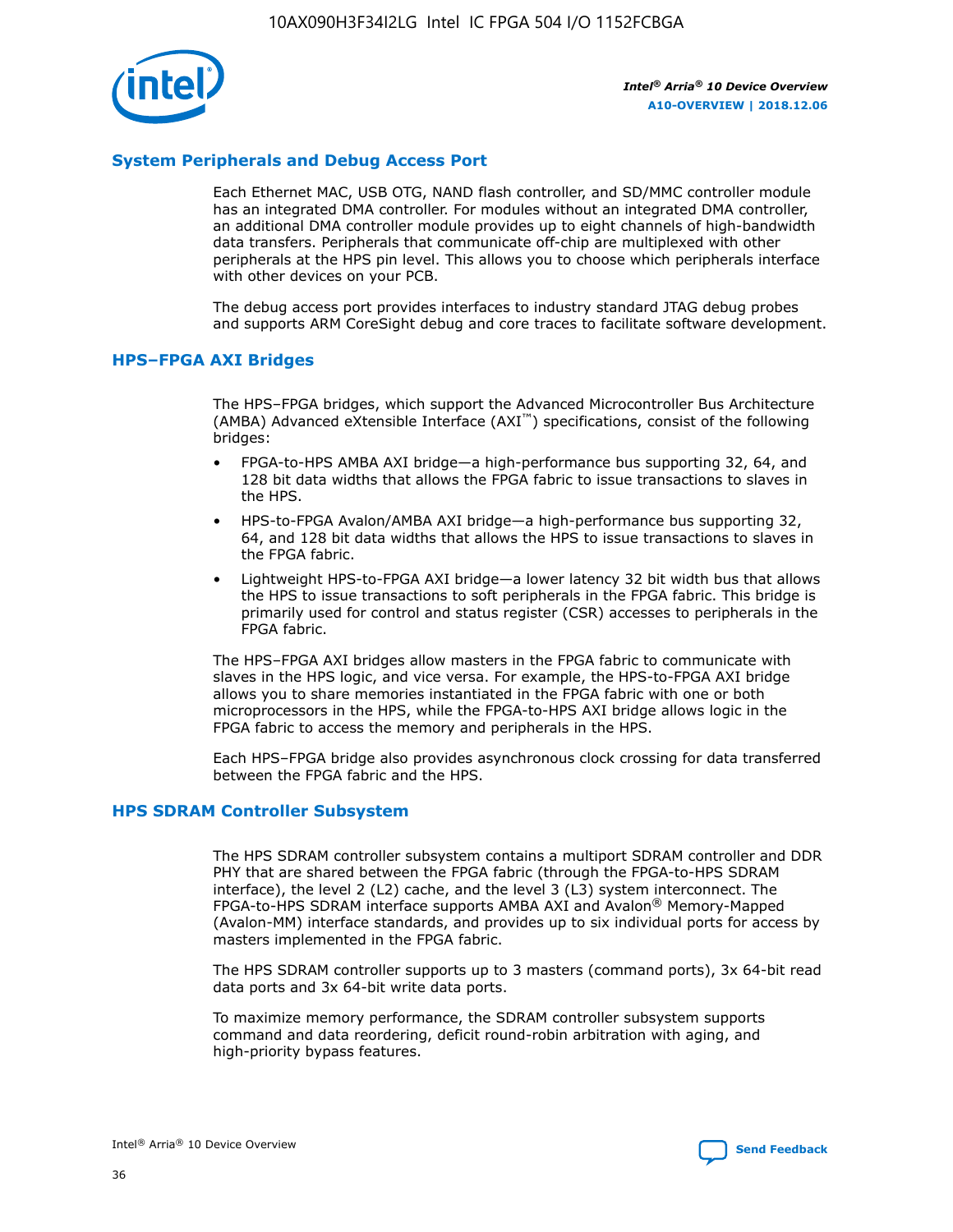

## **FPGA Configuration and HPS Booting**

The FPGA fabric and HPS in the SoC FPGA must be powered at the same time. You can reduce the clock frequencies or gate the clocks to reduce dynamic power.

Once powered, the FPGA fabric and HPS can be configured independently thus providing you with more design flexibility:

- You can boot the HPS independently. After the HPS is running, the HPS can fully or partially reconfigure the FPGA fabric at any time under software control. The HPS can also configure other FPGAs on the board through the FPGA configuration controller.
- Configure the FPGA fabric first, and then boot the HPS from memory accessible to the FPGA fabric.

## **Hardware and Software Development**

For hardware development, you can configure the HPS and connect your soft logic in the FPGA fabric to the HPS interfaces using the Platform Designer system integration tool in the Intel Quartus Prime software.

For software development, the ARM-based SoC FPGA devices inherit the rich software development ecosystem available for the ARM Cortex-A9 MPCore processor. The software development process for Intel SoC FPGAs follows the same steps as those for other SoC devices from other manufacturers. Support for Linux\*, VxWorks\*, and other operating systems are available for the SoC FPGAs. For more information on the operating systems support availability, contact the Intel FPGA sales team.

You can begin device-specific firmware and software development on the Intel SoC FPGA Virtual Target. The Virtual Target is a fast PC-based functional simulation of a target development system—a model of a complete development board. The Virtual Target enables the development of device-specific production software that can run unmodified on actual hardware.

## **Dynamic and Partial Reconfiguration**

The Intel Arria 10 devices support dynamic and partial reconfiguration. You can use dynamic and partial reconfiguration simultaneously to enable seamless reconfiguration of both the device core and transceivers.

## **Dynamic Reconfiguration**

You can reconfigure the PMA and PCS blocks while the device continues to operate. This feature allows you to change the data rates, protocol, and analog settings of a channel in a transceiver bank without affecting on-going data transfer in other transceiver banks. This feature is ideal for applications that require dynamic multiprotocol or multirate support.

## **Partial Reconfiguration**

Using partial reconfiguration, you can reconfigure some parts of the device while keeping the device in operation.

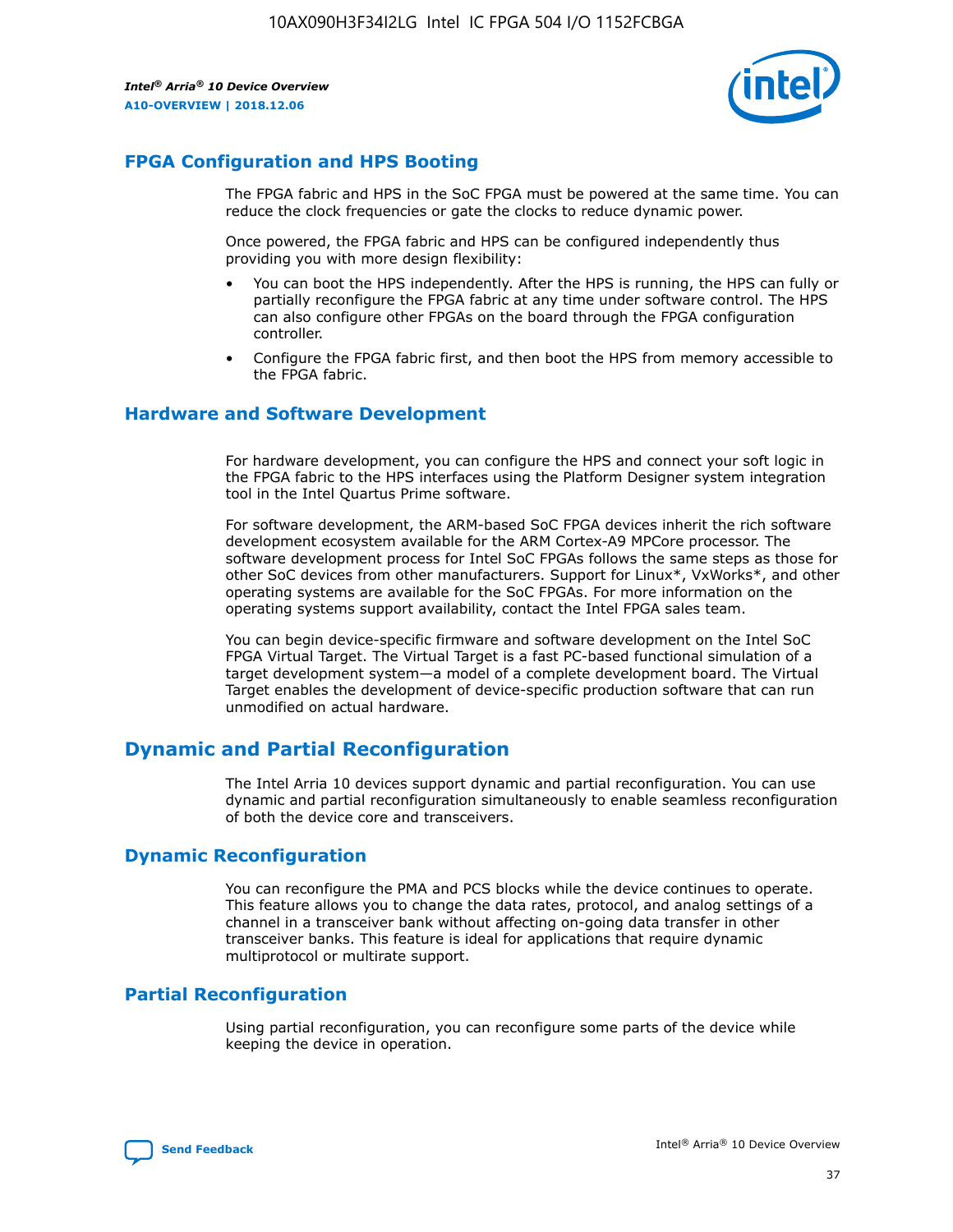

Instead of placing all device functions in the FPGA fabric, you can store some functions that do not run simultaneously in external memory and load them only when required. This capability increases the effective logic density of the device, and lowers cost and power consumption.

In the Intel solution, you do not have to worry about intricate device architecture to perform a partial reconfiguration. The partial reconfiguration capability is built into the Intel Quartus Prime design software, making such time-intensive task simple.

Intel Arria 10 devices support partial reconfiguration in the following configuration options:

- Using an internal host:
	- All supported configuration modes where the FPGA has access to external memory devices such as serial and parallel flash memory.
	- Configuration via Protocol [CvP (PCIe)]
- Using an external host—passive serial (PS), fast passive parallel (FPP) x8, FPP x16, and FPP x32 I/O interface.

# **Enhanced Configuration and Configuration via Protocol**

## **Table 25. Configuration Schemes and Features of Intel Arria 10 Devices**

Intel Arria 10 devices support 1.8 V programming voltage and several configuration schemes.

| <b>Scheme</b>                                                          | <b>Data</b><br><b>Width</b> | <b>Max Clock</b><br>Rate<br>(MHz) | <b>Max Data</b><br>Rate<br>(Mbps)<br>(13) | <b>Decompression</b> | <b>Design</b><br>Security <sup>(1</sup><br>4) | <b>Partial</b><br><b>Reconfiguration</b><br>(15) | <b>Remote</b><br><b>System</b><br><b>Update</b> |
|------------------------------------------------------------------------|-----------------------------|-----------------------------------|-------------------------------------------|----------------------|-----------------------------------------------|--------------------------------------------------|-------------------------------------------------|
| <b>JTAG</b>                                                            | 1 bit                       | 33                                | 33                                        |                      |                                               | Yes(16)                                          |                                                 |
| Active Serial (AS)<br>through the<br>EPCO-L<br>configuration<br>device | 1 bit,<br>4 bits            | 100                               | 400                                       | Yes                  | Yes                                           | $Y_{PS}(16)$                                     | Yes                                             |
| Passive serial (PS)<br>through CPLD or<br>external<br>microcontroller  | 1 bit                       | 100                               | 100                                       | Yes                  | Yes                                           | Yes(16)                                          | Parallel<br>Flash<br>Loader<br>(PFL) IP<br>core |
|                                                                        |                             |                                   |                                           |                      |                                               |                                                  | continued                                       |

<sup>(13)</sup> Enabling either compression or design security features affects the maximum data rate. Refer to the Intel Arria 10 Device Datasheet for more information.

<sup>(14)</sup> Encryption and compression cannot be used simultaneously.

 $(15)$  Partial reconfiguration is an advanced feature of the device family. If you are interested in using partial reconfiguration, contact Intel for support.

 $(16)$  Partial configuration can be performed only when it is configured as internal host.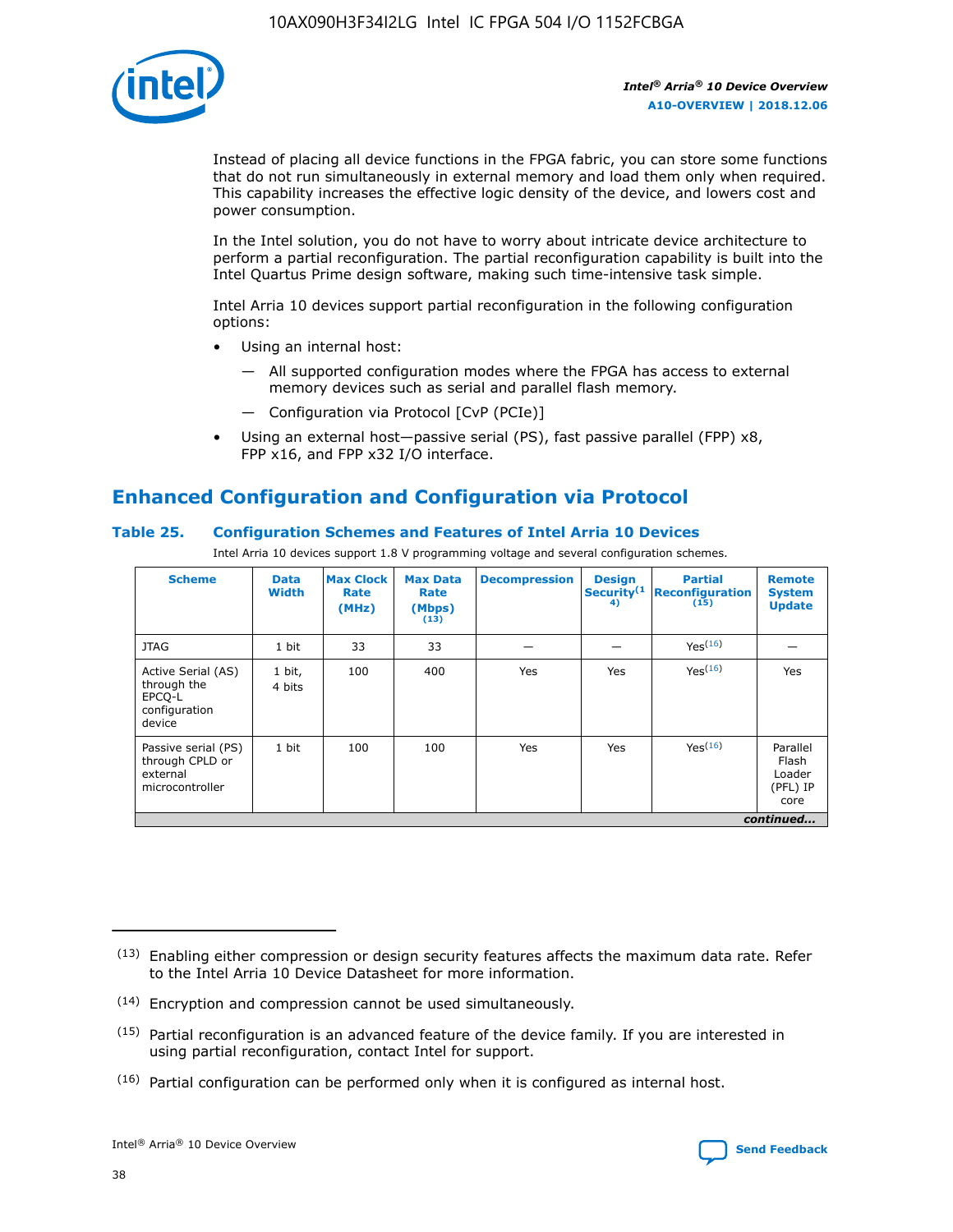

| <b>Scheme</b>                                    | <b>Data</b><br><b>Width</b> | <b>Max Clock</b><br>Rate<br>(MHz) | <b>Max Data</b><br>Rate<br>(Mbps)<br>(13) | <b>Decompression</b> | <b>Design</b><br>Security <sup>(1</sup><br>4) | <b>Partial</b><br><b>Reconfiguration</b><br>(15) | <b>Remote</b><br><b>System</b><br><b>Update</b> |
|--------------------------------------------------|-----------------------------|-----------------------------------|-------------------------------------------|----------------------|-----------------------------------------------|--------------------------------------------------|-------------------------------------------------|
| Fast passive                                     | 8 bits                      | 100                               | 3200                                      | <b>Yes</b>           | Yes                                           | Yes(17)                                          | PFL IP                                          |
| parallel (FPP)<br>through CPLD or                | 16 bits                     |                                   |                                           | Yes                  | Yes                                           |                                                  | core                                            |
| external<br>microcontroller                      | 32 bits                     |                                   |                                           | Yes                  | Yes                                           |                                                  |                                                 |
| Configuration via                                | 16 bits                     | 100                               | 3200                                      | Yes                  | Yes                                           | Yes <sup>(17)</sup>                              |                                                 |
| <b>HPS</b>                                       | 32 bits                     |                                   |                                           | Yes                  | Yes                                           |                                                  |                                                 |
| Configuration via<br>Protocol [CvP<br>$(PCIe^*)$ | x1, x2,<br>x4, x8<br>lanes  |                                   | 8000                                      | Yes                  | Yes                                           | Yes <sup>(16)</sup>                              |                                                 |

You can configure Intel Arria 10 devices through PCIe using Configuration via Protocol (CvP). The Intel Arria 10 CvP implementation conforms to the PCIe 100 ms power-up-to-active time requirement.

#### **Related Information**

[Configuration via Protocol \(CvP\) Implementation in Intel FPGAs User Guide](https://www.intel.com/content/www/us/en/programmable/documentation/dsu1441819344145.html#dsu1442269728522) Provides more information about the CvP configuration scheme.

# **SEU Error Detection and Correction**

Intel Arria 10 devices offer robust and easy-to-use single-event upset (SEU) error detection and correction circuitry.

The detection and correction circuitry includes protection for Configuration RAM (CRAM) programming bits and user memories. The CRAM is protected by a continuously running CRC error detection circuit with integrated ECC that automatically corrects one or two errors and detects higher order multi-bit errors. When more than two errors occur, correction is available through reloading of the core programming file, providing a complete design refresh while the FPGA continues to operate.

The physical layout of the Intel Arria 10 CRAM array is optimized to make the majority of multi-bit upsets appear as independent single-bit or double-bit errors which are automatically corrected by the integrated CRAM ECC circuitry. In addition to the CRAM protection, the M20K memory blocks also include integrated ECC circuitry and are layout-optimized for error detection and correction. The MLAB does not have ECC.

<sup>(17)</sup> Supported at a maximum clock rate of 100 MHz.



 $(13)$  Enabling either compression or design security features affects the maximum data rate. Refer to the Intel Arria 10 Device Datasheet for more information.

<sup>(14)</sup> Encryption and compression cannot be used simultaneously.

 $(15)$  Partial reconfiguration is an advanced feature of the device family. If you are interested in using partial reconfiguration, contact Intel for support.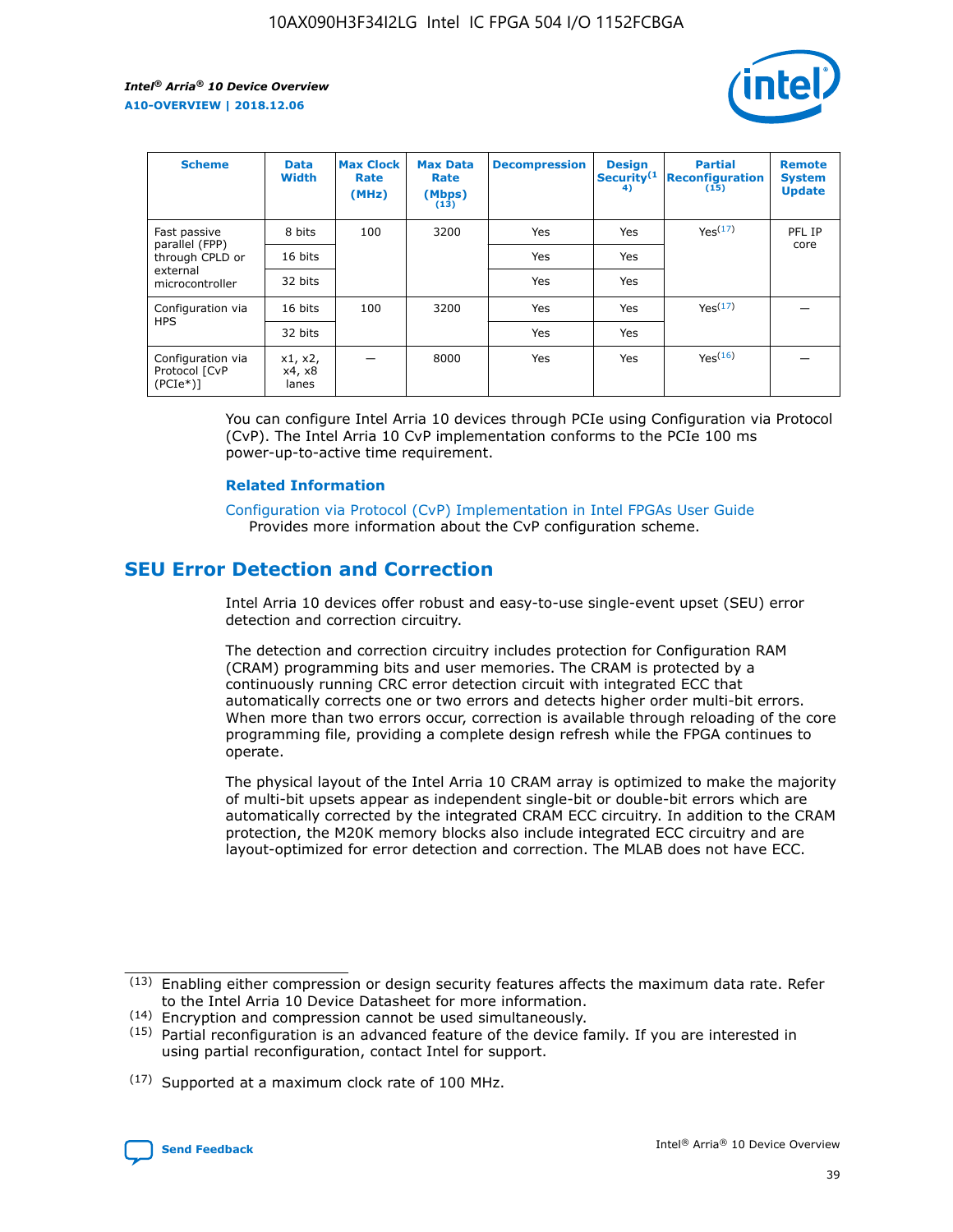

## **Power Management**

Intel Arria 10 devices leverage the advanced 20 nm process technology, a low 0.9 V core power supply, an enhanced core architecture, and several optional power reduction techniques to reduce total power consumption by as much as 40% compared to Arria V devices and as much as 60% compared to Stratix V devices.

The optional power reduction techniques in Intel Arria 10 devices include:

- **SmartVID**—a code is programmed into each device during manufacturing that allows a smart regulator to operate the device at lower core  $V_{CC}$  while maintaining performance
- **Programmable Power Technology**—non-critical timing paths are identified by the Intel Quartus Prime software and the logic in these paths is biased for low power instead of high performance
- **Low Static Power Options**—devices are available with either standard static power or low static power while maintaining performance

Furthermore, Intel Arria 10 devices feature Intel's industry-leading low power transceivers and include a number of hard IP blocks that not only reduce logic resources but also deliver substantial power savings compared to soft implementations. In general, hard IP blocks consume up to 90% less power than the equivalent soft logic implementations.

# **Incremental Compilation**

The Intel Quartus Prime software incremental compilation feature reduces compilation time and helps preserve performance to ease timing closure. The incremental compilation feature enables the partial reconfiguration flow for Intel Arria 10 devices.

Incremental compilation supports top-down, bottom-up, and team-based design flows. This feature facilitates modular, hierarchical, and team-based design flows where different designers compile their respective design sections in parallel. Furthermore, different designers or IP providers can develop and optimize different blocks of the design independently. These blocks can then be imported into the top level project.

# **Document Revision History for Intel Arria 10 Device Overview**

| <b>Document</b><br><b>Version</b> | <b>Changes</b>                                                                                                                                                                                                                                                              |
|-----------------------------------|-----------------------------------------------------------------------------------------------------------------------------------------------------------------------------------------------------------------------------------------------------------------------------|
| 2018.12.06                        | Added links to Intel Arria 10 device errata documents.<br>Removed automotive temperature option from the Intel Arria 10 GX devices.<br>Removed -3 fabric speed grade from the Intel Arria 10 GT devices.<br>Updated power options for the Intel Arria 10 GX and GT devices. |
| 2018.04.09                        | Updated the lowest $V_{CC}$ from 0.83 V to 0.82 V in the topic listing a summary of the device features.                                                                                                                                                                    |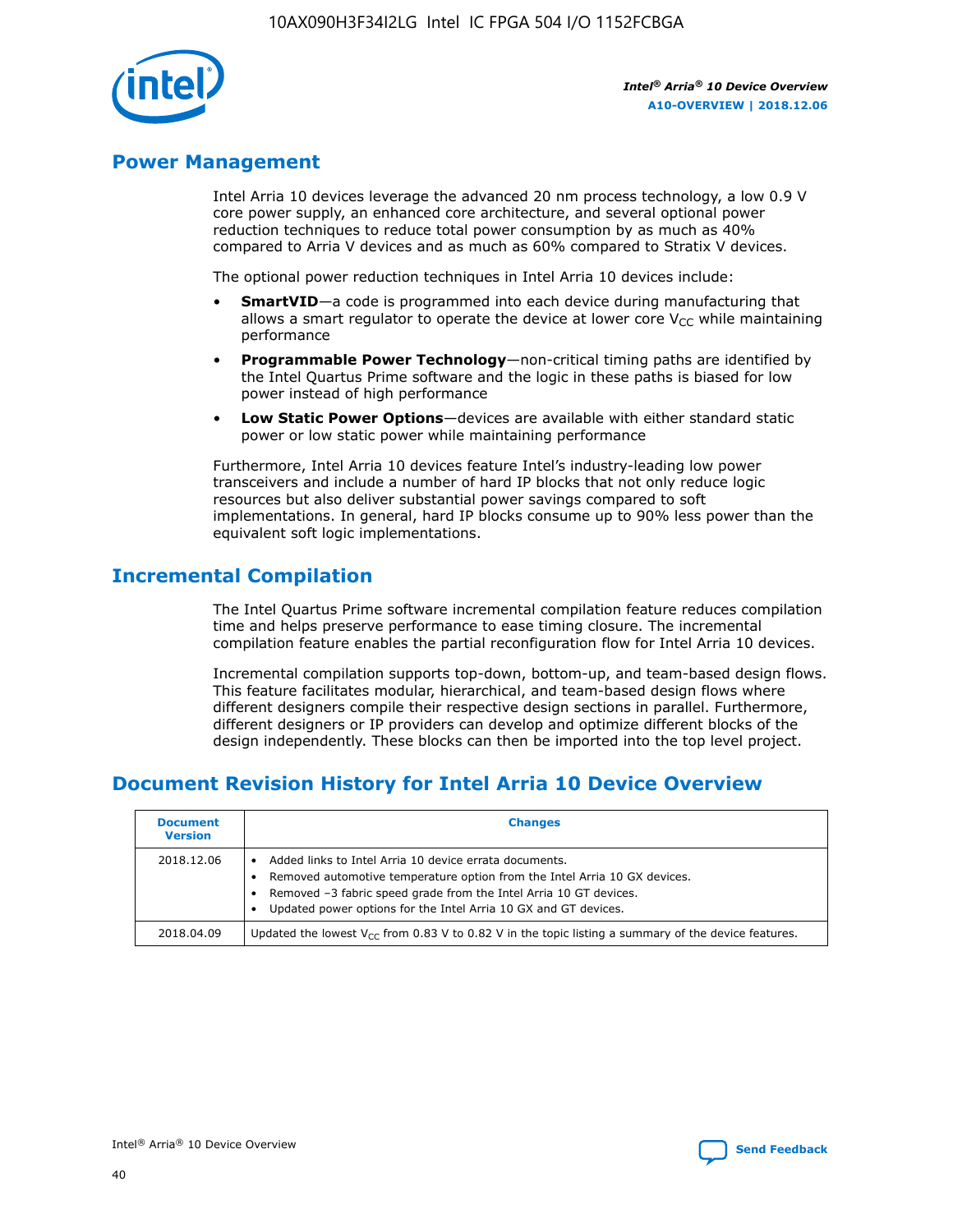

| <b>Date</b>    | <b>Version</b> | <b>Changes</b>                                                                                                                                                                                                                                                                                                                                                                                                                                                                                                                                                                                                                                                                                                                                                                                                                                                                                                                                               |
|----------------|----------------|--------------------------------------------------------------------------------------------------------------------------------------------------------------------------------------------------------------------------------------------------------------------------------------------------------------------------------------------------------------------------------------------------------------------------------------------------------------------------------------------------------------------------------------------------------------------------------------------------------------------------------------------------------------------------------------------------------------------------------------------------------------------------------------------------------------------------------------------------------------------------------------------------------------------------------------------------------------|
| January 2018   | 2018.01.17     | Updated the maximum data rate for HPS (Intel Arria 10 SX devices<br>external memory interface DDR3 controller from 2,166 Mbps to 2,133<br>Mbps.<br>Updated maximum frequency supported for half rate QDRII and QDRII<br>+ SRAM to 633 MHz in Memory Standards Supported by the Soft<br>Memory Controller table.<br>Updated transceiver backplane capability to 12.5 Gbps.<br>Removed transceiver speed grade 5 in Sample Ordering Core and<br>Available Options for Intel Arria 10 GX Devices figure.<br>Removed package code 40, low static power, SmartVID, industrial, and<br>military operating temperature support from Sample Ordering Core and<br>Available Options for Intel Arria 10 GT Devices figure.<br>Updated short reach transceiver rate for Intel Arria 10 GT devices to<br>25.8 Gbps.<br>Removed On-Die Instrumentation - EyeQ and Jitter Margin Tool<br>support from PMA Features of the Transceivers in Intel Arria 10 Devices<br>table. |
| September 2017 | 2017.09.20     | Updated the maximum speed of the DDR4 external memory interface from<br>1,333 MHz/2,666 Mbps to 1,200 MHz/2,400 Mbps.                                                                                                                                                                                                                                                                                                                                                                                                                                                                                                                                                                                                                                                                                                                                                                                                                                        |
| July 2017      | 2017.07.13     | Corrected the automotive temperature range in the figure showing the<br>available options for the Intel Arria 10 GX devices from "-40°C to 100°C"<br>to "-40°C to 125°C".                                                                                                                                                                                                                                                                                                                                                                                                                                                                                                                                                                                                                                                                                                                                                                                    |
| July 2017      | 2017.07.06     | Added automotive temperature option to Intel Arria 10 GX device family.                                                                                                                                                                                                                                                                                                                                                                                                                                                                                                                                                                                                                                                                                                                                                                                                                                                                                      |
| May 2017       | 2017.05.08     | Corrected protocol names with "1588" to "IEEE 1588v2".<br>Updated the vertical migration table to remove vertical migration<br>$\bullet$<br>between Intel Arria 10 GX and Intel Arria 10 SX device variants.<br>Removed all "Preliminary" marks.                                                                                                                                                                                                                                                                                                                                                                                                                                                                                                                                                                                                                                                                                                             |
| March 2017     | 2017.03.15     | Removed the topic about migration from Intel Arria 10 to Intel Stratix<br>10 devices.<br>Rebranded as Intel.<br>$\bullet$                                                                                                                                                                                                                                                                                                                                                                                                                                                                                                                                                                                                                                                                                                                                                                                                                                    |
| October 2016   | 2016.10.31     | Removed package F36 from Intel Arria 10 GX devices.<br>Updated Intel Arria 10 GT sample ordering code and maximum GX<br>$\bullet$<br>transceiver count. Intel Arria 10 GT devices are available only in the<br>SF45 package option with a maximum of 72 transceivers.                                                                                                                                                                                                                                                                                                                                                                                                                                                                                                                                                                                                                                                                                        |
| May 2016       | 2016.05.02     | Updated the FPGA Configuration and HPS Booting topic.<br>$\bullet$<br>Remove V <sub>CC</sub> PowerManager from the Summary of Features, Power<br>Management and Arria 10 Device Variants and packages topics. This<br>feature is no longer supported in Arria 10 devices.<br>Removed LPDDR3 from the Memory Standards Supported by the HPS<br>Hard Memory Controller table in the Memory Standards Supported by<br>Intel Arria 10 Devices topic. This standard is only supported by the<br>FPGA.<br>Removed transceiver speed grade 5 from the Device Variants and<br>Packages topic for Arria 10 GX and SX devices.                                                                                                                                                                                                                                                                                                                                         |
| February 2016  | 2016.02.11     | Changed the maximum Arria 10 GT datarate to 25.8 Gbps and the<br>minimum datarate to 1 Gbps globally.<br>Revised the state for Core clock networks in the Summary of Features<br>topic.<br>Changed the transceiver parameters in the "Summary of Features for<br>Arria 10 Devices" table.<br>Changed the transceiver parameters in the "Maximum Resource Counts"<br>for Arria 10 GT Devices" table.<br>Changed the package availability for GT devices in the "Package Plan<br>for Arria 10 GT Devices" table.<br>Changed the package configurations for GT devices in the "Migration"<br>Capability Across Arria 10 Product Lines" figure.<br>continued                                                                                                                                                                                                                                                                                                     |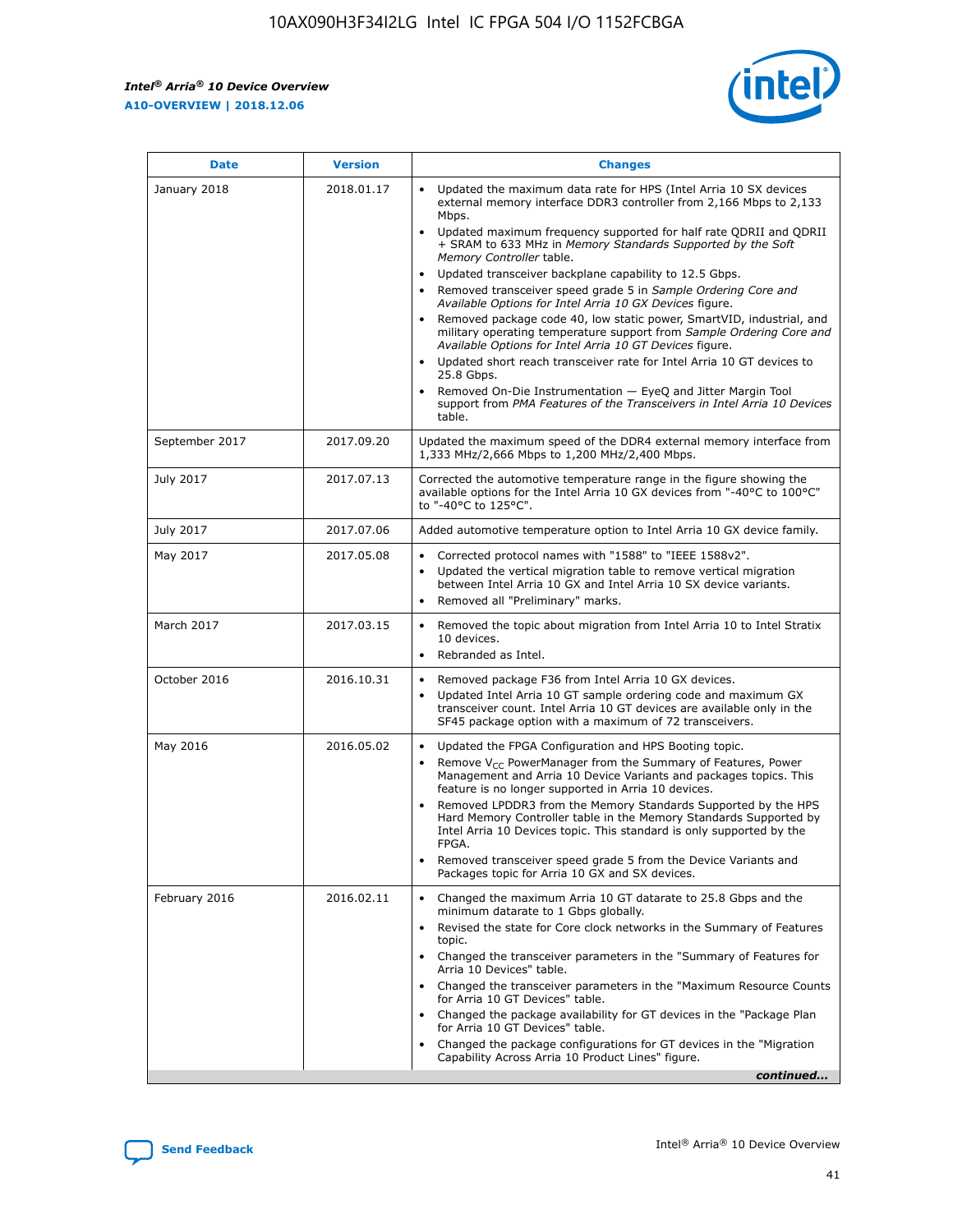

| <b>Date</b>   | <b>Version</b> | <b>Changes</b>                                                                                                                                                                   |
|---------------|----------------|----------------------------------------------------------------------------------------------------------------------------------------------------------------------------------|
|               |                | • Changed transceiver parameters in the "Low Power Serial Transceivers"<br>section.                                                                                              |
|               |                | • Changed the transceiver descriptions in the "Device Variants for the<br>Arria 10 Device Family" table.                                                                         |
|               |                | Changed the "Sample Ordering Code and Available Options for Arria 10<br>GT Devices" figure.                                                                                      |
|               |                | Changed the datarates for GT devices in the "PMA Features" section.                                                                                                              |
|               |                | Changed the datarates for GT devices in the "PCS Features" section.<br>$\bullet$                                                                                                 |
| December 2015 | 2015.12.14     | Updated the number of M20K memory blocks for Arria 10 GX 660 from<br>$\bullet$<br>2133 to 2131 and corrected the total RAM bit from 48,448 Kb to<br>48,408 Kb.                   |
|               |                | Corrected the number of DSP blocks for Arria 10 GX 660 from 1688 to<br>$\bullet$<br>1687 in the table listing floating-point arithmetic resources.                               |
| November 2015 | 2015.11.02     | Updated the maximum resources for Arria 10 GX 220, GX 320, GX 480,<br>$\bullet$<br>GX 660, SX 220, SX 320, SX 480, and SX 660.                                                   |
|               |                | Updated resource count for Arria 10 GX 320, GX 480, GX 660, SX 320,<br>$\bullet$<br>SX 480, a SX 660 devices in Number of Multipliers in Intel Arria 10<br><b>Devices</b> table. |
|               |                | Updated the available options for Arria 10 GX, GT, and SX.<br>$\bullet$                                                                                                          |
|               |                | Changed instances of Quartus II to Quartus Prime.<br>$\bullet$                                                                                                                   |
| June 2015     | 2015.06.15     | Corrected label for Intel Arria 10 GT product lines in the vertical migration<br>figure.                                                                                         |
| May 2015      | 2015.05.15     | Corrected the DDR3 half rate and quarter rate maximum frequencies in the<br>table that lists the memory standards supported by the Intel Arria 10 hard<br>memory controller.     |
| May 2015      | 2015.05.04     | • Added support for 13.5G JESD204b in the Summary of Features table.<br>• Added a link to Arria 10 GT Channel Usage in the Arria 10 GT Package<br>Plan topic.                    |
|               |                | • Added a note to the table, Maximum Resource Counts for Arria 10 GT<br>devices.                                                                                                 |
|               |                | Updated the power requirements of the transceivers in the Low Power<br>Serial Transceivers topic.                                                                                |
| January 2015  | 2015.01.23     | • Added floating point arithmetic features in the Summary of Features<br>table.                                                                                                  |
|               |                | • Updated the total embedded memory from 38.38 megabits (Mb) to<br>65.6 Mb.                                                                                                      |
|               |                | • Updated the table that lists the memory standards supported by Intel<br>Arria 10 devices.                                                                                      |
|               |                | Removed support for DDR3U, LPDDR3 SDRAM, RLDRAM 2, and DDR2.<br>Moved RLDRAM 3 support from hard memory controller to soft memory                                                |
|               |                | controller. RLDRAM 3 support uses hard PHY with soft memory<br>controller.                                                                                                       |
|               |                | Added soft memory controller support for QDR IV.                                                                                                                                 |
|               |                | Updated the maximum resource count table to include the number of<br>hard memory controllers available in each device variant.                                                   |
|               |                | Updated the transceiver PCS data rate from 12.5 Gbps to 12 Gbps.<br>$\bullet$                                                                                                    |
|               |                | Updated the max clock rate of PS, FPP x8, FPP x16, and Configuration<br>via HPS from 125 MHz to 100 MHz.                                                                         |
|               |                | Added a feature for fractional synthesis PLLs: PLL cascading.                                                                                                                    |
|               |                | Updated the HPS programmable general-purpose I/Os from 54 to 62.<br>$\bullet$                                                                                                    |
|               |                | continued                                                                                                                                                                        |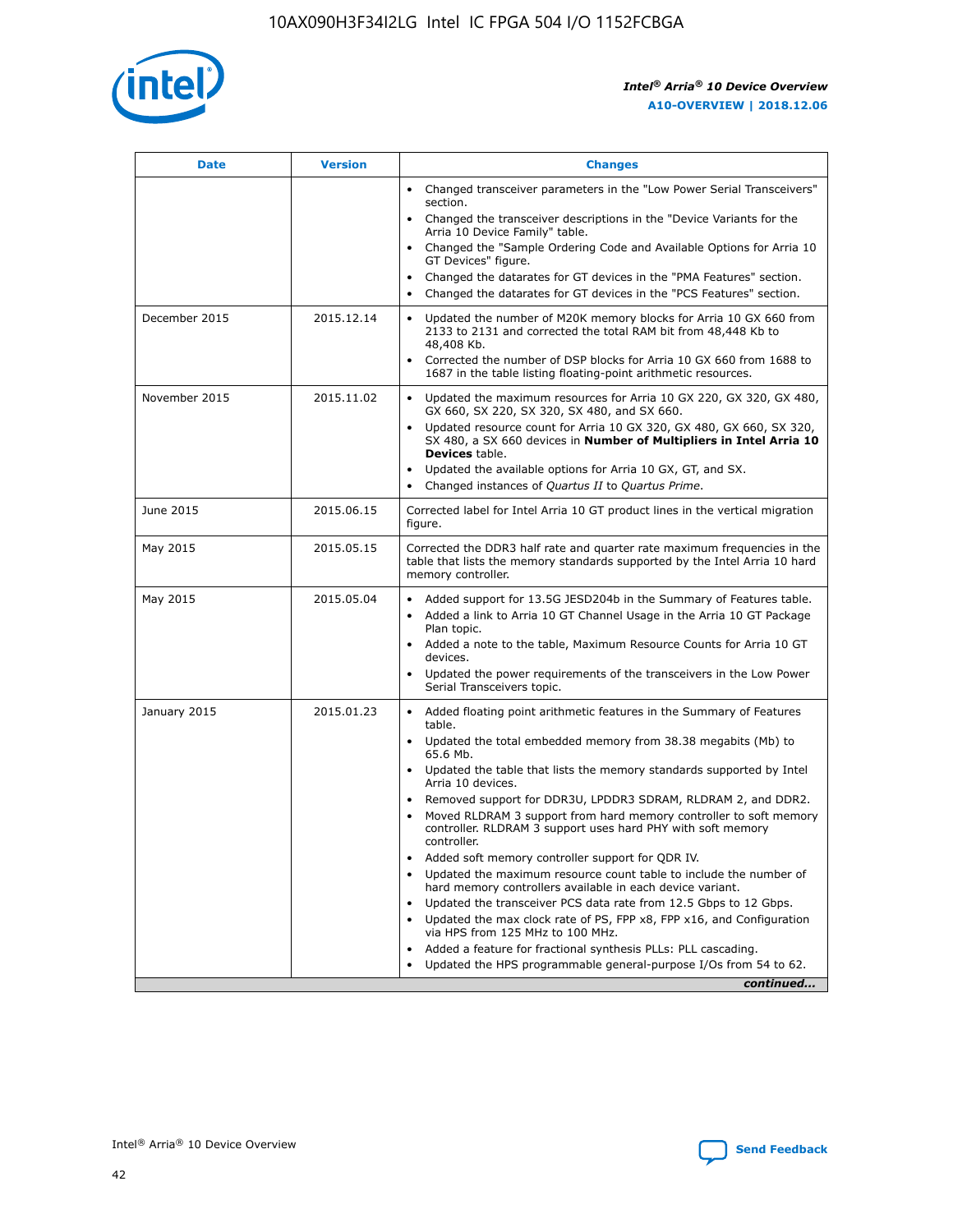r



| <b>Date</b>    | <b>Version</b> | <b>Changes</b>                                                                                                                                                                                                                                                                                                                                                                                                                                                                                                                                      |
|----------------|----------------|-----------------------------------------------------------------------------------------------------------------------------------------------------------------------------------------------------------------------------------------------------------------------------------------------------------------------------------------------------------------------------------------------------------------------------------------------------------------------------------------------------------------------------------------------------|
| September 2014 | 2014.09.30     | Corrected the 3 V I/O and LVDS I/O counts for F35 and F36 packages<br>$\bullet$<br>of Arria 10 GX.<br>Corrected the 3 V I/O, LVDS I/O, and transceiver counts for the NF40<br>$\bullet$<br>package of the Arria GX 570 and 660.<br>Removed 3 V I/O, LVDS I/O, and transceiver counts for the NF40<br>package of the Arria GX 900 and 1150. The NF40 package is not<br>available for Arria 10 GX 900 and 1150.                                                                                                                                       |
| August 2014    | 2014.08.18     | Updated Memory (Kb) M20K maximum resources for Arria 10 GX 660<br>devices from 42,660 to 42,620.<br>Added GPIO columns consisting of LVDS I/O Bank and 3V I/O Bank in<br>$\bullet$<br>the Package Plan table.<br>Added how to use memory interface clock frequency higher than 533<br>$\bullet$<br>MHz in the I/O vertical migration.<br>Added information to clarify that RLDRAM3 support uses hard PHY with<br>$\bullet$<br>soft memory controller.<br>Added variable precision DSP blocks support for floating-point<br>$\bullet$<br>arithmetic. |
| June 2014      | 2014.06.19     | Updated number of dedicated I/Os in the HPS block to 17.                                                                                                                                                                                                                                                                                                                                                                                                                                                                                            |
| February 2014  | 2014.02.21     | Updated transceiver speed grade options for GT devices in Figure 2.                                                                                                                                                                                                                                                                                                                                                                                                                                                                                 |
| February 2014  | 2014.02.06     | Updated data rate for Arria 10 GT devices from 28.1 Gbps to 28.3 Gbps.                                                                                                                                                                                                                                                                                                                                                                                                                                                                              |
| December 2013  | 2013.12.10     | Updated the HPS memory standards support from LPDDR2 to LPDDR3.<br>Updated HPS block diagram to include dedicated HPS I/O and FPGA<br>$\bullet$<br>Configuration blocks as well as repositioned SD/SDIO/MMC, DMA, SPI<br>and NAND Flash with ECC blocks.                                                                                                                                                                                                                                                                                            |
| December 2013  | 2013.12.02     | Initial release.                                                                                                                                                                                                                                                                                                                                                                                                                                                                                                                                    |